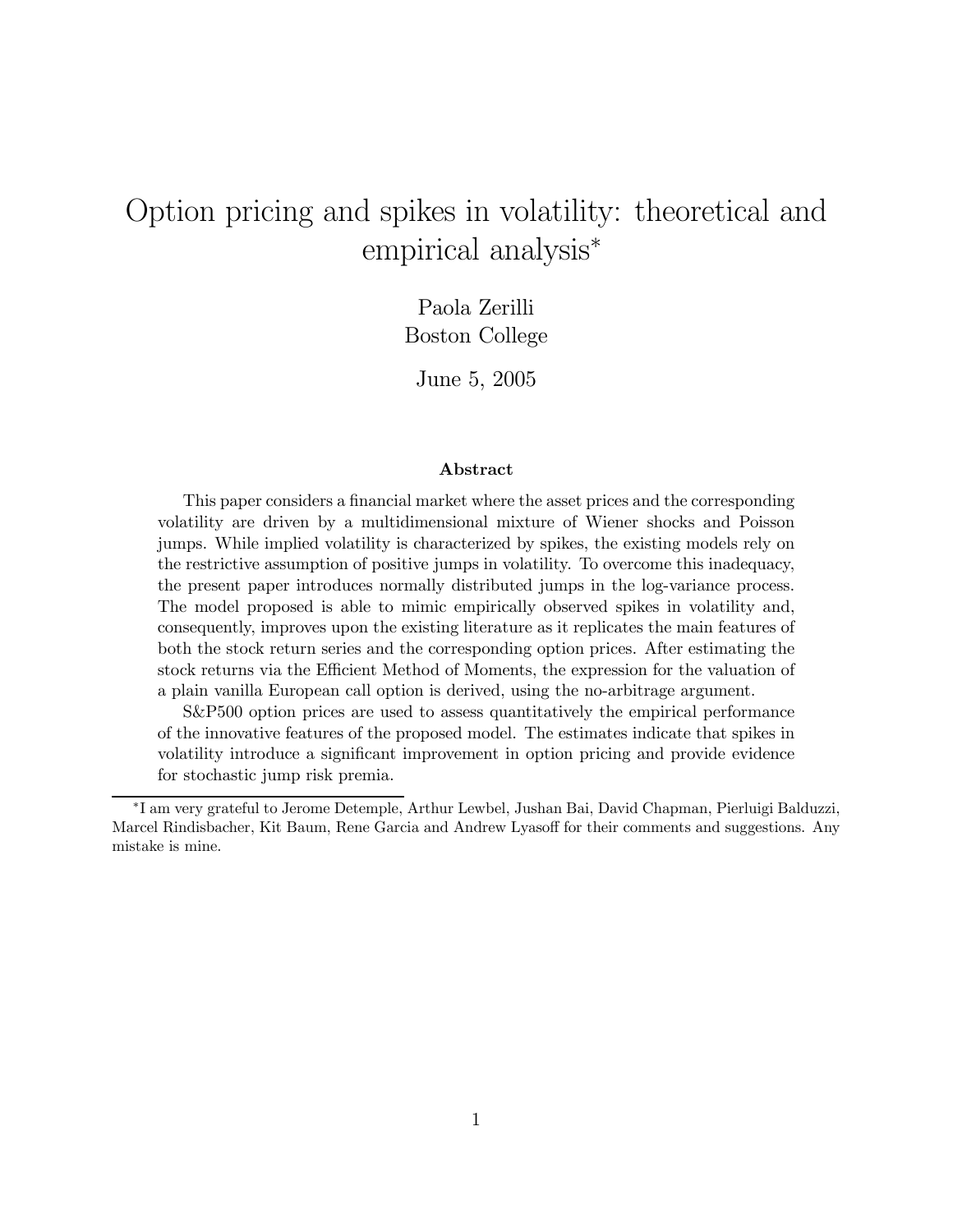## 1 Introduction

Since options are derivative securities, their value is strictly tied to the value of the underlying asset. This means that an adequate option pricing model ought to have two main characteristics. On one hand, it should replicate as closely as possible the behavior of the underlying asset price and it should therefore match not only its mean and variance, but also the higher moments, such as skewness and kurtosis. On the other hand, it should also be consistent with the observed option prices, thereby replicating the implied volatility pattern.<sup>1</sup>

Taking the seminal Black and Scholes model as the starting point, many generalizations have been introduced in order to improve its pricing performance. These include:

i) Stochastic Volatility in order to account for negative skewness and high kurtosis in the stock return series;<sup>2</sup>

ii) Stochastic Volatility and jumps in the stock price process so as to improve the pricing of short term options;<sup>3</sup>

iii) Stochastic Volatility and jumps in both the stock price and volatility process in order to achieve the empirically observed persistence in the impact of jumps.<sup>4</sup>

A major issue, however, remains unexplored since none of the existing models is capable of accounting for spikes in the observed implied volatility. More specifically, in Duffie et al. (2000), volatility is modelled as an affine process that can jump up violently, but that subsequently cannot jump down as observed in the data. Therefore, as Eraker (2003) observes relying on the assumption of positive jumps in the volatility process, the Duffie et al. (2000) model can explain the abrupt increase in volatility registered on the day of the crash, but not the subsequent violent fall.

The present paper proposes a model for asset pricing that allows for spikes in volatility by constructing a new, more general log-variance model. The key aspects of the model proposed

<sup>1</sup>While the Black and Scholes model predicts a flat profile for the implied volatility surface, empirical data indicate that, especially after the 1987 crash, the implied volatility for equity options strongly depends on the strike price.

<sup>&</sup>lt;sup>2</sup>See e.g., Cox (1975, 1996), Hull and White (1987), Scott (1987), Wiggins (1987), Stein and Stein (1991), Heston (1993), Naik (1993), Duan (1995), Fouque, Papanicolaou and Sircar (2000), Davydov and Linetsky (2001), Detemple and Tian (2002).

<sup>3</sup>Bates (1996), Scott (1997), Carr et al. (2003)

<sup>4</sup>Duffie, Pan and Singleton (2000)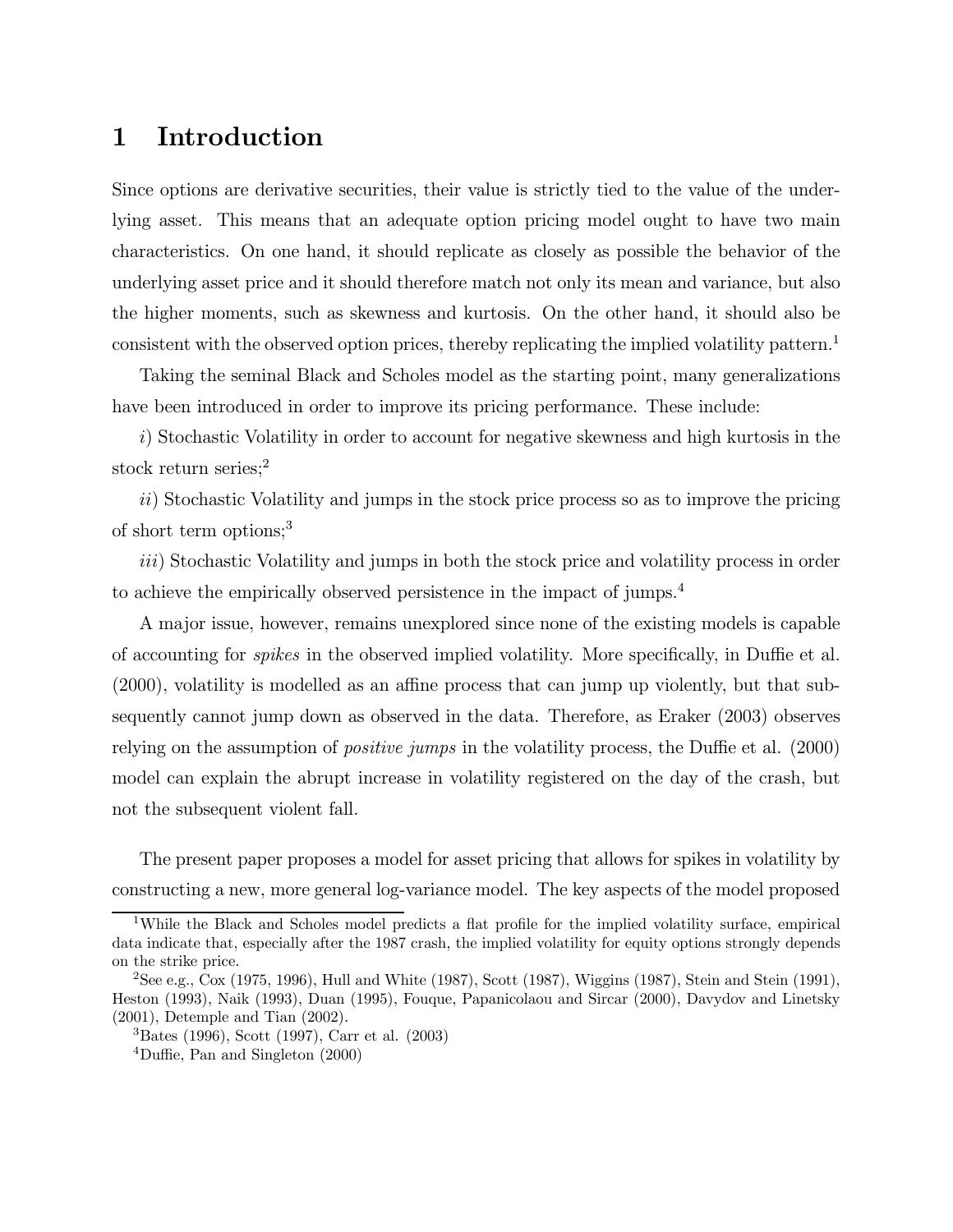here are the following:

i) stock prices follow a mixture of Brownian motion and multivariate compensated Poisson process;

 $ii)$  the logarithm of the variance follows an Ornstein-Uhlenbeck process with jumps whose size is random and whose sign is unrestricted;

iii) the stock price can jump both alone and together with volatility.

Regarding the choice of a framework for the volatility process, I assume that the logarithm of the variance follows an Ornstein-Uhlenbeck process.<sup>5</sup> This choice reflects the ability of the exponential function to generate high volatility values in a very limited time. Although many generalizations of the loglinear model have been introduced, there has been so far no exploration of the possibility of Poisson jumps within this framework.<sup>6</sup> The closest contribution in this direction is the model proposed by Duffie et al. (2000) who introduce jumps in a Cox, Ingersoll and Ross (CIR) model for volatility (affine process). Compared to this specification, the model proposed here shows a higher flexibility, since: i) there are no constraints on the sign of the jumps in the volatility process;  $ii)$  the stock price is able to jump both alone and together with volatility, unlike in Duffie et al.  $(2000)$ ;<sup>7</sup> iii) the exponential function is suitable for modelling moments of market stress, because of its ability to generate extremely high volatility values. All these features enable my model to price a stock and the underlying derivatives even in the wake of a major financial crisis.

In an incomplete market setting, the technique for option pricing adopted in the present paper is the Equivalent Martingale Measure approach (as in Jeanblanc-Picque and Pontier (1990), Xue (1991), Shirakawa (1992), Bardhan and Cao (1995), Cox and Ross (1976), Harrison and Kreps (1979)) under which the expected rate of return on any asset is equal

<sup>&</sup>lt;sup>5</sup>In discrete time, the counterpart of this model can be found in the EGARCH model of Nelson (1991). Alternatively, Scott (1987) assumes that the logarithm of volatility (the square root of the variance process) follows an Ornstein-Uhlenbeck process. Other branches of the literature model volatility as an Ornstein-Uhlenbeck process where the underlying state variable is Gaussian (Wiggins (1987), Chesney and Scott (1989), Melino and Turnbull (1990)), as a CIR (Cox , Ingersoll and Ross) process with a reflecting barrier at zero where the underlying state variable is Gamma distributed (Cox , Ingersoll and Ross(1985), Bailey and Stulz (1989), Heston (1993))or as a CEV (constant elasticity of variance) process (Cox (1975), Cox and Ross (1976), Jones (2003)).

<sup>6</sup>Alizdeh et Al. (2002), Chacko and Viceira (1999), Gallant and Tauchen (1999) consider volatility as a multifactor diffusion model.

<sup>7</sup>Duffie et al. (2000) assume that the stock price can jump either by itself or together with the volatility process.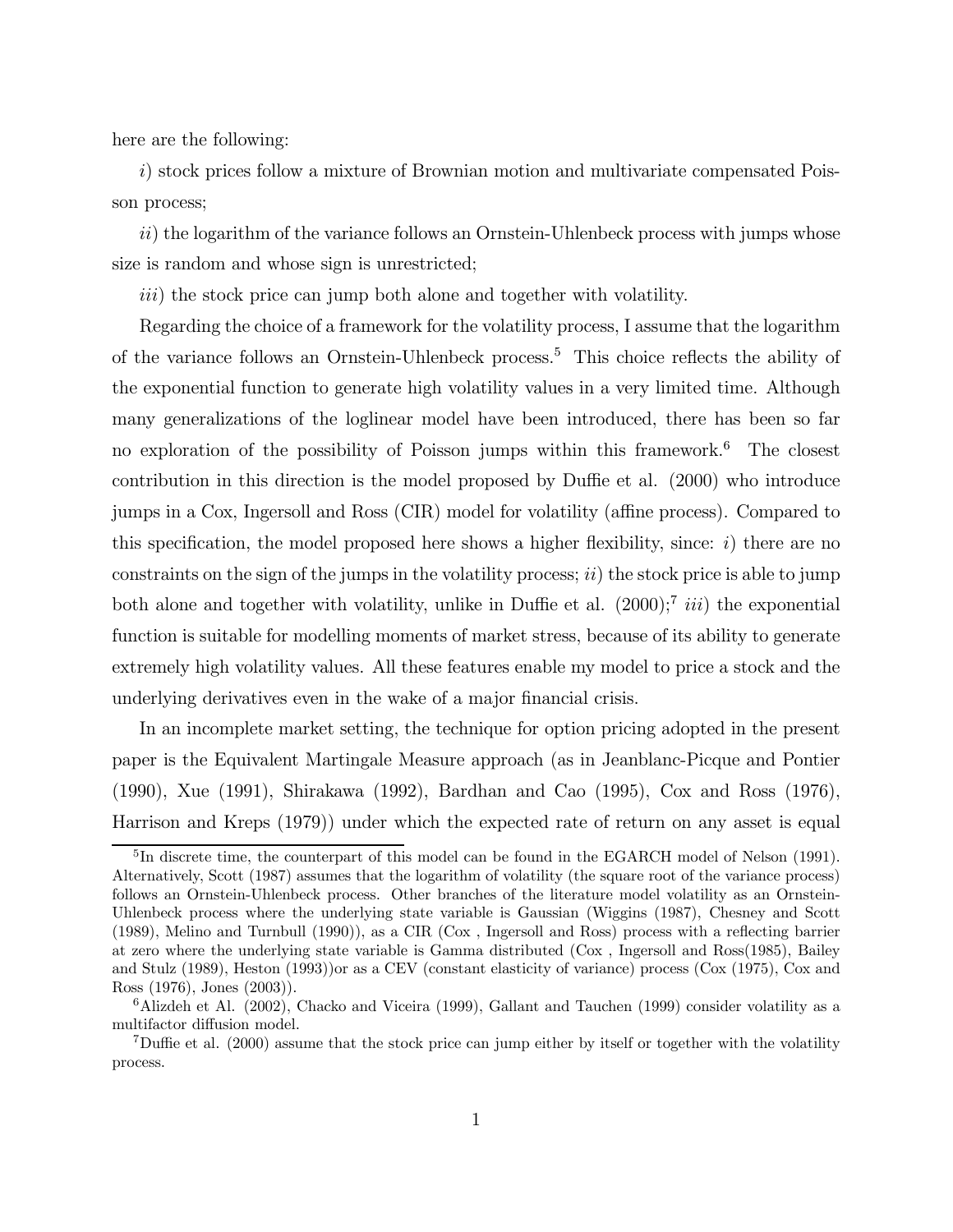to the riskless interest rate.<sup>8</sup>

The model proposed in this paper is tested empirically using a two stage approach. In the first stage, I estimate the parameters of the structural model for the stock price dynamics using the Efficient Method of Moments (EMM) and employing the time series of the S&P500 stock returns . This choice reflects the fact that one can observe a part of the state vector (in this case, the stock return series), but not its corresponding volatility. This necessarily rules out estimation approaches such as maximum likelihood (MLE) or the generalized method of moments (GMM). MLE is intractable, while GMM is infeasible.<sup>9</sup> The EMM is based on indirect inference. The main idea is to replace the initial model with a more tractable, approximated one. The latter is denoted the auxiliary model and is a descriptive model with a large number of parameters. Following Gallant and Tauchen (2001), I evaluate the scores of the auxiliary model using the simulated series of data which derives from the structural model. In this way, I determine the moment conditions for this problem. The proposed log-variance model is capable of accommodating the linear aspect and the tail behavior of the data. In addition, the estimate of the mean of the jumps that affect volatility is negative and significantly different from zero. This result shows that the assumption of positive jumps in volatility made by Duffie et al. (2000) is too restrictive.

In the second stage, I address a specific question: are spikes in volatility an important factor in explaining option price dynamics? I answer this question by investigating whether option data show any evidence of jumps in volatility and, more specifically, if my model can mimic more adequately and eventually forecast option prices. Holding the first round of estimates fixed, I price the risk premia embedded in option prices and I estimate the risk neutral parameters. For this second application, I use the cross section data on the S&P500 call options. I find that employing a log-variance model with spikes dramatically improves the pricing performance. In addition, I find evidence for stochastic risk premia.

The outline of this paper is as follows. In section 2, I clarify the core of the entire debate. Section 3 contains the setup of the model. The relevance of the risk premia and of the binding

<sup>8</sup>Another approach often used by many authors (e.g.: Bates (1998), Naik and Lee (1990), Aase (1993), Dieckmann (2002)) is based on a general equilibrium argument and explicitly links the risk premia to the preference parameters of the representative agent when the markets are incomplete.

<sup>9</sup>The moment restrictions lack an analytical representation in terms of the observables and unobservables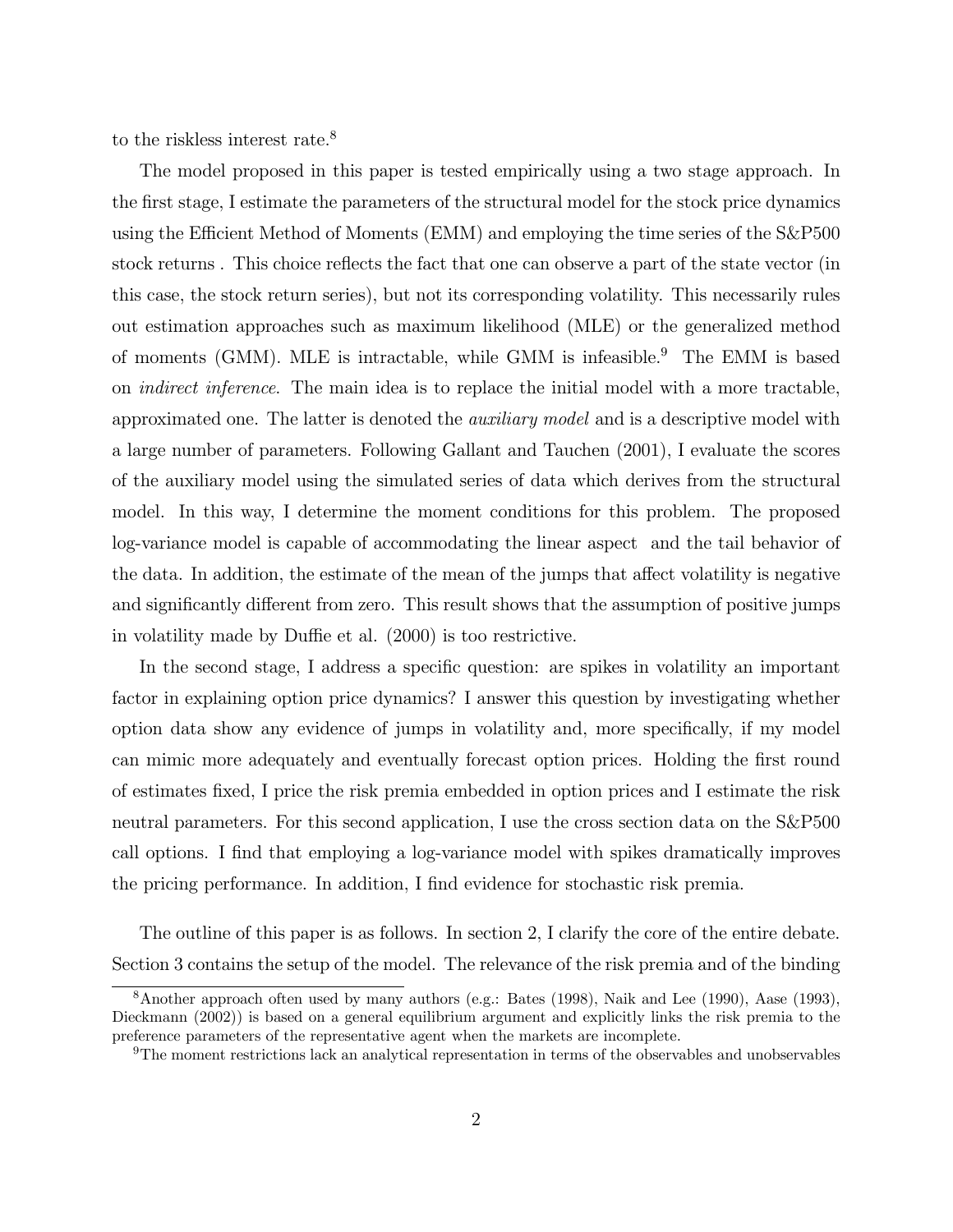no arbitrage condition is addressed in Section 4 which also lays the Equivalent Martingale Measure approach. In Section 5, I explain the estimation methods adopted in the paper. Finally, Section 6 shows the empirical results and corresponding diagnostics and Section 7 concludes.

## 2 The origins of the debate

When pricing an option, the first task one faces is to value the underlying assets (such as stocks, futures or currencies) on which the option depends. In the past, the empirically observed absence of significant autocorrelations in the stock returns led to modelling them as independent random variables, or more precisely, as *random walks* in discrete time. By applying the Invariance Principle (Functional Central Limit Theorem), Brownian motion can be seen as the continuous time counterpart of the random walk process. In 1900, Bachelier proposed the following very simple model for stock pricing:

$$
S_t = S_0 + \sigma W_t
$$

where  $W_t$  is a Brownian motion process.

In 1973, a similar setting was adopted by Black and Scholes in their seminal paper for option pricing:

$$
S_t = S_0 \exp\left(\mu t + \sigma W_t\right)
$$

Lately, this approach has been criticized for its failure to capture important features of both stock and option price data because it relies on the restrictive assumption of independence of returns. Even though it has been observed that the stock returns are not autocorrelated, several tests have shown that non linear functions of returns are indeed autocorrelated (see Figure 1). These tests are based upon the analysis of several autocorrelation functions such as, for example:

i) the autocorrelation function of various powers of returns:

$$
C_{1\tau} = corr\left( |r(t, \Delta \tau)|^{\varepsilon}, |r(t + \tau, \Delta \tau)|^{\varepsilon} \right)
$$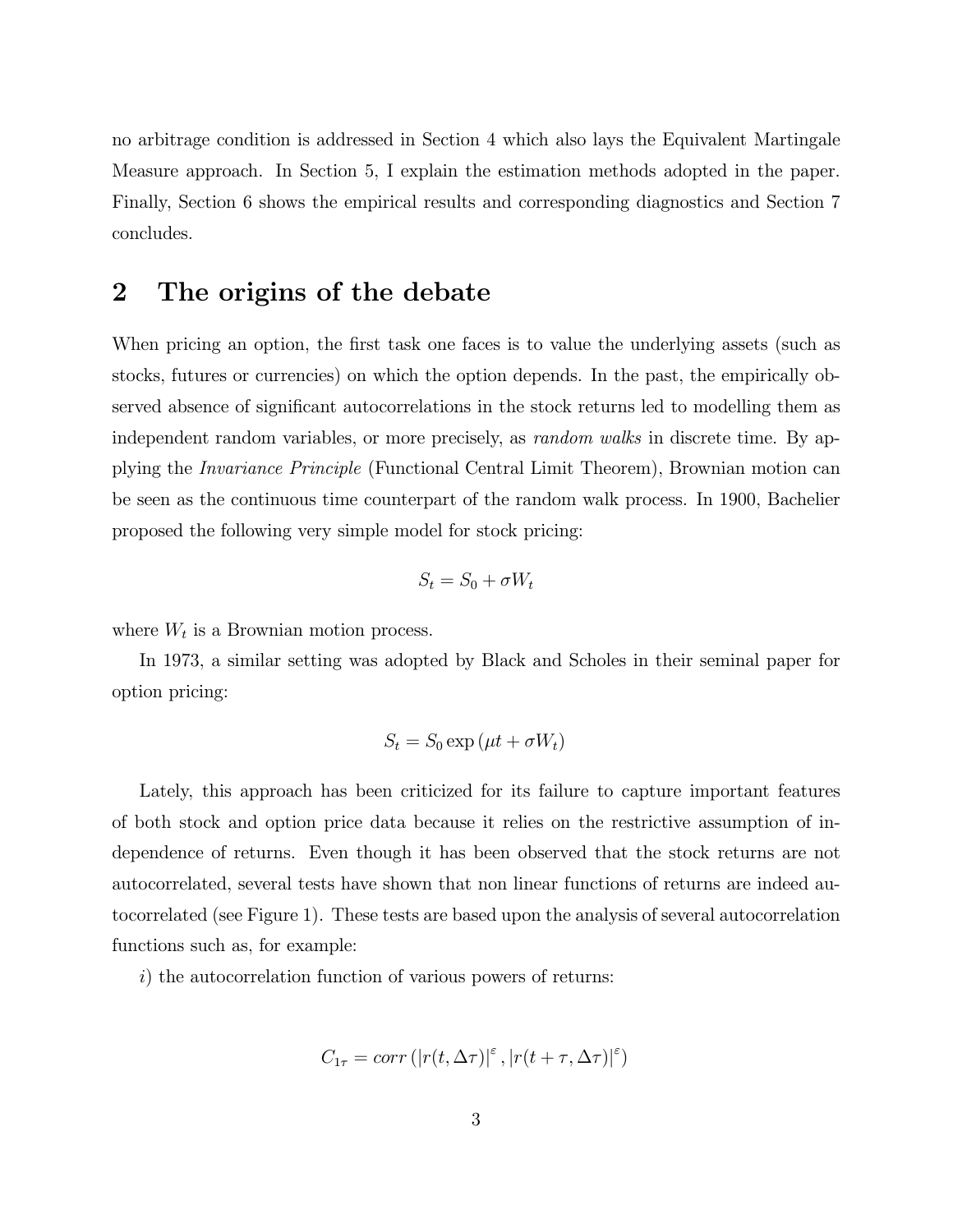$ii)$  the autocorrelation of absolute power of returns:

$$
C_{2\tau} = corr\left(\ln|r(t, \Delta \tau)|, \ln|r(t + \tau, \Delta \tau)|\right)
$$

 $iii)$  the correlation of returns with subsequent squared returns:

$$
C_{3\tau} = corr\left( |r(t + \tau, \Delta \tau)|^2, r(t, \Delta \tau) \right)
$$

for some given time lag  $\tau$ .

This stylized fact, often referred to as *volatility clustering*, represents a clear violation of the independence assumption and means that large price movements are typically followed by other large movements.

Furthermore, large downward movements are usually observed more often than their upward counterparts. Translated in statistical terms, this means that the stock returns show negative skewness. Since the Black and Scholes model cannot replicate heavy tails in the distribution of returns (high finite kurtosis) and instead predicts zero skewness, it fails to capture these important empirical features of the stock returns.

As the model's ultimate goal is to price options, another way to test its empirical performance is to check how precisely it can replicate actual option prices. Given the assumptions of the Black and Scholes model, if it correctly resembled the option price behavior, the same implied volatility should characterize all otherwise identical options despite the presence of different strike prices. Figure 2, which represents the market implied volatility vs. the option moneyness, shows clearly that, for empirical implied volatilities, this is not the case.

In order to eliminate these biases, many generalizations of the Black and Scholes model have been introduced. The jumps in the return process allowed for by Merton  $(1976)$  improved the tail behavior (skewness and kurtosis). However, unlike the corresponding empirical time series characterized by volatility clustering, the resulting process for stock returns still retains the property of independent increments. Models with stochastic volatility without jumps, are capable of replicating important features such as the tail behavior of the stock returns, volatility clustering and leverage effect, and they reproduce realistic implied volatilities for long maturities. At the same time though, they fail to yield a realistic implied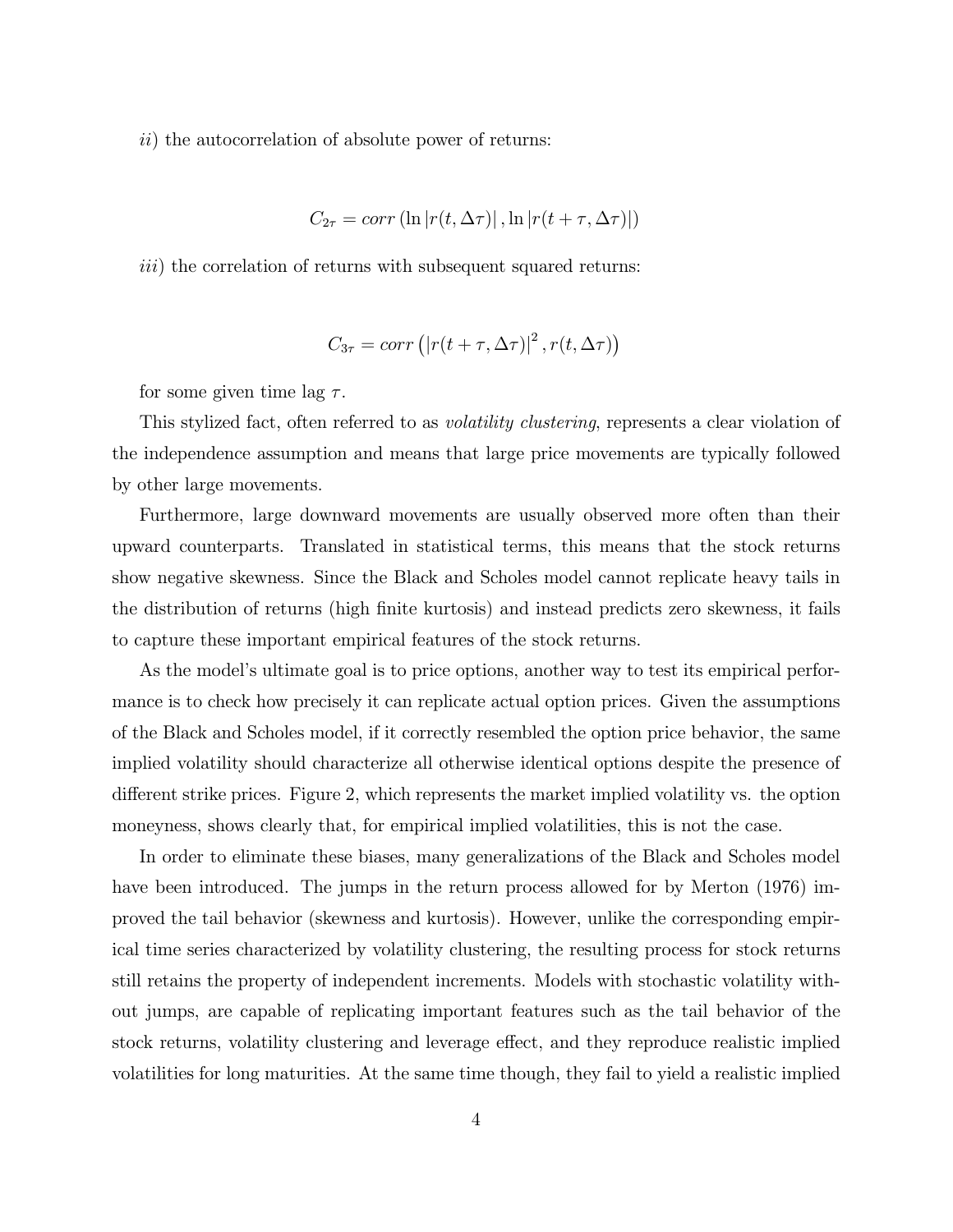volatility pattern for short maturities.<sup>10</sup> The latter feature can instead be easily captured by introducing jumps that reproduce realistic implied volatility smiles at short maturities.<sup>11</sup>

The evidence from the existing literature seems thus to suggest that the way forward lies in combining both stochastic volatility and jumps in a model for stock returns.<sup>12</sup> One of the most recent contributions is the model by Duffie et al. (2000) which features jumps in both volatility and stock return processes. This model can explain violent and persistent market movements with upward movements in volatility, though it cannot reproduce volatility spikes. These large market movements, far from being simple outliers, are an important characteristic of the stock return time series.

The goal of the present paper is to propose a new model for stock pricing that can replicate spikes in volatility. This model shall be estimated by the Efficient Method of Moment using stock return series. Finally, after deriving the corresponding call option prices by Monte Carlo simulation, the risk neutral parameters and the risk premia shall be evaluated by minimizing the squared deviations from the market implied volatility.

### 3 Security Market Model

The  $\sigma$ –field  $\mathcal{F}_t$  represents the information that investors have at each point in time  $t \in [0,1]$ with  $\mathcal{F}_s \subset \mathcal{F}_t$  if  $s \leq t$ . Suppose that  $(\Omega, P, \mathcal{F})$  is the probability space for this model. More specifically, P is the probability measure which represents the investors' beliefs,  $\Omega$  is the set of states of the world and  $\mathcal{F} \equiv \mathcal{F}_1$  is the set of events that can be seen at the trading horizon. The filtration  $\mathbf{F} \equiv \{\mathcal{F}_t; t \in [0,1]\}$  is assumed to be right continuous and P-complete. In this economy there are N stocks. The price of the stock portfolio  $S_t$ , at time t is assumed to follow a mixture of Brownian motion and multivariate compensated Poisson process. More specifically, the stock price process is right continuous (securities are traded ex-dividend) and left limited $13$ .

<sup>10</sup>See, for example, Cox (1975, 1996), Hull and White (1987), Scott (1987), Wiggins (1987), Stein and Stein (1991), Heston (1993), Naik (1993), Duan (1995), Fouque, Papanicolaou and Sircar (2000), Davydov and Linetsky (2001), Detemple and Tian (2002).

<sup>&</sup>lt;sup>11</sup>See, for example, Cox and Ross  $(1976)$  and Merton  $(1976)$ .

 $12$ Bates (1996), Scott (1997), Carr et al. (2003)

<sup>&</sup>lt;sup>13</sup>One can assume, without loss of generality, that the left limit exists and is finite  $S_{nt-} = \lim_{u \to t} S_{nu}$ 

Consequently, the jump of the stock price at time  $t$  will be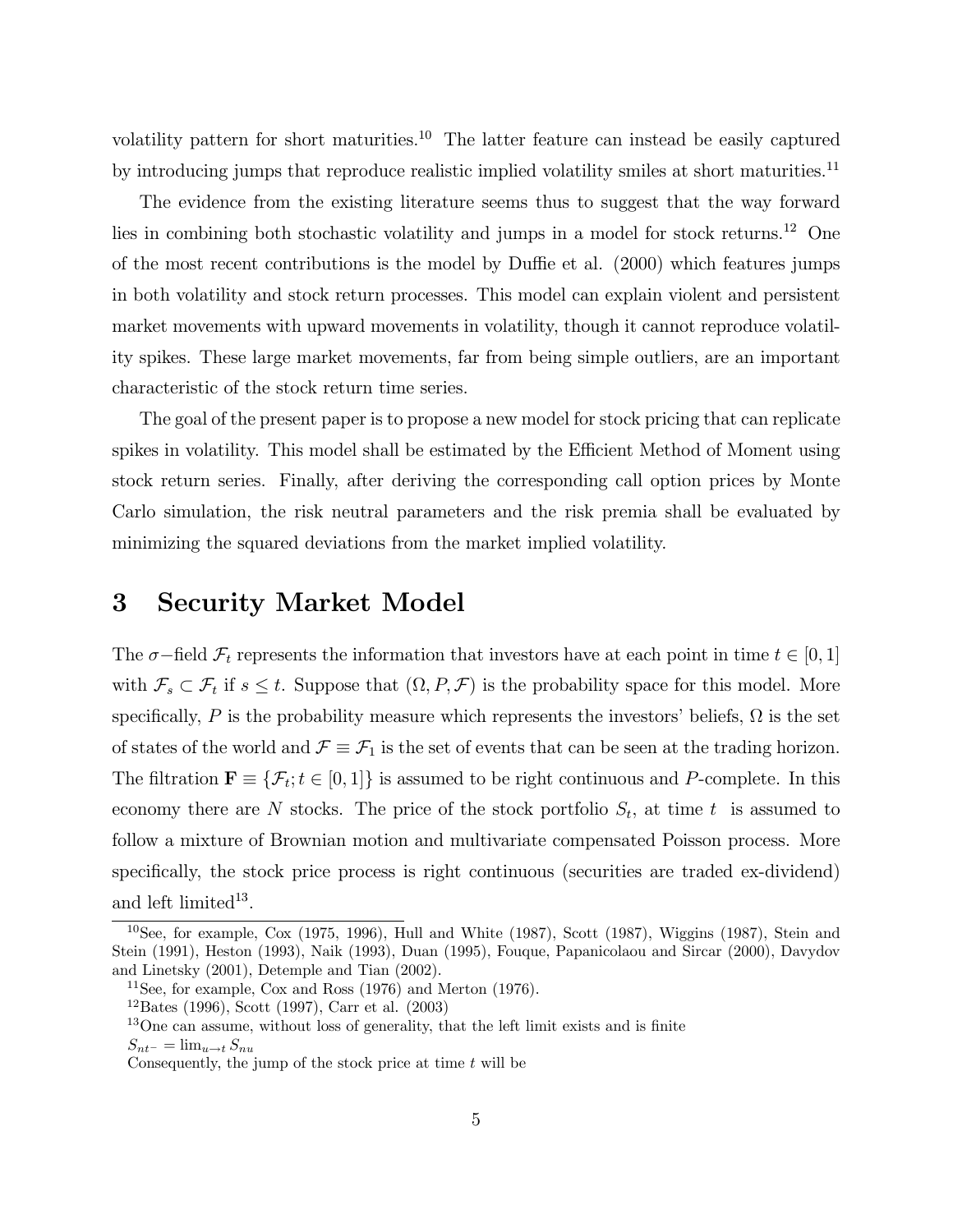Besides the bond  $B_t = e^{-rt}$ , there is a portfolio of risky assets and a stochastic volatility component

$$
d\ln S_t = \mu dt + \sqrt{V_t} \left[ \beta_{12} dW_{2t} + \sqrt{1 - \beta_{12}^2} dW_{1t} \right] + \sqrt{1 - \psi_{33}^2} \int_{R \setminus \{0\}} \zeta_1(\Gamma) P_1(d\Gamma, dt) + \psi_{33} \int_{R \setminus \{0\}} \zeta_2(\Gamma) P_2(d\Gamma, dt)
$$
\n(1)

where the stochastic part of the corresponding volatility follows the law

$$
V_t = \exp(U_t)
$$

$$
dU_t = \left(\mu^U + \alpha_{22} U_t\right) dt + \beta_{20} dW_{2t} + \int_{R \setminus \{0\}} \zeta_3(\Gamma) P_2(d\Gamma, dt) \tag{2}
$$

where  $\zeta_1(\Gamma) \sim N(\psi_{11}, \psi_{12}^2)$ ,  $\zeta_2(\Gamma) \sim N(\psi_{13}, \psi_{23}^2)$  and  $\zeta_3(\Gamma) \sim N(\psi_{21}, \psi_{22}^2)$ .

 $\int_{R\setminus\{0\}} \zeta_i(\Gamma) P_j(d\Gamma, dt) - \mu_{\zeta_i} \lambda_j dt$  for  $i = 1, 2, 3$  and  $j = 1, 2$  are the compensated Poisson random measures. More specifically,  $\int_{R\setminus\{0\}} \zeta_i(\Gamma)\,P_j\,(d\Gamma,dt)$  counts the number of jumps with random size  $\zeta_i(\Gamma)$  in the set  $R\setminus\{0\}$  during the small time interval dt.  $P_j(d\Gamma, dt) = 1$  just whenever the jump event of size  $\zeta_i(\Gamma)$  happens,  $P_j(d\Gamma, dt) = 0$  in all the other cases.

The intuition behind these two equations is very simple. The stock price  $S_t$  is allowed to vary not only over time, but also in response to two kinds of shocks:

i) diffusive shocks such as  $W_{1t}$ ,  $W_{2t}$  which affect the stock price gradually and by small amounts. Any diffusive shock affecting the volatility process impacts the stock price process through the "weak leverage effect"  $\beta_{12}$ .

ii) Poisson driven shocks represented by the random measures  $P_1$  and  $P_2$  which account for abrupt and huge changes in the stock price.  $P_1$  represents the number of jumps, with stochastic size  $\zeta_1$ , experienced by the stock return over the time interval  $(0, t]$ .  $P_2$  plays the same role as  $P_1$ , but it regulates the time varying impact exerted on the stock price by any shock to the corresponding volatility. In this case, the jump size is  $\zeta_2$ . We are thus in the position to replicate the abnormal market movements taking place when volatility is affected

 $\Delta S_{nt} = S_{nt} - S_{nt}$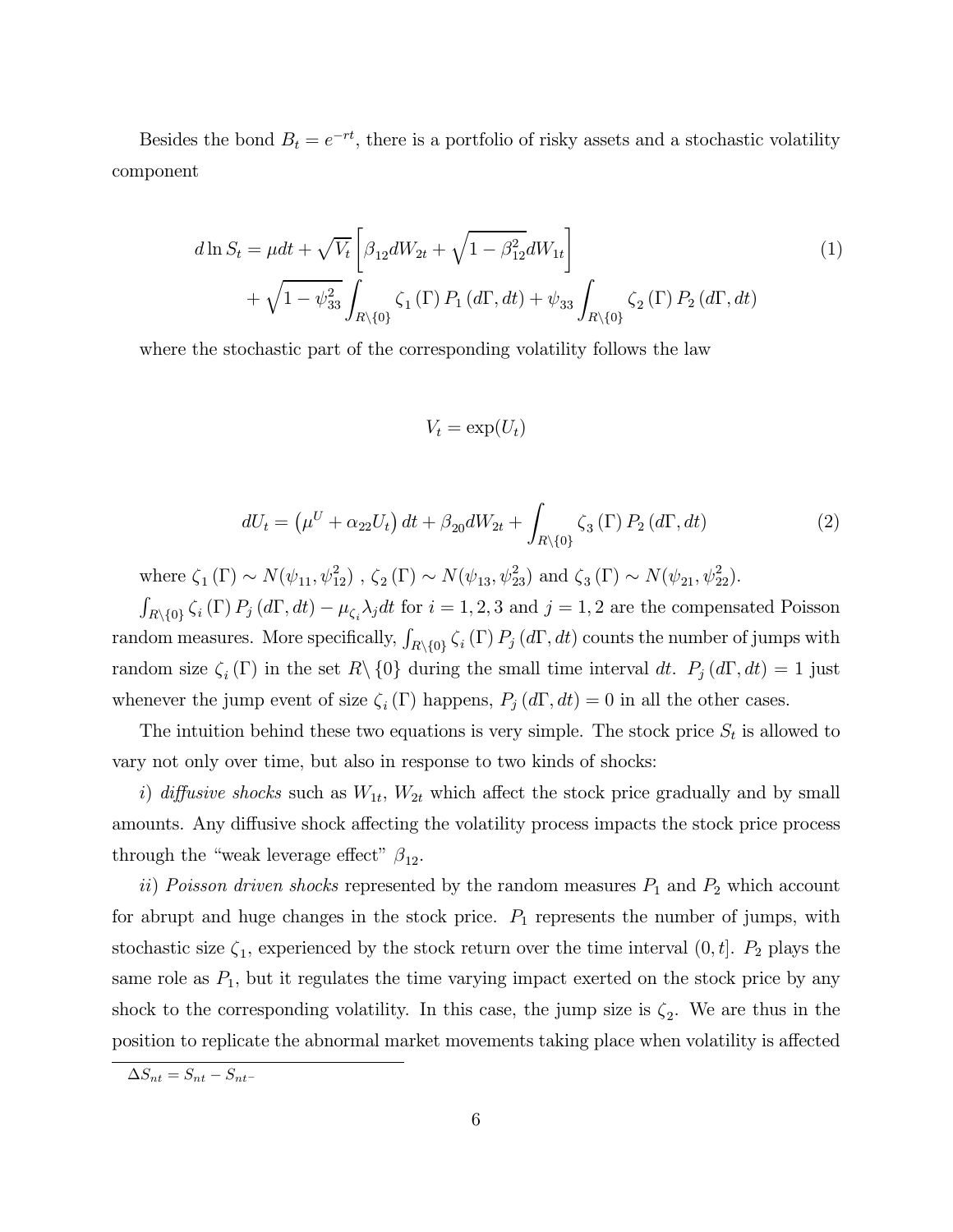by huge shocks which are transmitted to the stock price through the "strong leverage effect"  $\psi_{33}$ .

## 4 Risk neutral pricing

Following the Black and Scholes (1973) and Merton (1973) approach in order to price derivative securities, the only assumption one needs to make about agents' preferences is nonsatiation (agents prefer more to less). Therefore, the price of a derivative security must be the same regardless of the agents' risk tolerance. This means that, in order to rule out any arbitrage opportunity, a risk averse economy must price an option exactly in the same way as a risk neutral economy. In particular, in a risk neutral setting, the expected rate of return of any asset must be equal to the riskless interest rate  $r^*$  (Cox and Ross (1976)):

$$
E_t^Q \left[ \frac{dS_t}{S_t} + \delta dt \right] = r^* dt
$$
  

$$
E_t^Q \left[ \frac{dS_t}{S_t} \right] = (r^* - \delta) dt
$$
  

$$
= r dt
$$

where  $E_t^Q$  [.] is the expectation at time t taken with respect to the probability measure Q adjusted to be consistent with risk neutrality,  $r \equiv r^* - \delta$  and  $\delta$  is the constant dividend rate. In more detail, the main portfolio is transformed as follows:

$$
d\ln S_t = \left[r - \frac{1}{2}V_t - \tilde{\overline{\gamma}}_1\lambda_1 - \tilde{\overline{\gamma}}_2\lambda_2\right]dt
$$
  
+  $\sqrt{V_t}\left[\beta_{12}d\widetilde{W}_{2t} + \sqrt{1 - \beta_{12}^2}d\widetilde{W}_{1t}\right]$   
+  $\sqrt{1 - \psi_{33}^2}\int_{R\setminus\{0\}}\widetilde{\zeta}_1(\Gamma)\widetilde{P}_1(d\Gamma, dt) + \psi_{33}\int_{R\setminus\{0\}}\widetilde{\zeta}_2(\Gamma)\widetilde{P}_2(d\Gamma, dt)$  (3)

$$
d\ln V_t = \left(\mu^U + \alpha_{22}\ln V_t - \beta_{20}\vartheta_2 + (\lambda_2 - \phi_3)\overline{\gamma}_3 - \widetilde{\overline{\gamma}}_3\lambda_2\right)dt
$$

$$
+ \beta_{20}d\widetilde{W}_{2t} + \int_{R\setminus\{0\}} \widetilde{\zeta}_3 P_2(d\Gamma, dt)
$$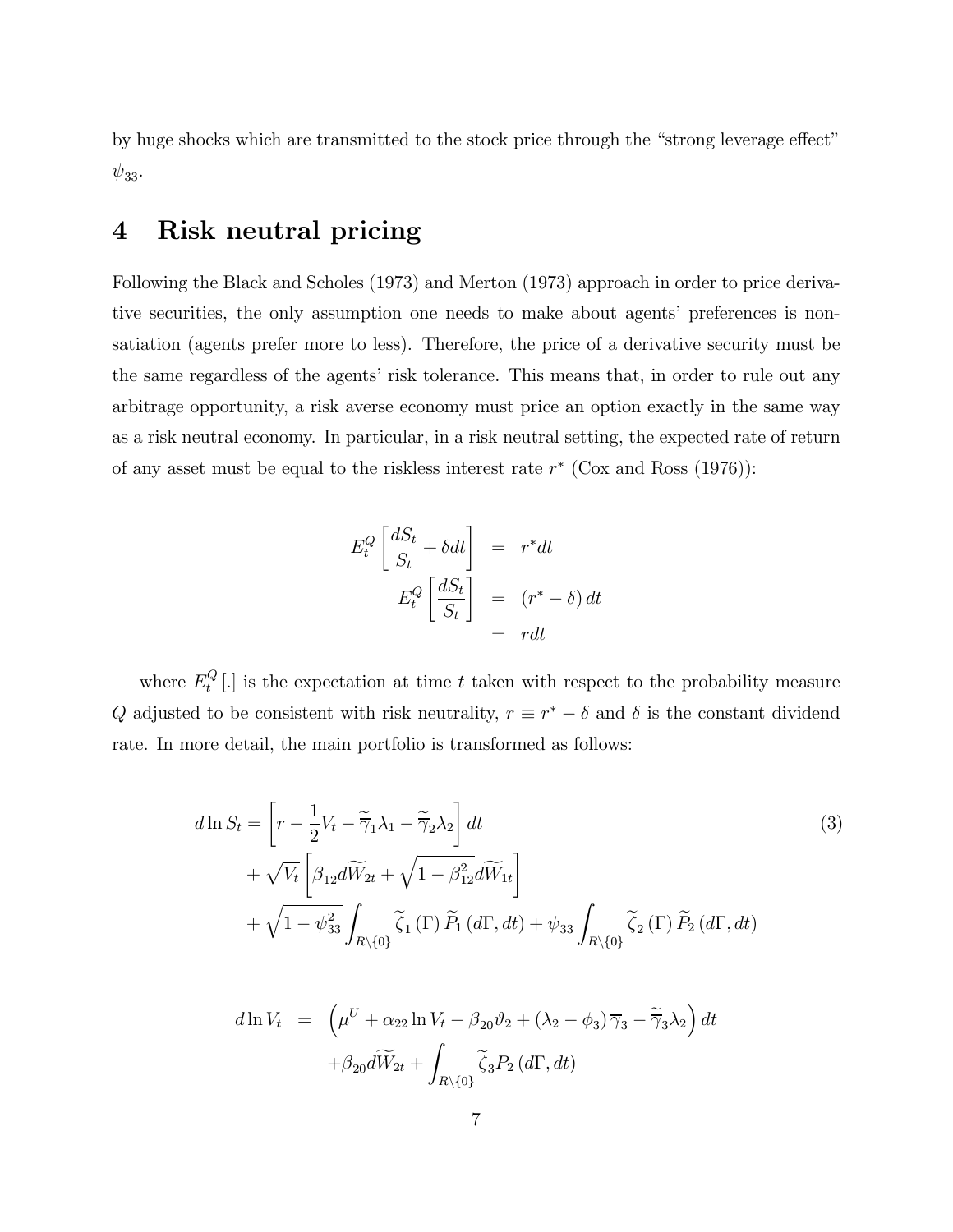$$
dW_{1t} = dW_{1t} + \vartheta_1(V_t)dt
$$
  
\n
$$
d\widetilde{W}_{2t} = dW_{2t} + \vartheta_2(V_t)dt
$$
  
\n
$$
\int_{R\setminus\{0\}} \left(\widetilde{\gamma}_1 \widetilde{P}_1(d\Gamma, dt) - \widetilde{\gamma}_1 \widetilde{\lambda}_1 dt\right)
$$
  
\n
$$
= \int_{R\setminus\{0\}} \left((\gamma_1 P_1(d\Gamma, dt) - \overline{\gamma}_1 \lambda_1 dt) + \overline{\gamma}_1 \phi_1(\Gamma) dt\right)
$$
\n(4)

$$
\int_{R\setminus\{0\}} \left(\tilde{\gamma}_2 \tilde{P}_2(d\Gamma, dt) - \tilde{\overline{\gamma}}_2 \tilde{\lambda}_2 dt\right)
$$
\n
$$
= \int_{R\setminus\{0\}} \left((\gamma_2 P_2(d\Gamma, dt) - \overline{\gamma}_2 \lambda_2 dt) + \overline{\gamma}_2 \phi_2(\Gamma) dt\right)
$$
\n(5)

$$
\int_{R\setminus\{0\}} \left(\tilde{\gamma}_3 \tilde{P}_2(d\Gamma, dt) - \tilde{\overline{\gamma}}_3 \tilde{\lambda}_2 dt\right)
$$
\n
$$
= \int_{R\setminus\{0\}} \left((\gamma_3 P_2(d\Gamma, dt) - \overline{\gamma}_3 \lambda_2 dt) + \overline{\gamma}_3 \phi_3(\Gamma) dt\right)
$$
\n(6)

where  $\widetilde{\zeta}_1 \sim N(\widetilde{\psi}_{11}, \widetilde{\psi}_{12}^2)$ ,  $\widetilde{\zeta}_2 \sim N(\widetilde{\psi}_{13}, \widetilde{\psi}_{23}^2)$  and  $\widetilde{\zeta}_3 \sim N(\widetilde{\psi}_{21}, \widetilde{\psi}_{22}^2)$ ,  $\widetilde{P}_1 \sim Poisson(\widetilde{\lambda}_1)$ and  $\widetilde{P}_2 \sim Poisson(\widetilde{\lambda}_2)$  and where  $\vartheta_1(V_t)$  and  $\vartheta_2(V_t)$  are the risk premia that compensate the investor for bearing the diffusive risks  $W_{1t}$  and  $W_{2t}$ .  $\phi_1(\Gamma_t)$   $\phi_2(\Gamma_t)$  and  $\phi_3(\Gamma_t)$  are the jump risk premia that are meant to compensate the investor for facing the risk of abrupt changes of the stock price and are a function of some general stochastic process Γ. We elaborate on these terms below. The original sources of randomness (Brownian and Poisson driven shocks) are now transformed in order to embed proper risk premia as proper adjustment for risk neutrality.

Q is the probability measure under which  $W_{1t}$  and  $W_{2t}$  are Brownian motions, while  $P_{1t}$ and  $P_{2t}$  are the Poisson processes respectively. In a more formal manner, Harrison and Kreps  $(1979)$  show that, under  $Q$ , the discounted stock price is a martingale:

$$
E_t^Q \left[ \frac{S_T}{B_T} \right] = \frac{S_t}{B_t}.
$$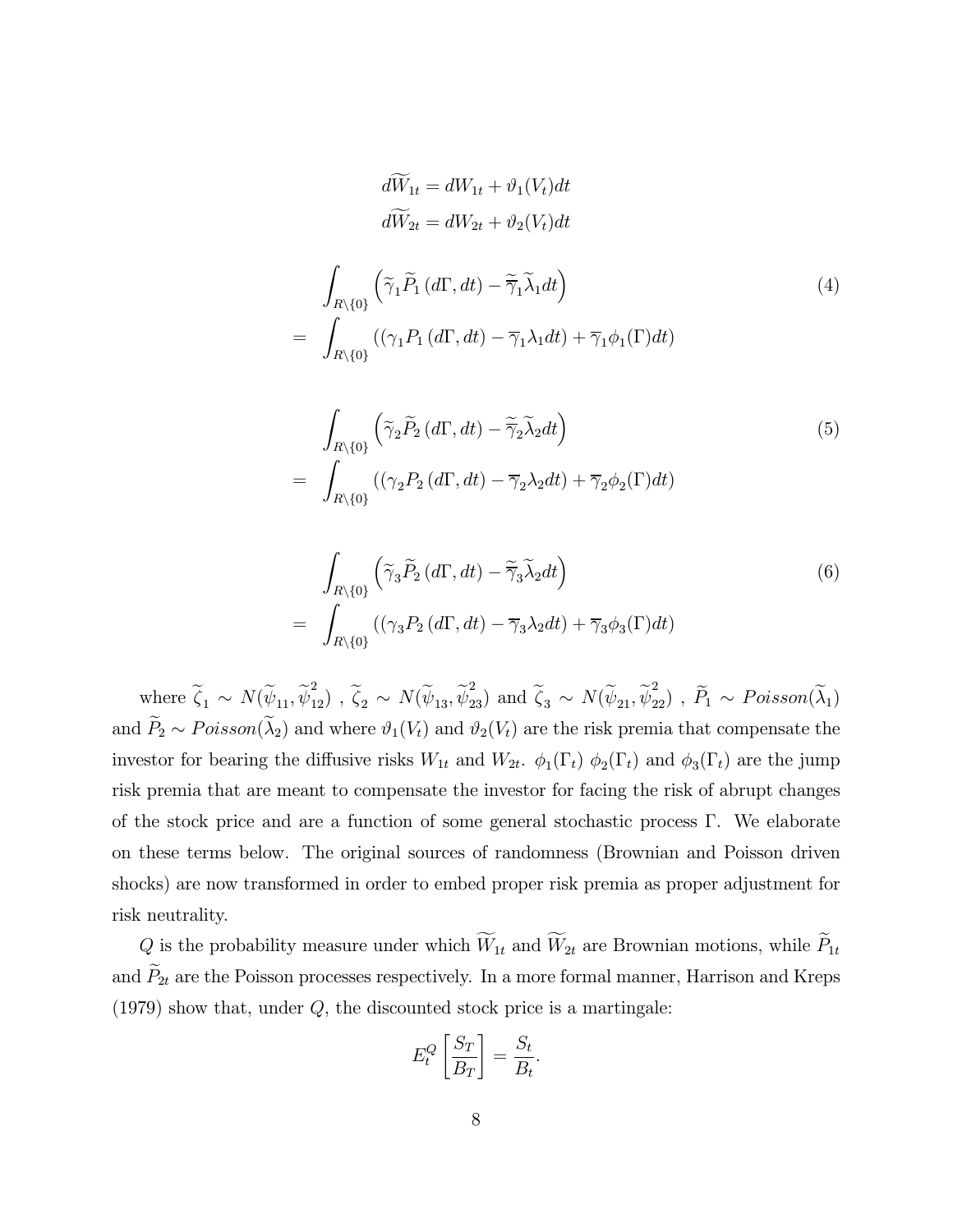The relation between the initial probability measure  $P$  and the risk adjusted counterpart (Equivalent Martingale Measure) is regulated by the Radon-Nikodyn derivative

$$
\eta_t = E^P \left[ \frac{dQ}{dP} \middle| {\cal F}_t \right]
$$

where

$$
\eta_t = 1 - \int_0^t \eta_{u^-} (\vartheta_1(V_u) dW_{1u} + \vartheta_2(V_u) dW_{2u})
$$
\n
$$
- \int_0^t \int_{R \setminus \{0\}} (\Phi_1(\Gamma) P_1(d\Gamma, du) - \phi_1(\Gamma) du)
$$
\n
$$
- \int_0^t \int_{R \setminus \{0\}} (\Phi_2(\Gamma) P_2(d\Gamma, du) - \phi_2(\Gamma) du)
$$
\n
$$
- \int_0^t \int_{R \setminus \{0\}} (\Phi_3(\Gamma) P_2(d\Gamma, du) - \phi_3(\Gamma) du)
$$
\n(7)

This change of probability measure is accomplished by the Girsanov theorem. As pointed out by Harrison and Kreps (1979), this change in the probability measure consists of a redistribution of probability mass such that the expected rate of return of every asset becomes equal to the riskless rate of interest  $r_t$  and the set of events which initially had positive probability remains unchanged<sup>14</sup>. The main point of this probability transformation is to ensure that all arbitrage opportunities are ruled out. This goal is reached by assuming that  $\eta_t$ embeds as many risk premia as the number of sources of risk present in this economy.<sup>15</sup>  $\phi_1(\Gamma)$ ,  $\phi_2(\Gamma)$  and  $\phi_3(\Gamma)$  simultaneously compensate the investor for the jump size uncertainty and the jump timing uncertainty. In order to ensure that no arbitrage opportunities are possible, the whole set of risk premia must respect the following condition:

 $14$ Following Harrison and Kreps (1979), the equivalent martingale measure is a probability measure Q on  $(\Omega, \mathcal{F})$  such that

i)  $P$  and  $Q$  are equivalent. This means that the null sets of  $P$  and  $Q$  coincide or, in other terms, that  $P(B) = 0$  if and only if  $Q(B) = 0$  for any  $B \in \mathcal{F}$ .

ii) The Radon-Nikodym derivative  $\eta = \frac{dQ}{dP}$  is such that  $E(\eta^2) < \infty$ .

iii) The discounted stock price  $\widetilde{S}_t \equiv \frac{S_t}{B_t}$  is a martingale over the fields  $\{F_t\}$  with respect to Q or, in other terms,  $E^Q\left[\widetilde{S}_s \middle| \mathcal{F}_t\right] = \widetilde{S}_t$  for any  $s \ge t$ .

<sup>&</sup>lt;sup>15</sup>The explicit expression for  $\eta_t$  is derived in Appendix F.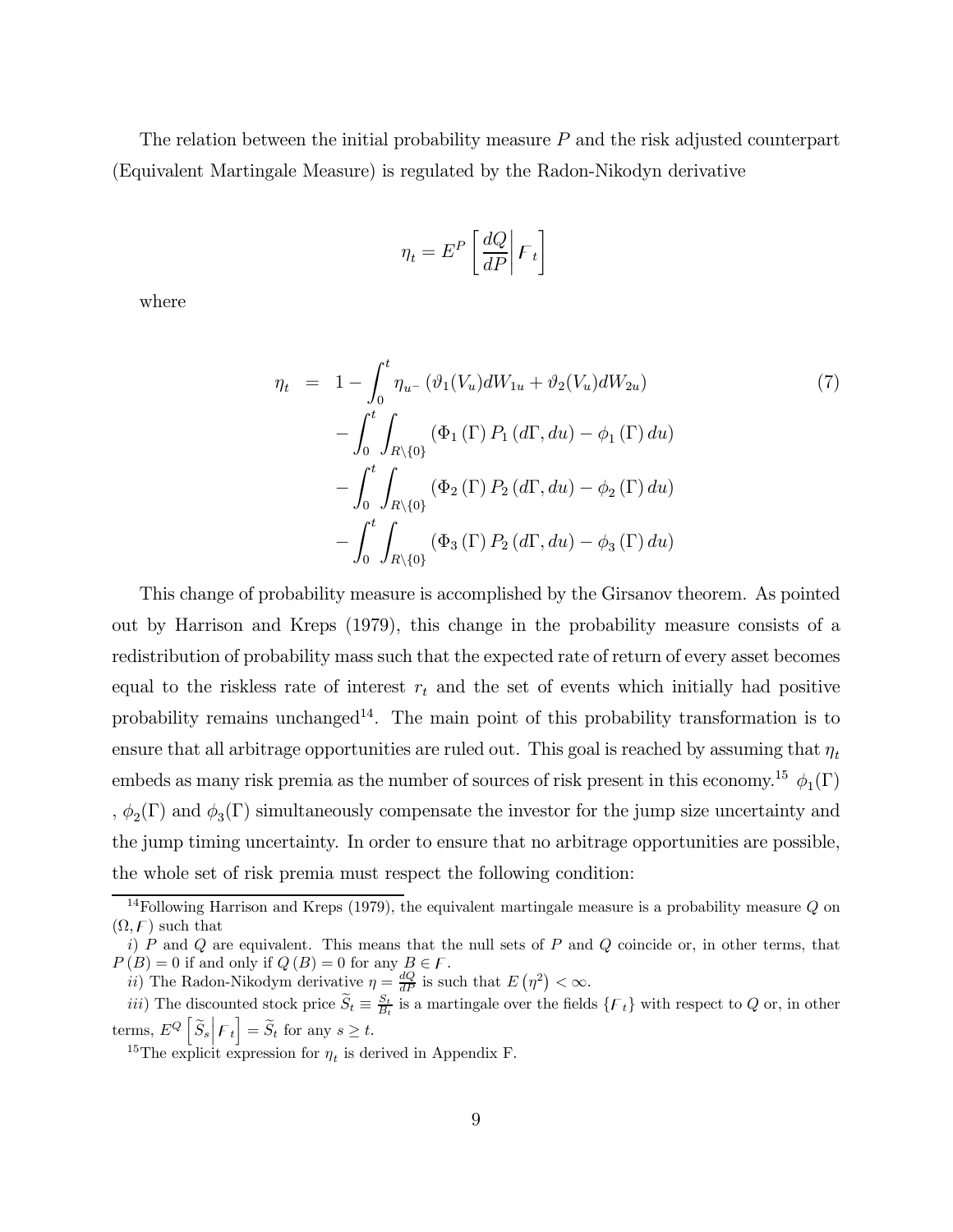$$
r = r^* - \delta =
$$
  
\n
$$
= \mu + \frac{1}{2}V_t + \overline{\gamma}_1(\lambda_1 - \phi_1) + \overline{\gamma}_2(\lambda_2 - \phi_2)
$$
  
\n
$$
-\sqrt{V_t} \left(\beta_{12}\vartheta_2 + \sqrt{1 - \beta_{12}^2}\vartheta_1\right)
$$
\n(8)

where  $V_t = f(\vartheta_2(V_t), \phi_3(\Gamma))$  and  $\delta$  is the dividend rate.

Equation (1.8) is simply the translation in mathematical terms of the principle that the expected rate of return of the stock under consideration is equal to the riskless interest rate  $r^*$  minus the constant dividend rate  $\delta$ .

Following Cox and Ross (1976), after neutralizing any source of risk by compensating the investor with the appropriate risk premia, one can price any derivative security in the way a risk neutral economy would do. Therefore, the option price is only the expected value of the total payoffs discounted at the riskless rate  $r^*$  minus the constant dividend rate  $\delta$ :

$$
C_t = e^{-r(T-t)} E_t^Q \left[ Max \left\{ S_T \left( \xi_1, \xi_2 \right) - K, 0 \right\} \right]
$$

where

$$
S_T = S_0 \exp\left\{\int_0^T \left[r - \frac{1}{2}V_u - \tilde{\overline{\gamma}}_1 \lambda_1 - \tilde{\overline{\gamma}}_2 \lambda_2\right] du + \int_0^T \sqrt{V_u} \left[\beta_{12} d\widetilde{W}_{2u} + \sqrt{1 - \beta_{12}^2} d\widetilde{W}_{1u}\right] + \sqrt{1 - \psi_{33}^2} \int_0^T \int_{R \setminus \{0\}} \tilde{\zeta}_1(\Gamma) \tilde{P}_1(d\Gamma, du) + \psi_{33} \int_0^T \int_{R \setminus \{0\}} \tilde{\zeta}_2(\Gamma) \tilde{P}_2(d\Gamma, du)\right\}
$$

$$
\xi_1 = \frac{(\alpha_{10}, \beta_{12}, \psi_{33}, \psi_{11}, \psi_{12}, \psi_{13}, \psi_{23}, \psi_{13}, \phi_{20}, \alpha_{22}, \beta_{20}, \psi_{21}, \psi_{22}, \lambda_1, \lambda_2)}{\alpha_{20}, \alpha_{22}, \beta_{20}, \psi_{21}, \psi_{22}, \lambda_1, \lambda_2)}
$$

is the vector of the parameters of the stock price and volatility processes and

$$
\xi_2=\left(\vartheta_2(V_t),\widetilde{\psi}_{11},\widetilde{\psi}_{12},\widetilde{\psi}_{13},\widetilde{\psi}_{23},\widetilde{\psi}_{13},\widetilde{\psi}_{21},\widetilde{\psi}_{22},\widetilde{\lambda}_1,\widetilde{\lambda}_2\right)
$$

is the vector of the risk adjusted parameters.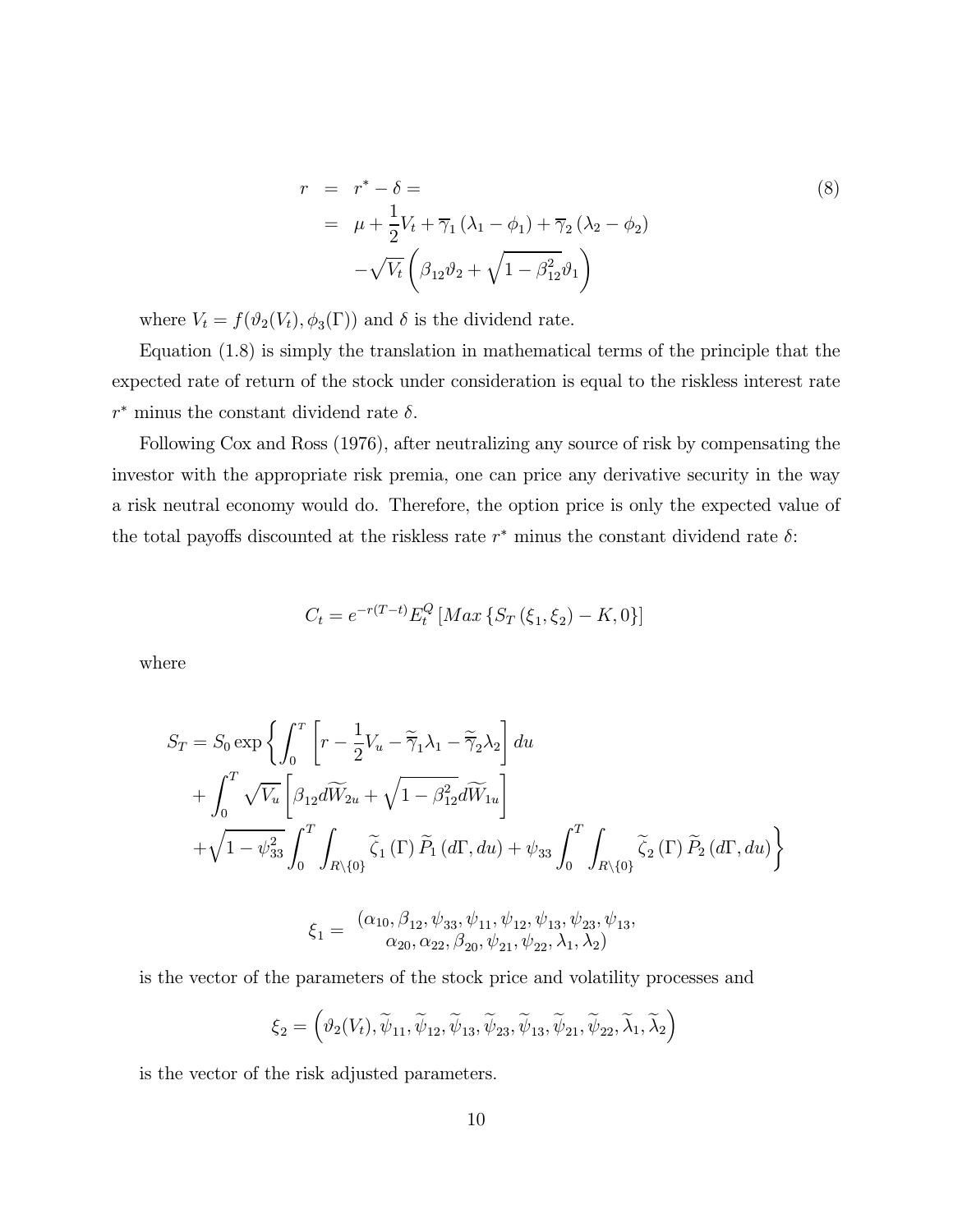The entire analysis is carried out in an incomplete market setting where the sources of randomness outnumber the traded assets. The lack of an expression describing all the risk premia in this economy and the non-uniqueness of the equivalent martingale measure are overcome by means of the empirical estimation of those premia.

## 5 Estimation Method

In principle, this model could be estimated using maximum likelihood estimation (MLE) and Semi Non Parametric (SNP) methods. Since volatility is a latent variable, MLE would be too demanding and intensive from the computational point of view. Indeed, volatility ought to be integrated out of the likelihood function and the dimension of this integral would be as large as the number of observations in the time series. For similar reasons, SNP procedures are also not easily implemented. Monte Carlo simulation methods allow us to evaluate the GMM criterion when, as in this case, a closed form specification of the moment conditions is not available. These methods show a greater flexibility as they can be easily used to estimate a wide range of different models and, at the same time, they provide useful diagnostics about the model specification.

Other possible approaches which involve the use of semi-nonparametric procedures are very problematic to use when volatility is unobservable.<sup>16</sup>

A possible alternative to this approach would involve the use of both series of data, the stock return series and the cross section of option prices at the same time. However, while this technique appears more intuitive for its ability to supply directly the estimates of the risk premia, it is vulnerable to the critique that the Efficient Method of Moments (EMM) estimates based on a multidimensional auxiliary model (see Duffee and Stanton 2001) suffer from poor finite sample properties. Moreover, the use of return and option data at the same time is computationally so intensive that its implementation typically involves the use of very short data sets. An example can be found in Chernov and Ghysels (2000) who estimate the Heston model by EMM using stock and option data at the same time. The multidimensional approach is also employed by Pan (2001) who estimates a square root model with jumps by GMM, by Eraker who evaluates the Duffie et al. model by the Markov Chain Monte Carlo

<sup>16</sup>See, for example, Hansen (1995), Ait-Sahalia (1996), Jiang and Knight (1997) and Johannes (1999).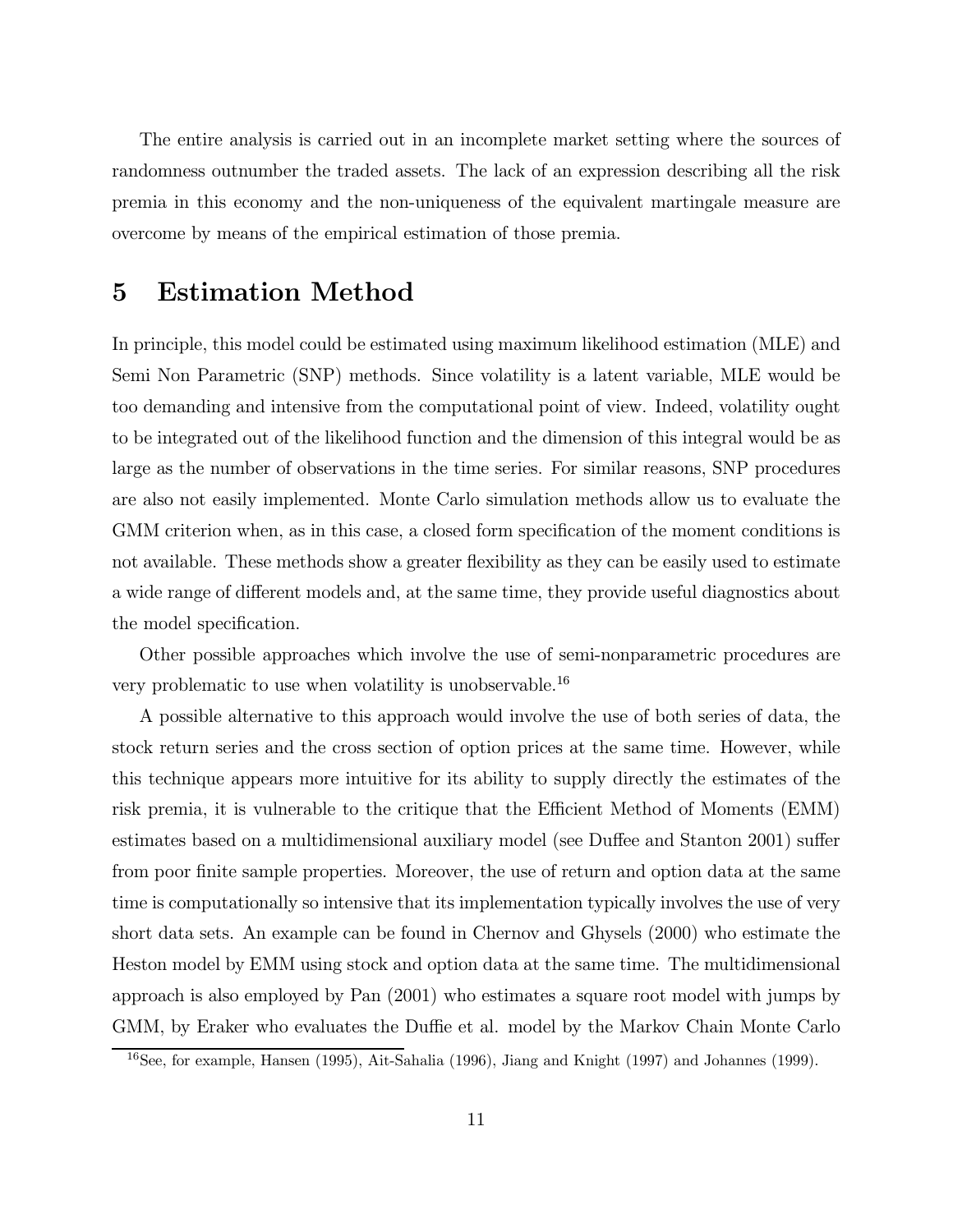(MCMC) technique and Jones (2000) who chooses a CEV (Constant Elasticity of Variance) model. Alternatively, the unidimensional approach (where only the stock return series is used) is chosen by Andersen et al. (2002) and Chernov, Gallant, Ghysels and Tauchen (2003) who use the EMM to estimate the parameters of many possible models for the stock return process. Eraker et al. (2003), instead, estimate the Duffie et al. model by the MCMC technique.

A two stage method will be adopted in this paper. In the first stage, the parameters of the structural model for stock pricing will be estimated using the Efficient Method of Moments. The choice of this method is due to the complex form of the structural model which shall be replaced by an approximated counterpart *(auxiliary model)* which is easier to handle. This auxiliary model has mainly a descriptive function and does not have an interpretation in terms of the structural model. It usually contains a very large number of parameters for purposes of calibration. As the number of these parameters increases, the auxiliary model gives a good approximation for the distribution of the data with the potential to reach asymptotic efficiency. In the second stage, holding the estimates of the structural parameters fixed, this paper estimates the risk premia embedded in the call option prices so as to minimize the implied volatility mean squared residuals.

### 5.1 Stage one: estimating the stock return and volatility parameters by EMM

In the initial stage, the parameters of the stock price and volatility processes will be estimated via the Efficient Method of Moments. Specifically, the vector of parameters to be estimated at this point is (see equations [1] and [2]):

$$
\xi_1 = \frac{(\alpha_{10}, \beta_{12}, \psi_{33}, \psi_{11}, \psi_{12}, \psi_{13}, \psi_{23}, \psi_{13}, \phi_{20}, \alpha_{22}, \beta_{20}, \psi_{21}, \psi_{22}, \lambda_1, \lambda_2)}{\alpha_{20}, \alpha_{22}, \beta_{20}, \psi_{21}, \psi_{22}, \lambda_1, \lambda_2}
$$

Since the stochastic volatility is unknown, this latent variable must be integrated out in the computation of the loglikelihood. In this case, the dimension of the integral is the same as the sample size. Therefore, the direct evaluation of the likelihood function is either computationally intensive or infeasible. This is the main reason why several authors (see Gallant and Tauchen (1996), Pan (2002), Chernov, Gallant, Ghysels and Tauchen (1999), Ander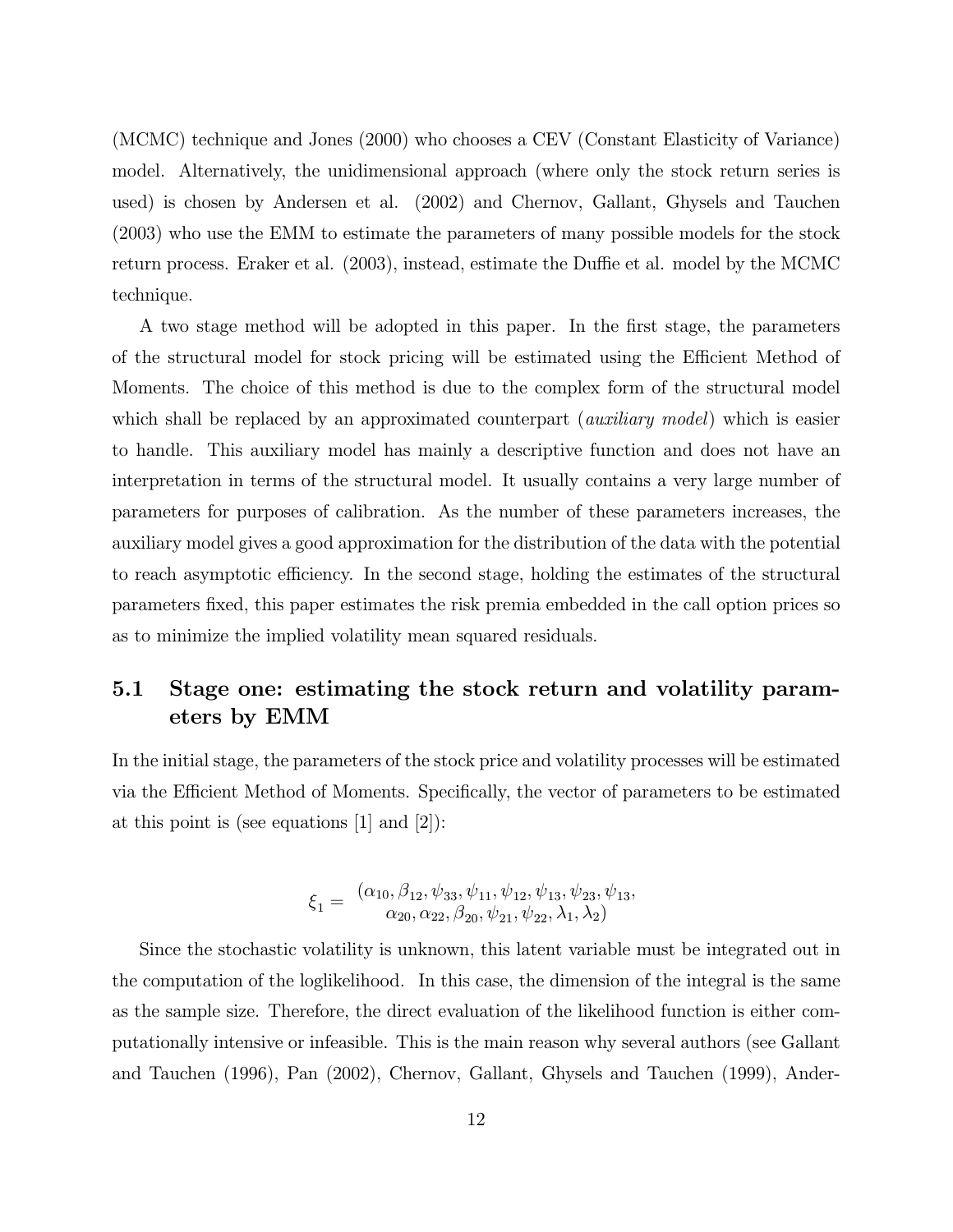sen et al., (2000)) have employed EMM, thus avoiding direct estimation of the likelihood function.

The key aspect of this method is the efficiency of the standard GMM (Generalized Method of Moments). This efficiency is associated with a careful choice of the moment conditions based upon a detailed analysis of the main features of the observed data. As a result, the EMM is a methodology for the estimation and analysis of non linear systems of partially observable variables. This method is based on the simulation of the state vector.

The initial step consists in choosing an appropriate transition density called *auxiliary* model, which is a close approximation of the data generating process. The parameters of this density are estimated by QMLE (Quasi Maximum Likelihood Estimation). The score of this model represents the score generator for EMM.

#### 5.1.1 Choice of the auxiliary model

The EMM is based on *indirect inference*. The main idea is to replace the initial model with an approximated one that is more tractable. This model, denoted the auxiliary model, is a descriptive model with a large number of parameters. In particular, its parameters do not have any structural interpretation, but are only used for calibration purposes. As their number increases, asymptotic efficiency is reached.

Following Gallant and Tauchen (2001), the auxiliary model is derived by using the socalled SNP (Semi-Non-Parametric) approach. This method is considered to lie halfway between the parametric and non parametric inference procedures, since classical parametric estimation is applied to models with truncated series expansions. The main purpose of this section is to find an auxiliary model that closely approximates the density of the data. The corresponding density function is then approximated using a Hermite expansion, whose leading term is a standard Gaussian density. The higher order terms of this expansion will accommodate any deviation from Gaussianity as, for example, high kurtosis and negative skewness.

Let

$$
y_t = 100[\ln(S_{1t}) - \ln(S_{1t-1})]
$$

be the daily stock return for our estimation problem and  $\{y_1, y_2, \ldots, y_n\}$  the data set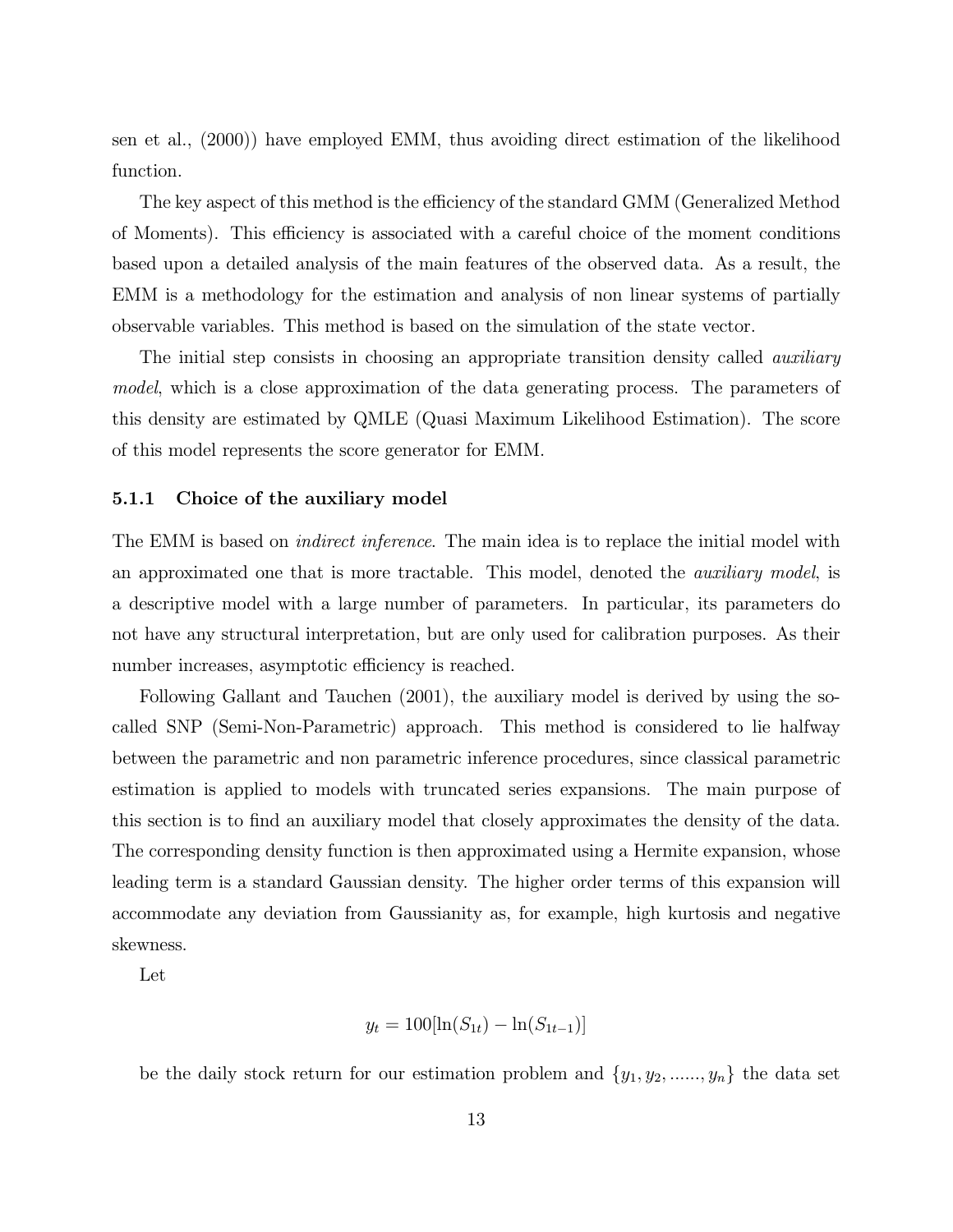available and characterize as

$$
x_{t-1} \equiv \{y_{t-L}, y_{t-L+1}, \dots, y_{t-1}\}
$$

the L lagged values of the realization of the time series  $\{y_t\}_{t=-\infty}^{\infty}$ .

Denote by  $H$  the finite dimensional Euclidean space where the likelihood functional is characterized. The likelihood can therefore be written as

$$
\left[\prod_{t=1}^{n} p(y_t | x_{t-1}, \xi_1) \right] \int p(y, x_0, \xi_{10}) \, dy
$$

where

$$
p(y_t | x_{t-1}, \xi_1) = \frac{p(y_t, x_{t-1}, \xi_1)}{\int p(y, x_{t-1}, \xi_1) dy}
$$

and  $\xi_1$  is the parameter vector of this model.

Following Gallant and Tauchen (2001), by expanding  $[p(y, x_{t-1})]^{\frac{1}{2}}$  in an Hermite series and deriving the transition density of the truncated expansion, it is possible to calculate the transition density  $f_K(y_t | x_{t-1})$  where

$$
y_t = Rz_t + \mu_{x_{t-1}}
$$

and  $R$  is an upper triangular matrix

$$
vech(R_{x_{t-1}}) = \rho_0 + \sum_{i=1}^{L_r} P_i \left| y_{t-1-L_r+i} - \mu_{x_{t-2-L_r+i}} \right| + \sum_{i=1}^{L_g} diag(G_i) vech(R_{x_{t-2-L_g+i}})
$$

and

$$
\mu_x = b_0 + Bx_{t-1}
$$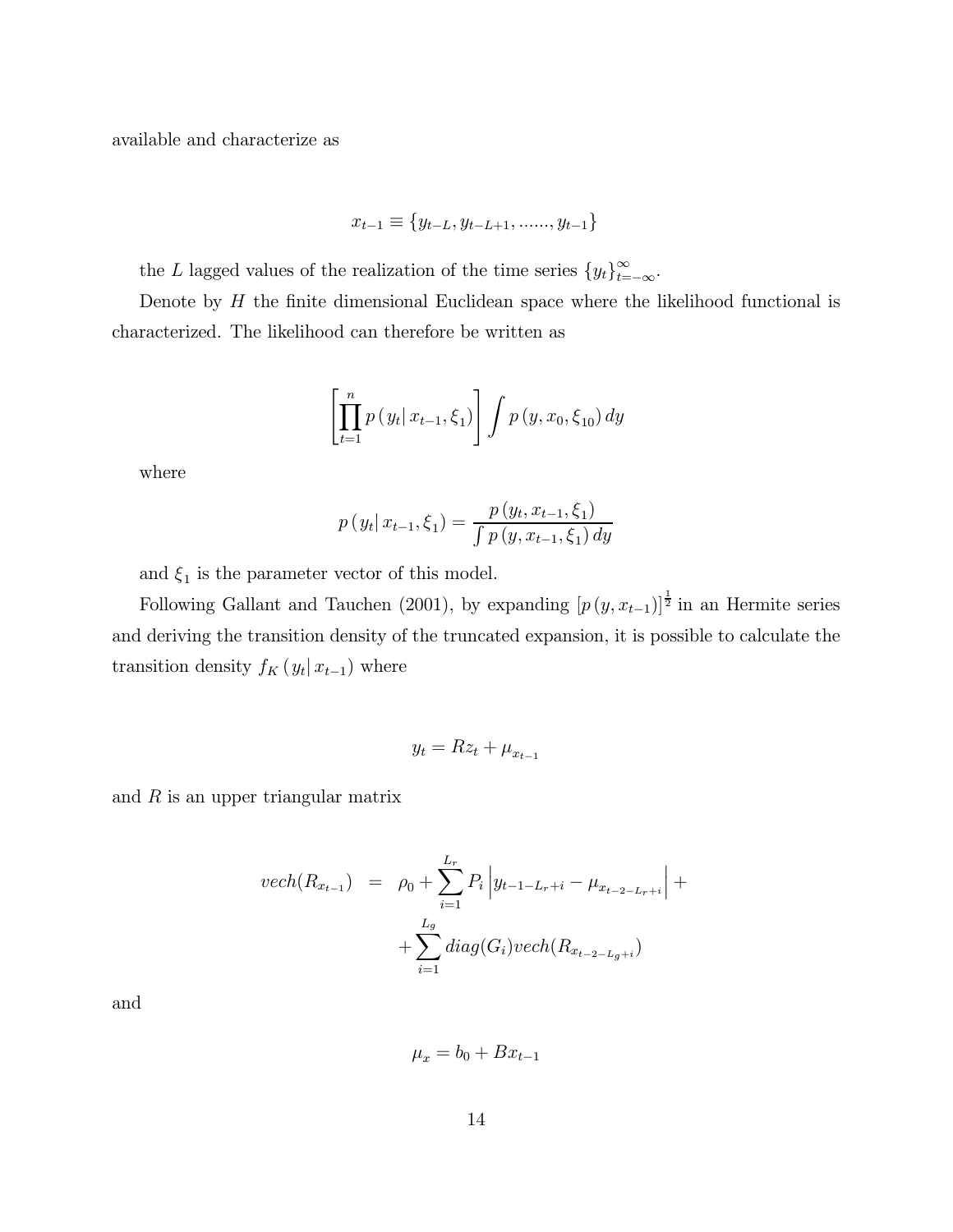is the location function where  $b_0$  is a vector and B is a matrix. The resulting standardized residual will be

$$
z_t = R^{-1} (y_t - b_0 - Bx_{t-1})
$$

with corresponding density function

$$
h_{K}(z_{t} | x_{t-1}) = \frac{[P(z_{t}, x_{t-1})]^{2}}{\int [P(u, x_{t-1})]^{2} \phi(u) du}
$$

where  $P(z_t, x_{t-1})$  is the Hermite polynomial with rectangular expansion

$$
P(z_t, x_{t-1}) = \sum_{j=0}^{K_z} \sum_{i=0}^{K_x} a_{ij} (x_{t-1})^i z_t^j
$$

where  $a_0 = 1$  in order to have identification.  $P(z_t, x_{t-1})$  is a polynomial in z of degree  $K_z$ whose coefficients are polynomials of degree  $K_x$ .  $K_z$  is the order of the polynomial expansion that allows for deviations of the tails of the distribution from the Normal density. In the extreme case that  $K_z = 0$ , this density is simply the Normal density.  $\phi(.)$  is the standard normal density and the normalization term

$$
\int \left[ P\left( u, x_{t-1} \right) \right]^2 \phi \left( u \right) du
$$

is such that the SNP density integrates to one. Using this SNP model, it is possible to derive the conditional density of  $y_t$  as

$$
f_K(y_t | x_{t-1}) = \frac{h_K [R_x^{-1} (y_t - \mu_x) | x_{t-1}]}{\det (R_x)}
$$

The Hermite expansion consists of a polynomial in z (which represents the innovation) multiplied by the standard Gaussian density. The flexibility of this model is the main reason why this might be considered as the best choice in order to approximate the data generating process. In fact, if  $K_z = 0$ , then this density function is just a standard Gaussian density and any deviation from that, if any, can be taken care of just by allowing for  $K_z > 0$ .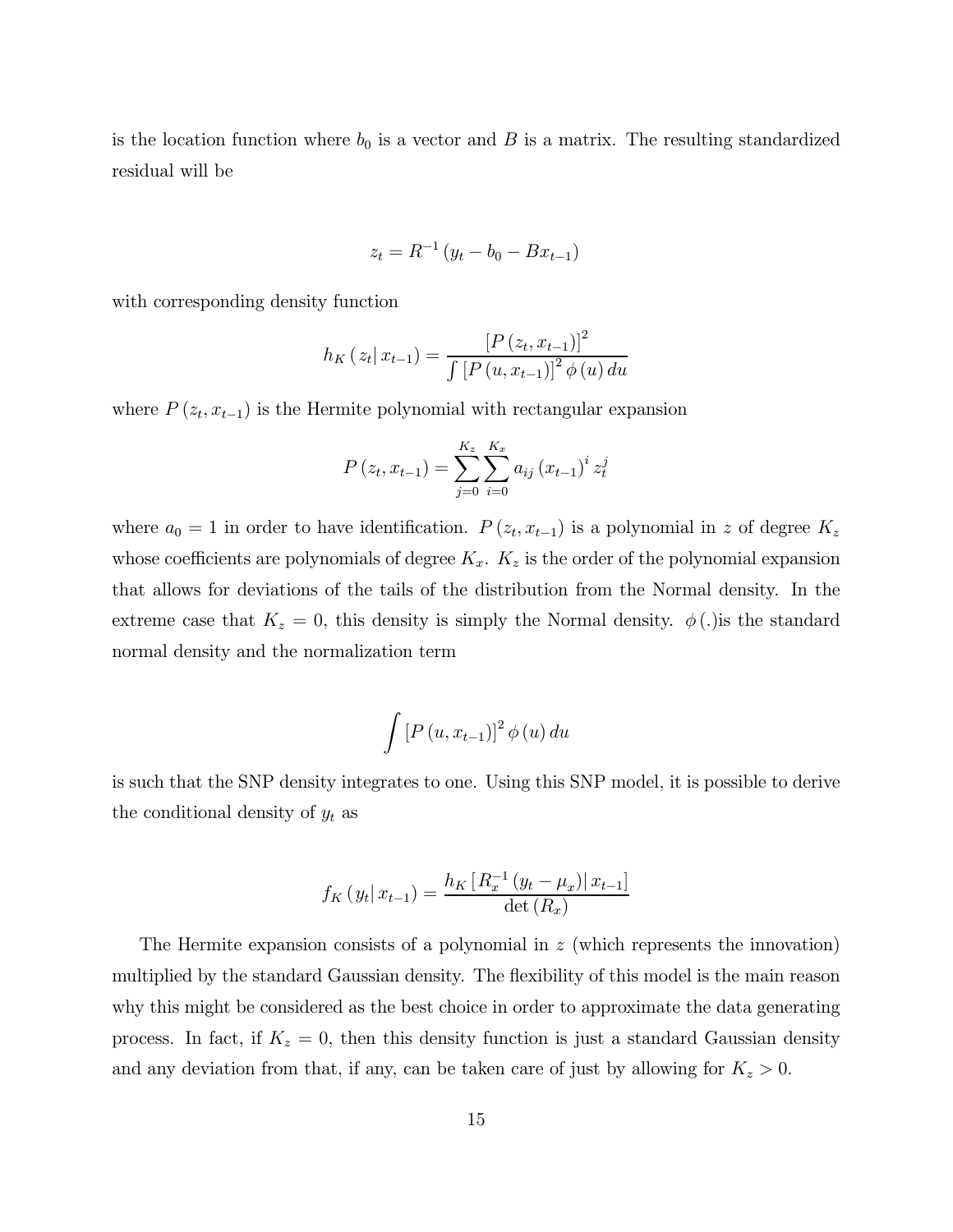In the case that the coefficients  $a_i$  are considered not as functions of  $x_{t-1}$ but as constants, the density function of the innovation will be

$$
h_K(z_t) = \frac{\left[\sum_{i=0}^{K_z} a_i z_t^i\right]^2 \phi(z_t)}{\int \left[\sum_{i=0}^{K_z} a_i u^i\right]^2 \phi(u) du}
$$

this density will generate a Gaussian VAR if  $K_z = 0$ , while any departure from Gaussianity will be accommodated just by setting  $K_z > 0$ .

Moreover, in order to model an important aspect of the data such as the presence of conditional heteroschedasticity, it will be useful to assume that these coefficients  $a_i$  are actually functions of  $x_{t-1}$ :

$$
a_i(x_{t-1}) = \sum_{j=0}^{K_x} a_{ij} x_{t-1}^j
$$

This further generalization introduces a nonlinear conditional shape variation with  $x_{t-1}$ .

The conditional density of the innovations in this case will be

$$
h_K(z_t) = \frac{\left[\sum_{i=0}^{K_z} \left(\sum_{j=0}^{K_x} a_{ij} x_{t-1}^j\right) z_t^i\right]^2 \phi(z_t)}{\int \left[\sum_{i=0}^{K_z} \left(\sum_{j=0}^{K_x} a_{ij} x_{t-1}^j\right) u^i\right]^2 \phi(u) du}
$$

The only restriction, in this case, is that the dimension of a (the parameter vector of the auxiliary model) is greater or equal to the dimension of the parameter vector of the structural model  $\xi_1$ .

#### 5.1.2 Estimation of the parameters of the auxiliary model

The parameter vector a will be estimated by the QMLE method. Hence,  $\hat{a}_{QMLE}$  will be such that

$$
\frac{1}{n}\sum_{t=0}^{n} \frac{\partial}{\partial a} \ln f_K\left(y_t | x_{t-1}, \hat{a}_n\right) = 0
$$

At this point, it is useful to characterize the score function of the auxiliary model whose role will be crucial for the next steps:

$$
s_f(Y_t, \widehat{a}_n) \equiv \frac{\partial}{\partial a_n} \ln f_K(y_t | x_{t-1}, \widehat{a}_n)
$$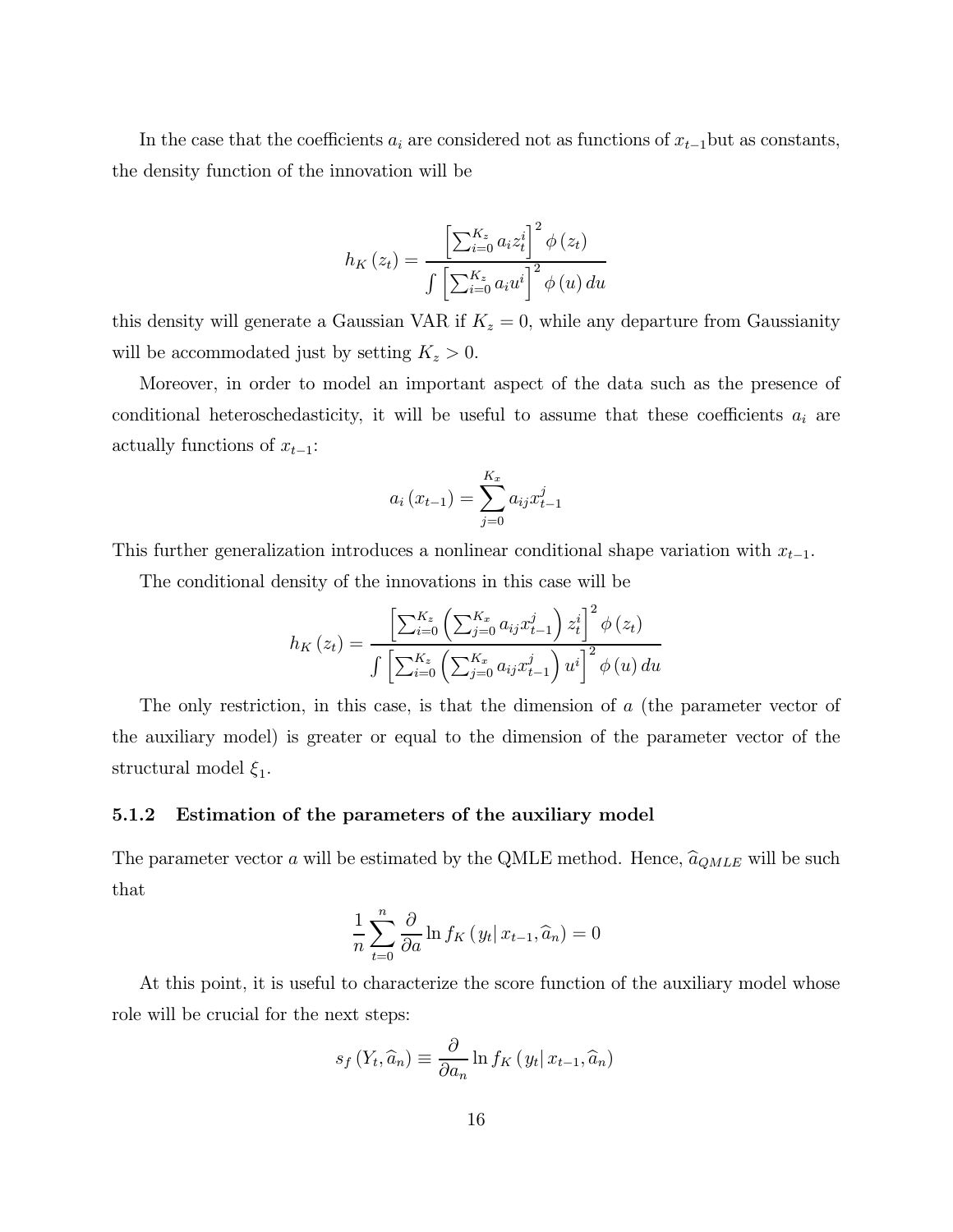Following Gallant and Long (1997), a consistent estimator of the asymptotic covariance matrix of the sample score vector may be obtained by the following formula:

$$
\widehat{V}_n = \frac{1}{n} \sum_{t=1}^n s_f(Y_t, \widehat{a}_n) s_f(Y_t, \widehat{a}_n)'
$$

#### 5.1.3 Simulated Method of Moments

Fixing the parameter vector  $\xi_1$ , it is possible to simulate a series of data by using the structural model

$$
\widehat{Y}_T(\xi_1) = \{ \widehat{y}_1(\xi_1), \widehat{y}_2(\xi_1), \dots, \dots, \widehat{y}_T(\xi_1) \}
$$

Evaluating the score functions at this simulated series of data and keeping the parameters of the auxiliary model fixed at  $\hat{a}_{QMLE}$ , the moment conditions for this problem will be

$$
m_T(\xi_1, \widehat{a}_n) \equiv \frac{1}{T} \sum_{t=1}^T s_f\left(\widehat{Y}_t(\xi_1), \widehat{a}_n\right)
$$

where

$$
s_f\left(\widehat{Y}_t\left(\xi_1\right),\widehat{a}_n\right) \equiv \frac{\partial}{\partial a_n} \ln f_{\kappa}\left(\widehat{y}_t | \widehat{x}_{t-1}\left(\xi_1\right),\widehat{a}_n\right)
$$

The EMM estimator  $\xi_{1n}$  will be such that

$$
\widehat{\xi}_{1n} = \min \left\{ m_T \left( \xi_1, \widehat{a}_n \right) \widehat{V}_n^{-1} m_T \left( \xi_1, \widehat{a}_n \right)' \right\}
$$

It has been shown (see Gallant and Tauchen (1996), Gallant and Long (1997), Tauchen (1997)) that if the auxiliary model closely approximates the true data generating process, then

- i) the QMLE becomes a sufficient statistic;
- ii) the efficiency of the EMM is close to that of the MLE.

#### 5.1.4 Diagnostics

The main tool for evaluating the capability of the model to mimic the salient features of the data is represented by the test for overidentifying restrictions

$$
m_N\left(\widehat{\xi}_1,\widehat{a}\right)' \widehat{I}_N^{-1} m_N\left(\widehat{\xi}_1,\widehat{a}\right) \longrightarrow \chi^2\left(l_a-l_{\xi_1}\right)
$$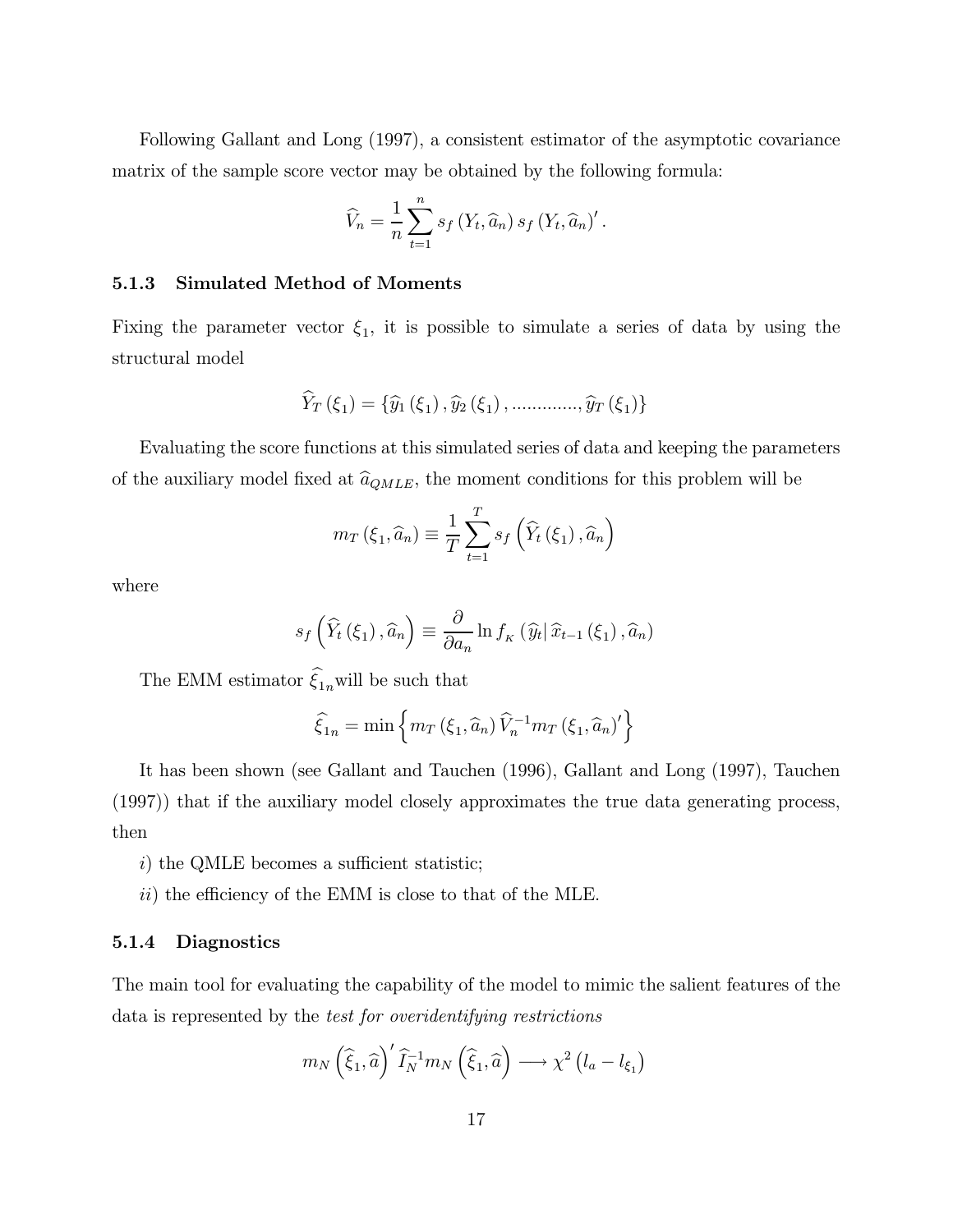under the null hypothesis that the structural model is the "true data generating process" where  $l_a$  is the length of the vector of parameters of the auxiliary model and  $l_{\xi_1}$  is the length of the vector of parameters of the structural model. In case of rejection of the model specification, the individual elements of the score vector may provide useful information regarding the dimensions in which the structural model fails to replicate the main features of the data. Another powerful tool for testing the model is represented by the t-statistics of the individual elements of the score vector  $m_N(\hat{\xi}_1, \hat{a})$ . High values of these statistics for a given parameter mean that the structural model is unable to account for that specific parameter of the auxiliary model

$$
\widehat{t}_N = \left\{ diag \left[ \widehat{I}_N \right] \right\}^{-\frac{1}{2}} \sqrt{N} m_N \left( \widehat{\xi}_1, \widehat{a} \right)
$$

In general, a value of this statistics higher than 2 indicates the failure to fit the corresponding score.

## 5.2 Stage two: estimating the risk premia for jumps and diffusive shocks contained in the volatility process

The main purpose of this section is to estimate the risk neutral parameters and the risk premia embedded in the call option prices. For this purpose, I minimize  $MSE$  of the  $BES$ implied volatility. More specifically, it is possible to express the call option price as a function of the future stock price and the strike price

$$
C_t = e^{-r(T-t)} E_t^Q \left[ Max \left\{ S_T \left( \widehat{\xi}_{1_{EMM}}, \xi_2 \right) - K, 0 \right\} \right]
$$

where

$$
\widehat{\xi}_{1_{EMM}} = \frac{(\alpha_{10}, \beta_{12}, \psi_{33}, \psi_{11}, \psi_{12}, \psi_{13}, \psi_{23}, \psi_{13}, \phi_{20}, \alpha_{22}, \beta_{20}, \psi_{21}, \psi_{22}, \lambda_1, \lambda_2)_{EMM}
$$

is the vector of estimates from the first stage, while  $\xi_2$  contains the risk premium for diffusive shocks in the volatility process and the risk adjusted parameters

$$
\xi_2=\left(\vartheta_2(V_t),\widetilde{\psi}_{11},\widetilde{\psi}_{12},\widetilde{\psi}_{13},\widetilde{\psi}_{23},\widetilde{\psi}_{13},\widetilde{\psi}_{21},\widetilde{\psi}_{22},\widetilde{\lambda}_1,\widetilde{\lambda}_2\right)
$$

The jump risk premia can be derived from equations (5), (6) and (7) in Section 4.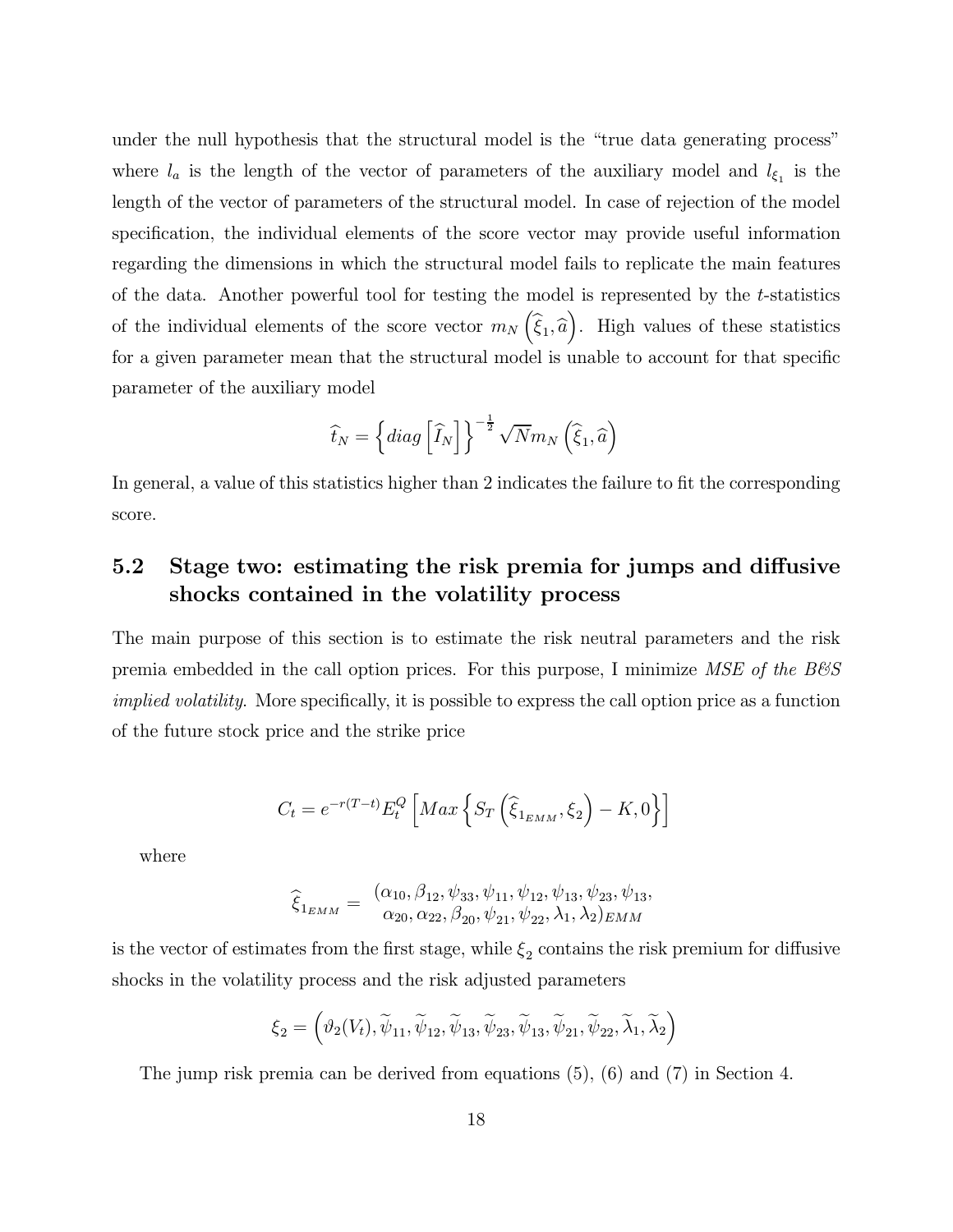$\xi_2$  is estimated by minimizing the MSE of the B&S implied volatility as in Broadie, Chernov and Johannes (2004)

$$
IVMSE(\xi_2) = \frac{1}{n} \sum_{i=1}^{n} (\sigma_i - \sigma_i(\xi_2))^2
$$

where  $\sigma_i = BS^{-1}(C_i, T_i, K_i, S, r)$  and  $\sigma_i(\xi_2) = BS^{-1}(C_i(\xi_2), T_i, K_i, S, r)$  with  $BS^{-1}$  indicating the inverse of the B&S call option formula. More specifically,  $\sigma_i$  is the B&S implied volatility series observed in the market, while  $\sigma_i(\xi_2)$  is the implied volatility series derived from the model simulation. The choice of this objective function appears to be the most natural and intuitive given that the main purpose of the present paper is to find a model that can replicate the observed spikes in Implied Volatility. Minimizing this specific loss function is also particularly interesting considering the widespread convention of quoting option prices in terms of volatility. Moreover, this specific objective function allows me to avoid the heteroschedasticity problem that is related to other possible choices.<sup>17</sup>

## 6 Empirical Results

In this section, I initially describe the data set I am using and explain the way in which I estimated the auxiliary model; in the second part, I proceed to present my estimation results and the corresponding statistical tests.

### 6.1 Stage one: estimation of the stock return parameters by EMM

The data consist of 4299 daily observations from January 3, 1980 to December 31, 1996 on the percentage return

$$
y_t = 100[\ln(S_t) - \ln(S_{t-1})]
$$

where  $S_{1t}$  is the S&P500 index.<sup>18</sup> Since this series presents a mild autocorrelation while the series of squared returns is quite persistent (see Fig.1), I used the augmented Dickey-Fuller

<sup>&</sup>lt;sup>17</sup>See Christoffersen and Jacobs (2004) for a comment on the possible objective functions.

<sup>&</sup>lt;sup>18</sup>The same data set is used by Andersen, Benzoni and Lund (2003) while they also propose estimates for a longer time frame (January 2, 1953 to December 31, 1996). Eraker, Johannes and Polson (2003) estimate affine models using the S&P 500 index data from January 2, 1980 to December 31, 1996.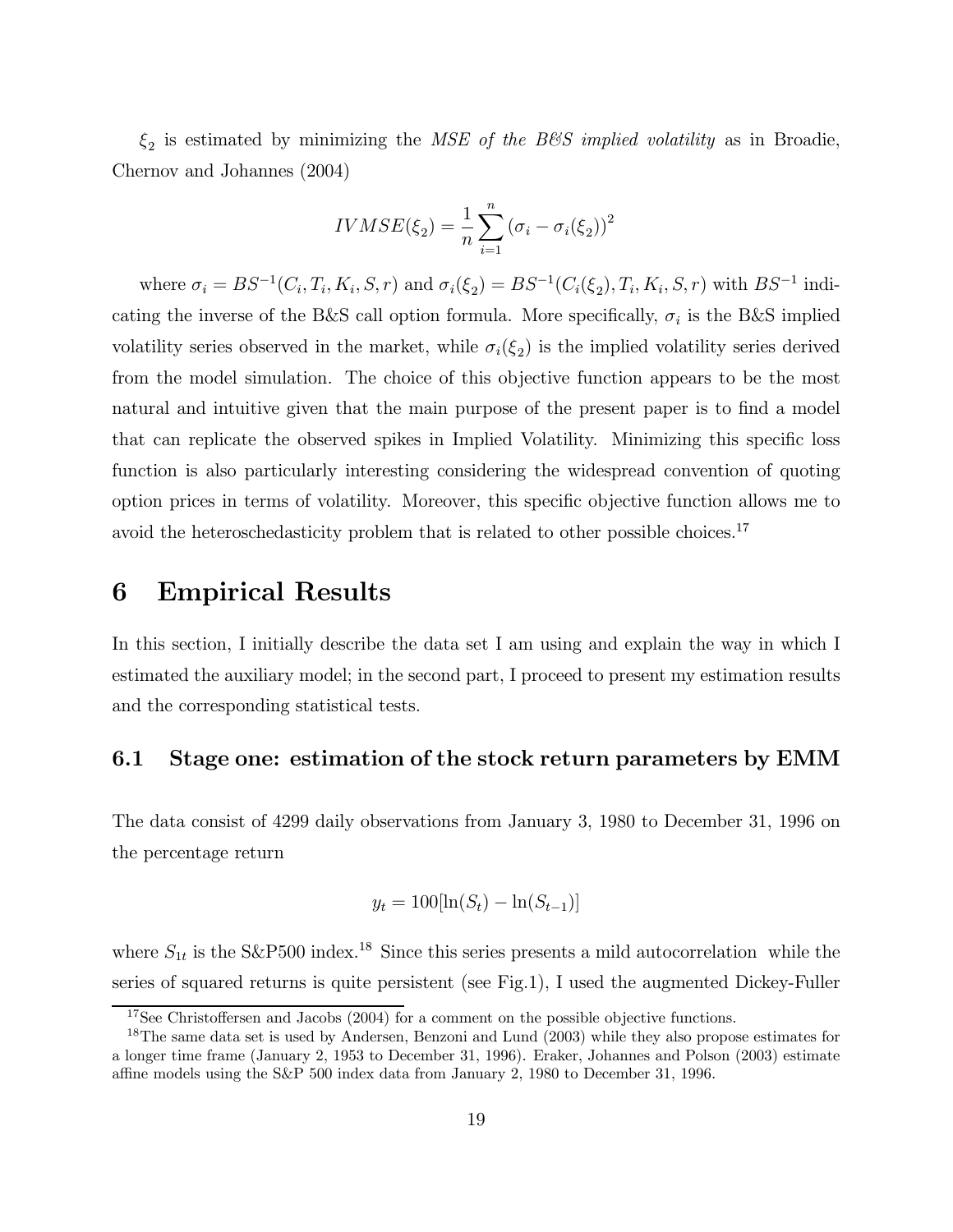statistics to test for the presence of unit roots and I strongly rejected the null hypothesis (see Table 1). This autocorrelation, which might be caused by nonsynchronous trading, has not been prefiltered as in Andersen et al. (2002) because it might be a key factor in the second stage of the empirical application where I estimate the risk premia embedded in the option prices.

As already stated, the first step is to choose an auxiliary model whose main parameters are the following:

| $L_n$ | number of lags in the location function $\mu_{\tau}$                     |
|-------|--------------------------------------------------------------------------|
| $L_q$ | number of lags in $vech(R_{x_{t-1}})$                                    |
| $L_r$ | number of lags in $vech(R_{x_{t-1}})$                                    |
| $L_p$ | number of lags in the $x_{t-1}$ part of the polynomial $P(z_t, x_{t-1})$ |
| $K_z$ | degree of the polynomial $P(z_t, x_{t-1})$                               |
| $K_x$ | degree of the polynomial $P(z_t, x_{t-1})$                               |

Following Chernov, Gallant, Ghysels and Tauchen (2003), I choose the values of these parameters that minimize the BIC (Schwarz or Bayes information criterion). The final nonlinear-non-parametric auxiliary model I select is characterized by

 $L_u = 1$   $L_g = 1$   $L_r = 1$   $L_p = 1$   $K_z = 8$   $K_x = 1$ 

This is a GARCH(1,1) process with an eighth-degree Hermite expansion as a nonparametric error density function.<sup>19</sup>

The EMM estimation is based on the simulation of the return sequence and variance process. Using the standard Euler discretization scheme, my simulation involves a sampling frequency of one step per day as well as daily scaling for the parameters  $(dt = 1)$ . More specifically, the EMM estimation of my model is based on two simulations of 75, 000 sample paths for the stock returns and for the stochastic factor which drives the volatility process.<sup>20</sup> The initial 5, 000 observations are eliminated in order to avoid the impact of the initial values.

Table 2 shows the parameter estimates with the corresponding t-ratios (based on Wald type standard errors) in parenthesis for the models belonging to the log-variance class while

<sup>&</sup>lt;sup>19</sup>ABL (2002) use an EGARCH(1,1),  $K_z(8) - K_x(0)$  auxiliary model after prefiltering the data.

<sup>&</sup>lt;sup>20</sup>This is the minimum number of simulations necessary in order to have a stable objective function in presence of jumps and in order to obtain robust results (see Gallant and Tauchen 2003)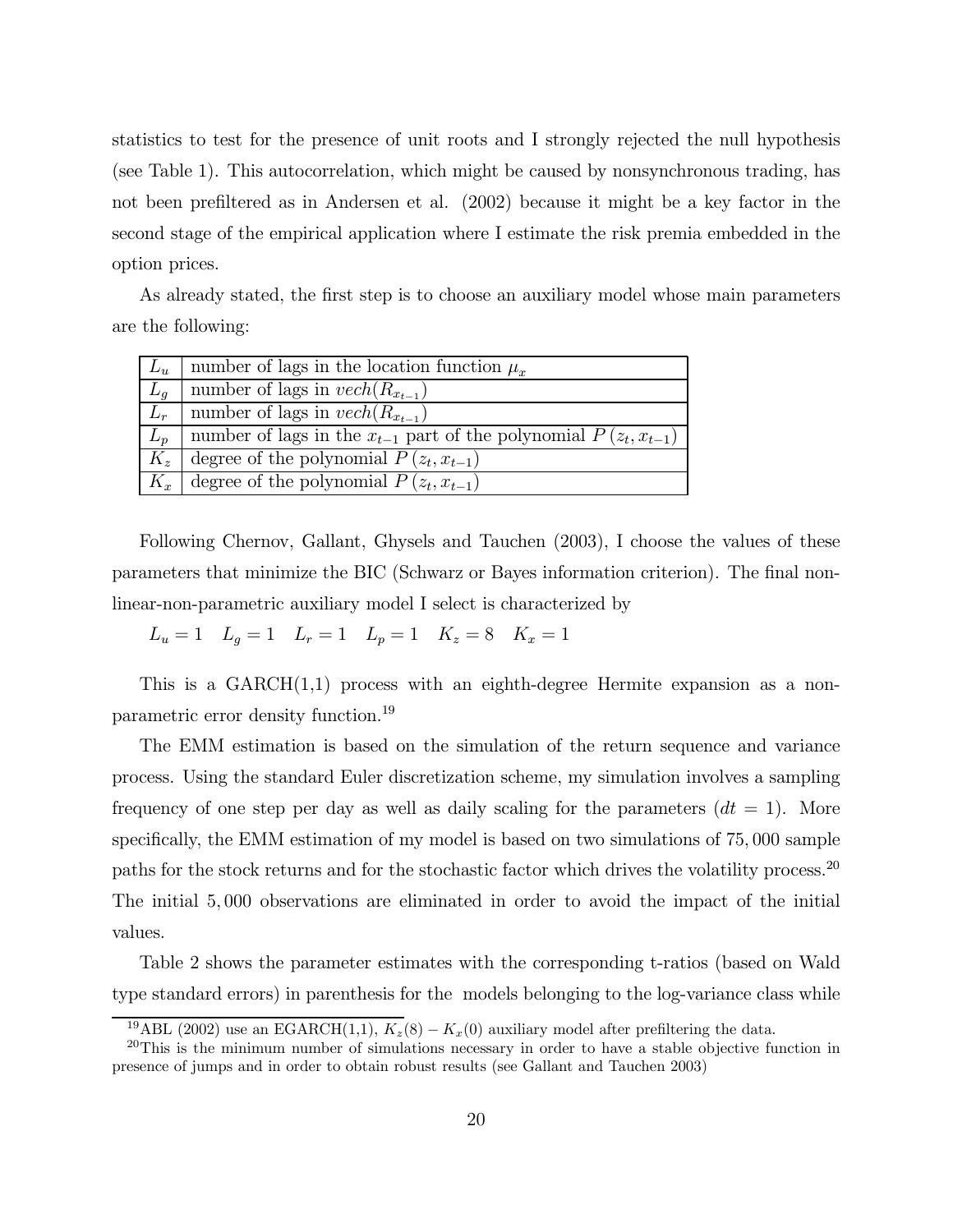Table 3 reports the corresponding results for the affine models. For each model, the value of the  $\chi^2$  test for overidentifying restrictions is provided. Figure 3 and Figure 4 report the quasi t-ratios of individual SNP scores.

#### 6.1.1 Black and Scholes model

In order to have an initial benchmark, I estimate the Black and Scholes model (see Table 2).<sup>21</sup> Considering the value of the  $\chi^2$  test, this model is clearly rejected. As one clearly sees, the rejection reflects this model's inability to satisfy any of the SNP moment conditions as indicated by the values of the quasi  $t$  ratios on the individual SNP scores (see Figure 3). This model is thus unable to fit the tail behavior of the S&P 500 stock returns, as it violates the moment conditions associated with the Hermite polynomial coefficients. It also scores poorly in replicating the GARCH volatility persistence and the AR nature of the data. My findings are in line with Gallant, Hsieh and Tauchen (1997).

### 6.1.2 Stochastic volatility (log-variance) model (SV1)

This specification, focusing on the logarithm of the variance process, represents a variation of Scott (1987) who models the logarithm of volatility (square root of the variance) instead.

Analyzing the empirical results (see Table 2), the value of the  $\chi^2$  statistics drops dramatically, as the negative and highly significative "leverage effect" coefficient  $\beta_{12}$  makes the model capable of replicating the negative skewness of the data.<sup>22</sup> The model is nevertheless rejected, as explained easily by checking the  $t$  ratios of the SNP scores (see Figure 3). The model fails to capture the tail behavior (excess kurtosis) of the data controlled by the Hermite polynomial moment conditions. Moreover, it cannot accommodate the linear aspect of the data, as the  $t$  statistics on the moment conditions associated with the AR parameters are quite large.

#### 6.1.3 Stochastic volatility (square root) model (SV2)

This model was first proposed by Cox, Ingersoll and Ross (1985) and Heston (1993).

<sup>&</sup>lt;sup>21</sup>The estimate of  $\alpha_{10}$  is in line with ABL (2002) while my estimate of  $\beta_{10}$  (0.92767) is higher than their 0.7176 and more in line with the sample volatility (0.9623853)

 $22$ All the parameter estimates are very close to the ones proposed by  $ABL(2003)$ .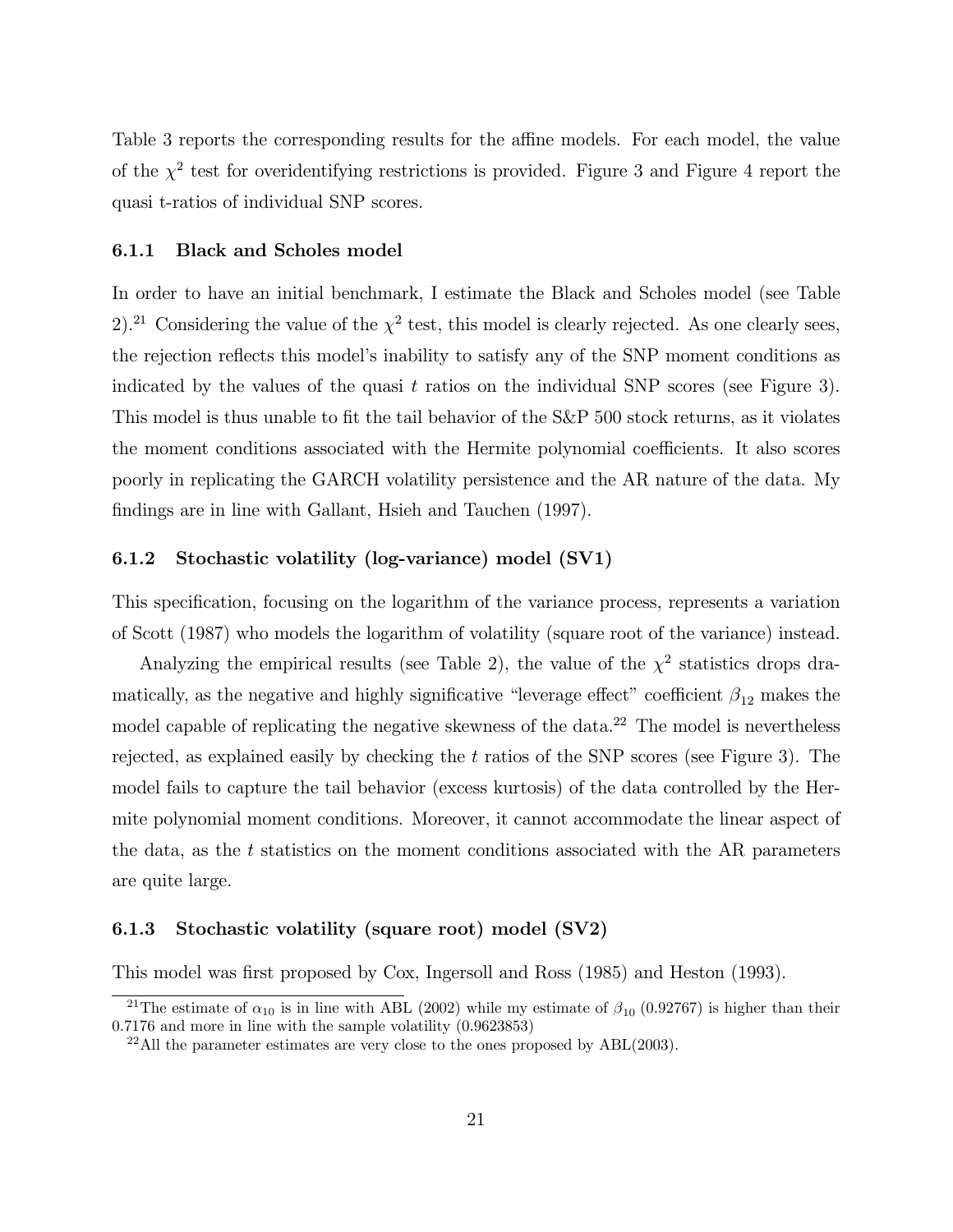The  $\chi^2$  test for overidentifying restrictions (see Table 3) indicates that the model is rejected by the data because of its inability to capture their tail tickness and their AR behavior as indicated by the t ratios on the SNP moment conditions (see Figure 4).<sup>23</sup>

### 6.1.4 Stochastic volatility (log-variance) model with jumps in the return process (SV1J)

The model which incorporates both jumps and stochastic volatility dramatically improves upon the previous specification. The  $\chi^2$  test for overidentifying restrictions (see Table 2) indicates that the model is not rejected by the data at a significance level of 5%; however, this result does not hold as the test becomes more demanding with a significance level of  $10\%$ <sup>24</sup> The reason can be easily found in the t ratios on the specific moment conditions (see Figure 3). This model fails in fact to capture the linear aspect of the data as the high t statistics on one of the moment conditions associated with the AR parameters testifies.

### 6.1.5 Stochastic volatility (square root) model with jumps in the return process (SV2J)

This model has been introduced by Bates (1996) and Scott (1997). This model is rejected by the data as indicated by the  $\chi^2$  test for overidentifying restrictions (see Table 3). More specifically, it fails to mimic all the salient features of the data as indicated by the t ratios on the SNP moment conditions (see Figure 5).<sup>25</sup>

### 6.1.6 Stochastic volatility (log-variance) model with jumps in the return and in the variance processes (SV1CIJ)

In this specification, I allow for contemporaneous and independent jumps in the stock price and in the volatility processes, the correlation between contemporaneous jumps being regulated by the leverage effect coefficient  $\psi_{33}$ . The  $\chi^2$  test for overidentifying restrictions

<sup>&</sup>lt;sup>23</sup>All the parameter estimates are very close to their counterparts in EJP(2003), the slight differences are definetly due to their choice of a different data set (January 2, 1980 to December 31, 1999).

<sup>&</sup>lt;sup>24</sup>The estimated leverage effect  $(\beta_{12})$  is much lower than the estimate proposed by ABL (2003). This difference might be due to their transformation of the data. By the same token, my estimates of the jump size parameters ( $\psi_{11}$  and  $\psi_{12}$ ) are much higher ( $\psi_{11} = -1.75806$  vs ABL (2003) -0.000235445 and  $\psi_{12} = 1.63595$  vs ABL (2003) 0.0217)

<sup>&</sup>lt;sup>25</sup>The only parameter estimate which substantially differs from the EJP(2003) counterpart is the standard deviation of the jump size (0.698 vs. theirs 4.072).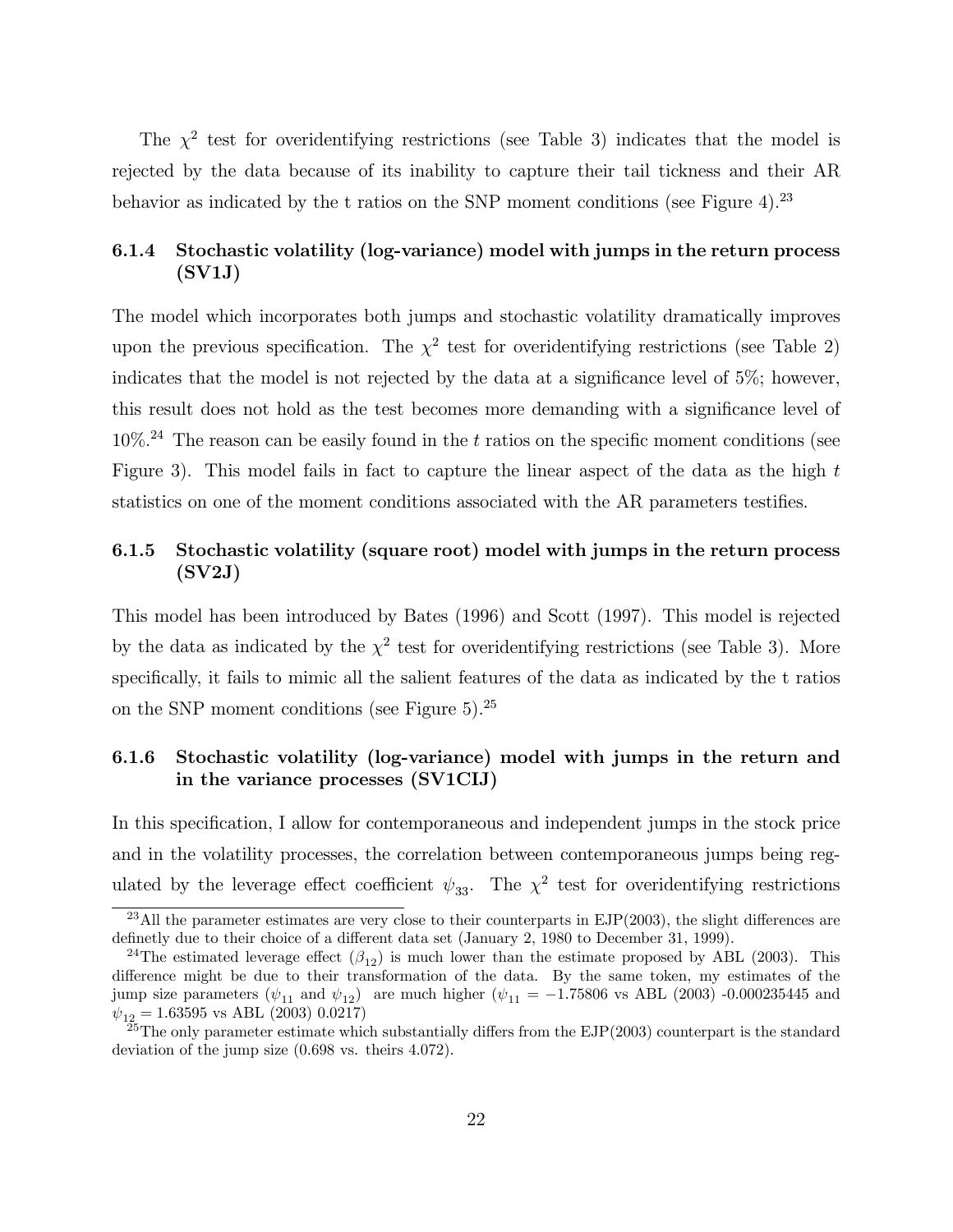indicates that this model is not rejected by the data at the 10% significance level. Checking the magnitudes of the quasi  $t$  ratios on the moment conditions reveals that the success of the model is due to its capability to simultaneously accommodate the linear aspect and the tail behavior of the data. Moreover, it credibly mimics the moment conditions relative to the GARCH volatility persistence.

The main findings resulting from the EMM estimation of my model are the following. It is worth noting that the only parameters which are not significantly different from zero are  $\psi_{12}$  (the standard deviation of the size of the independent jumps in the stock process) and  $\psi_{13}$  (the mean of the size of the contemporaneous jumps in the stock process). Moreover,  $\widehat{\psi}_{21}$ , the estimate of the mean of the size of the jumps in volatility, is negative and significantly different from zero. This result clearly contradicts the assumption of positive jumps in volatility made by Duffie et al.(2000).

### 6.1.7 Stochastic volatility (square root) model with jumps in the return and in the volatility processes (SV2IJ)

Although the  $\chi^2$  test for overidentifying restrictions shows that the SVJ model is not rejected by the data, the  $t$  ratios on the specific moment conditions reveal very clearly that this model fails to accommodate the GARCH volatility persistence behavior of the S&P500 returns. This problem is completely solved by my new model. In fact, not only the p-value of the  $\chi^2$ test is higher than in any other model, but the t ratios on the SNP moment conditions also show that this new model can mimic all the salient aspects of the data.

### 6.2 Option pricing implications

Although this first stage of estimation already shows remarkably powerful results in favor of the model proposed in this paper, the ongoing debate in the recent literature on this topic calls for further investigation of the jumps in the volatility process. To be more precise, Andersen et al. (2002) show that the SVJ model is not rejected by the S&P500 stock return data, thus, implicitly, they do not find evidence for jumps in volatility; nevertheless, they recognize that this model cannot account for violent market movements such as the October 1987 crisis. Moreover, these results can be due to their choice of prefiltering the data using a MA(1) model for the S&P500 daily returns in order to accommodate their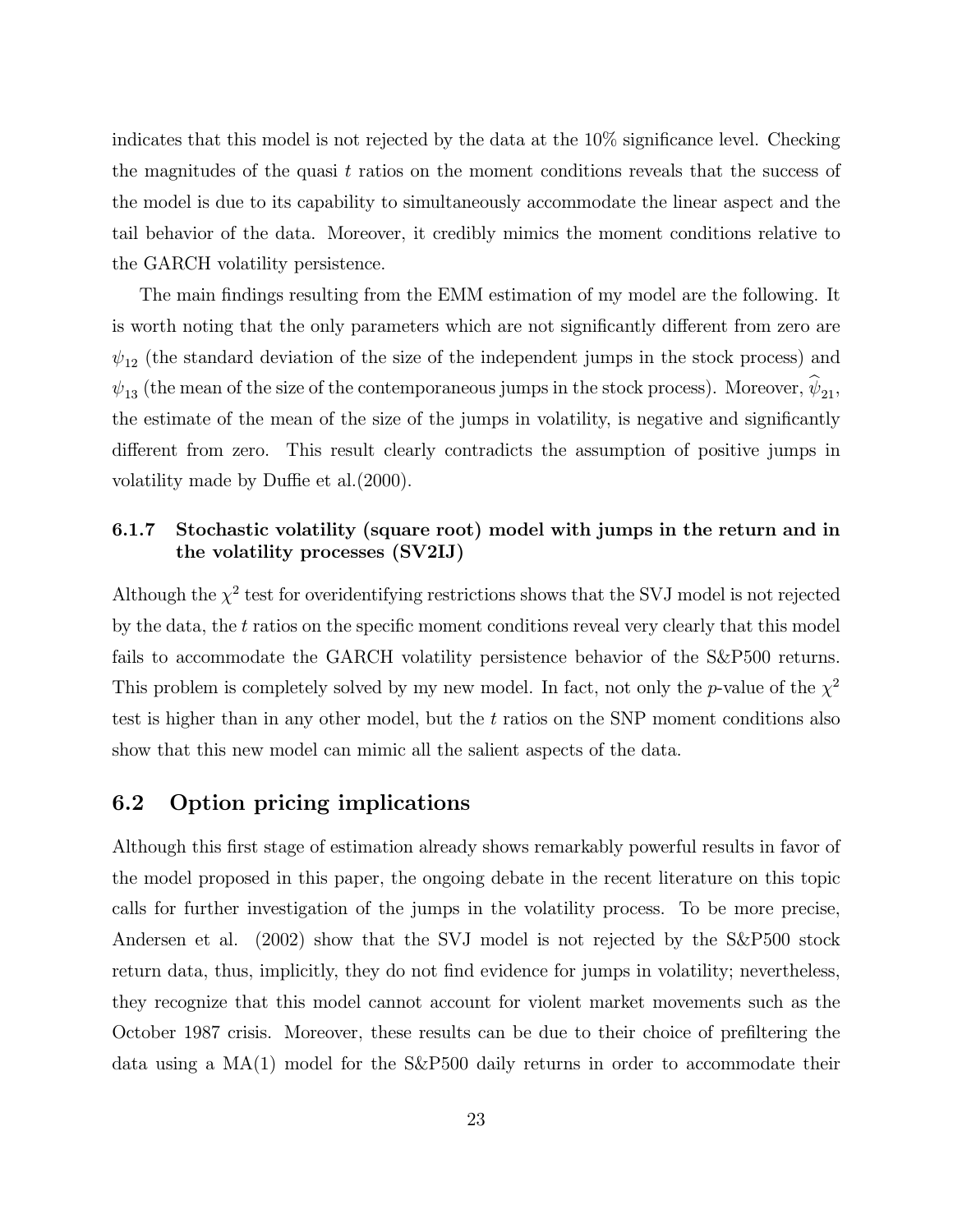mild serial correlation. Chernov , Ghysels, Gallant and Tauchen (CGGT) (2003) choose instead not to prefilter the data, because, by doing so, some important features necessary for pricing options might be removed. Their empirical application does not point toward a specific choice between a model with or without jumps in volatility. While Eraker (2003) and Eraker et al. (2003) find strong evidence for jumps in volatility, Pan (2003) does not. More recently, Broadie, Chernov and Johannes (BCJ) (2004) stress that option data provide strong evidence supporting jumps in volatility. Therefore, in order to place my contribution in this debate, I investigate whether option data show any evidence of jumps in volatility and, more specifically, if the new model I propose can mimic more adequately and eventually forecast option prices. First of all, it is worth noting that the B&S market implied volatility for the ten years period (1987-1997) is characterized by spikes. As Eraker (2003) points out, this feature cannot be captured by the Duffie et al. model which allows only for positive jumps in volatility. This is not an issue for the model I propose, since no restrictions are imposed on the sign of the jumps in the volatility process. Following the two stage procedure proposed by Benzoni (2002) and adopted by BCJ (2004), I hold the parameter estimates, obtained in the EMM stage, fixed in order to estimate the jump and diffusion risk premia of the volatility process embedded in the option prices.

### 6.3 Stage two: estimation of the risk premia for jumps and diffusive shocks contained in the volatility process

In this stage I address a specific question: are spikes in volatility an important factor in explaining option price dynamics?

I answer this question by comparing the performance of a model which only allows for positive jumps in volatility proposed by Duffie et al. (2000)  $(SV2IJ)$  versus a model where volatility can suddenly increase as easily as it can violently fall  $(SVICIJ)$ . The last specification is meant to reflect the implied volatility dynamics observed over the entire ten year period 1987-1997 (see Figure 5).

#### 6.3.1 Estimating the implied volatility dynamics

The experiment I conduct involves the use of option price data for the 1987 period for the in-sample estimates of the parameter vector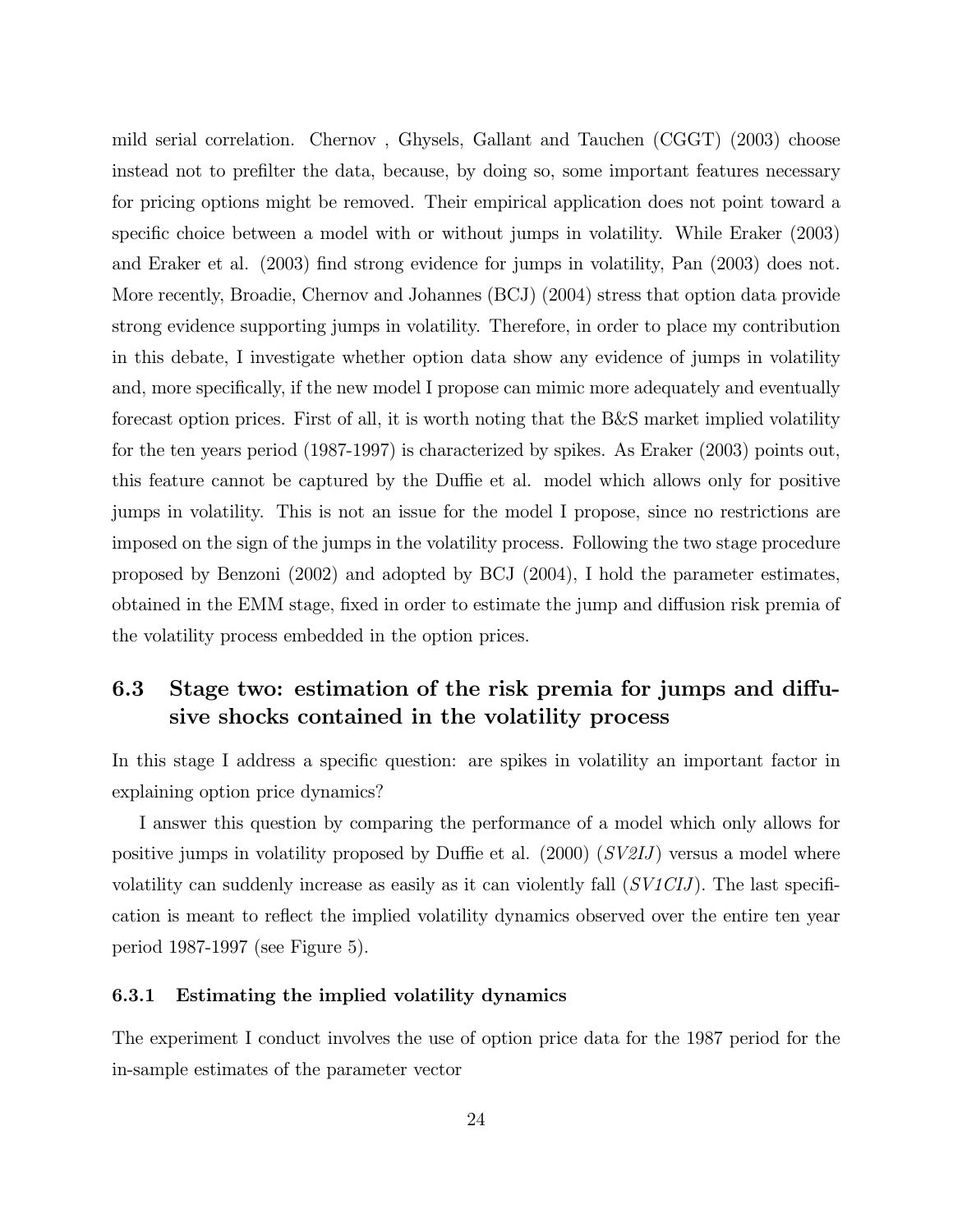$$
\xi_2=\left(\vartheta_2(V_t),\widetilde{\psi}_{11},\widetilde{\psi}_{12},\widetilde{\psi}_{13},\widetilde{\psi}_{23},\widetilde{\psi}_{13},\widetilde{\psi}_{21},\widetilde{\psi}_{22},\widetilde{\lambda}_1,\widetilde{\lambda}_2\right)
$$

which includes the premium for diffusive risk in volatility and the risk neutral parameters.<sup>26</sup>

Once  $\xi_2$  is estimated, the jump risk premia can be priced using equations (5), (6) and (7) in Section 4. The data relative to 1988 are used in order to evaluate the out-of-sample performances of the two models (SV1CIJ and SV2IJ).

Stochastic volatility (log-variance) model with jumps in the return and in the variance processes (SV1CIJ) The model I propose performs better than the existing ones both in sample and out of sample (see Table 4,Table 6 and Figure 8). My findings differ from the existing ones in two main ways: first of all, the premium for diffusive risk in volatility  $\vartheta_2(V_t)$  is significantly different from zero (see Table 4).<sup>27</sup> Secondly, I find evidence for stochastic jump premia (see Figure 6).<sup>28</sup>

Stochastic volatility (square root) model with jumps in the return and in the volatility processes (SV2IJ) The assumption of positive jumps in volatility (as in Duffie et al. 2000) turns out to be too restrictive when pricing options. More specifically, this model is not capable of replicating the main features of the market implied volatility, as shown by both the in sample and out of sample performances (see Table 5, Table 6 and Figure 9). BCJ (2004) estimate the Duffie et al. (2001) model in the case of contemporaneous jumps in the stock price and in the volatility process; in line with their results, I find that the premium for diffusive risk in volatility is statistically insignificant even when independent jumps are allowed. However, unlike in BCJ (2004), I find evidence for stochastic jump risk premia.

## 7 Implied volatility curves

Figure 6 shows the implied volatility smiles for the SV1CIJ and SV2IJ models and market implied volatility data for the randomly selected day, January 7 1987. Those curves are

 $26$ For more details, see section  $5.2$ 

 $^{27}$ BCJ (2004), while estimating the DPS (2000) model with contemporaneous jumps in the stock process and in volatility, find that this premium is statistically insignificant.

 $^{28}$ BCJ (2004) find evidence for time varying, deterministic jump risk premia.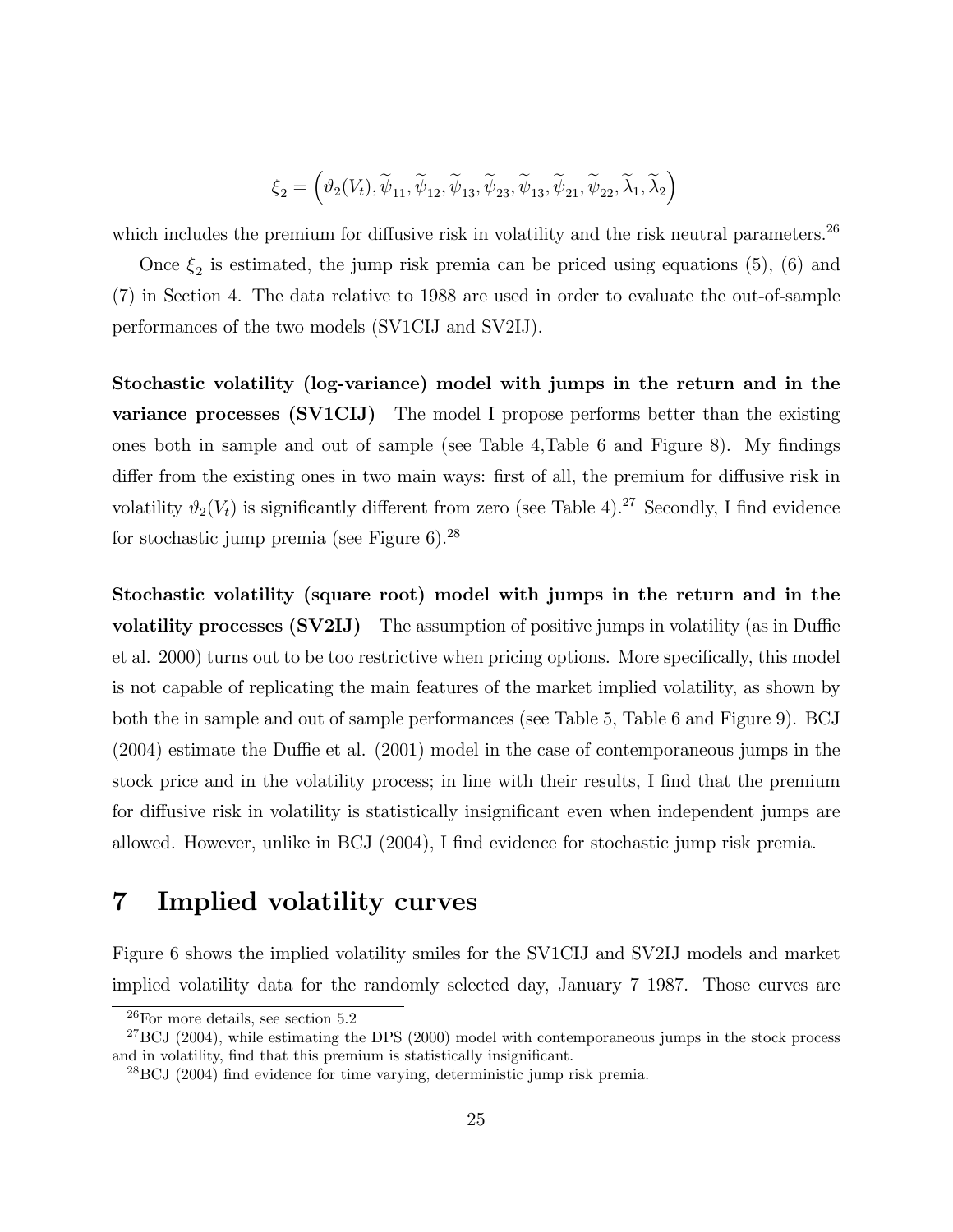based on the call option prices which derive from the simulation of the corresponding model. For each maturity, the market implied volatility (IV) is derived as a term of comparison. I selected a random trading day from the entire sample (January 7, 1987). The graphs clearly show that spikes in volatility play a key role in explaining the behavior of IV as a function of the moneyness (strike to spot price ratio). More specifically, when there are 9 days to maturity, the SV1CIJ model performs slightly better than the SV2IJ counterpart for in the money (ITM) call options. The behavior of the two models is almost the same for at the money (ATM) and out of the money (OTM) options. In the case of 44 days to maturity, the SV1CIJ model performs much better than the SV2IJ counterpart especially for in-the-money and at-the-money call options. The behavior of the two models overlaps for the out-of-the-money options. For higher maturities, again the SV1CIJ model does a better job in replicating the behavior of the market IV.

## 8 Conclusions

Market implied volatility is characterized by spikes which cannot be replicated by existing models. The present paper aims to fill the gap in the current literature by proposing a new model for option pricing which allows for spikes in implied volatility. The two key aspects of the model proposed here are the following:

i) the logarithm of the variance follows an Ornstein-Uhlenbeck process with jumps whose size is random and whose sign is unrestricted;

 $ii)$  it incorporates two scenarios where the stock price can jump both alone and together with volatility.

Unlike the existing literature, the main characteristic of this volatility function is the absence of restrictions in the paths it can follow. Its driving factor can either rise or fall rapidly, while the entire process always remains positive due to the use of an exponential function.

This new model is then tested following a two step procedure. The results show an improvement over the existing literature in pricing stock portfolios and the corresponding options. The estimate of the mean of the jumps that affect volatility is negative and significantly different from zero. This result shows that the assumption of positive jumps in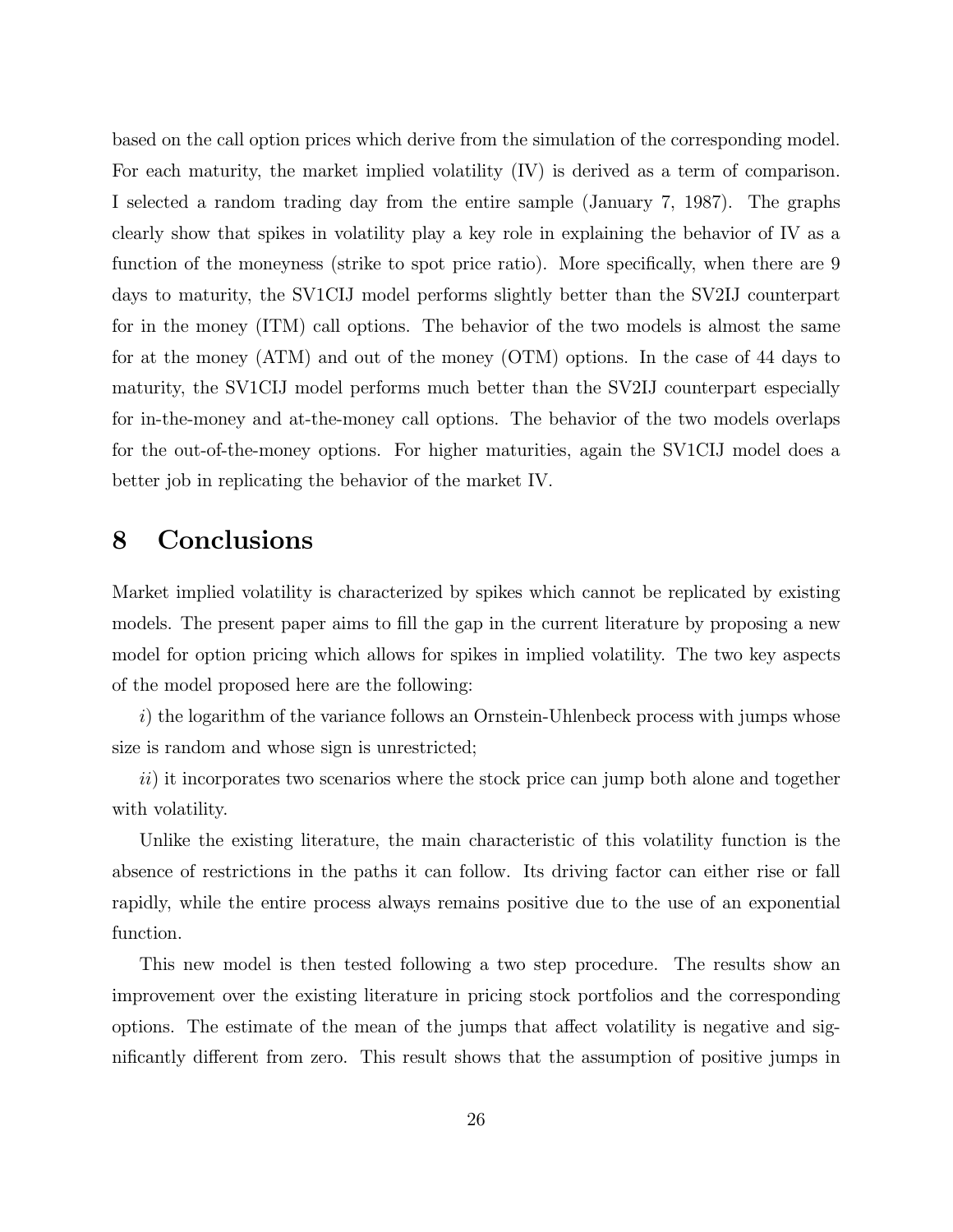volatility made by Duffie et al. (2000) is too restrictive.

Time series and cross section S&P500 option prices are used to assess quantitatively the empirical performance of the innovative features of the proposed model. The estimates indicate that spikes in volatility introduce a significant improvement in option pricing and provide evidence for stochastic jump risk premia.<sup>29</sup>

<sup>29</sup>BCJ (2004) find evidence for time varying, deterministic jump risk premia.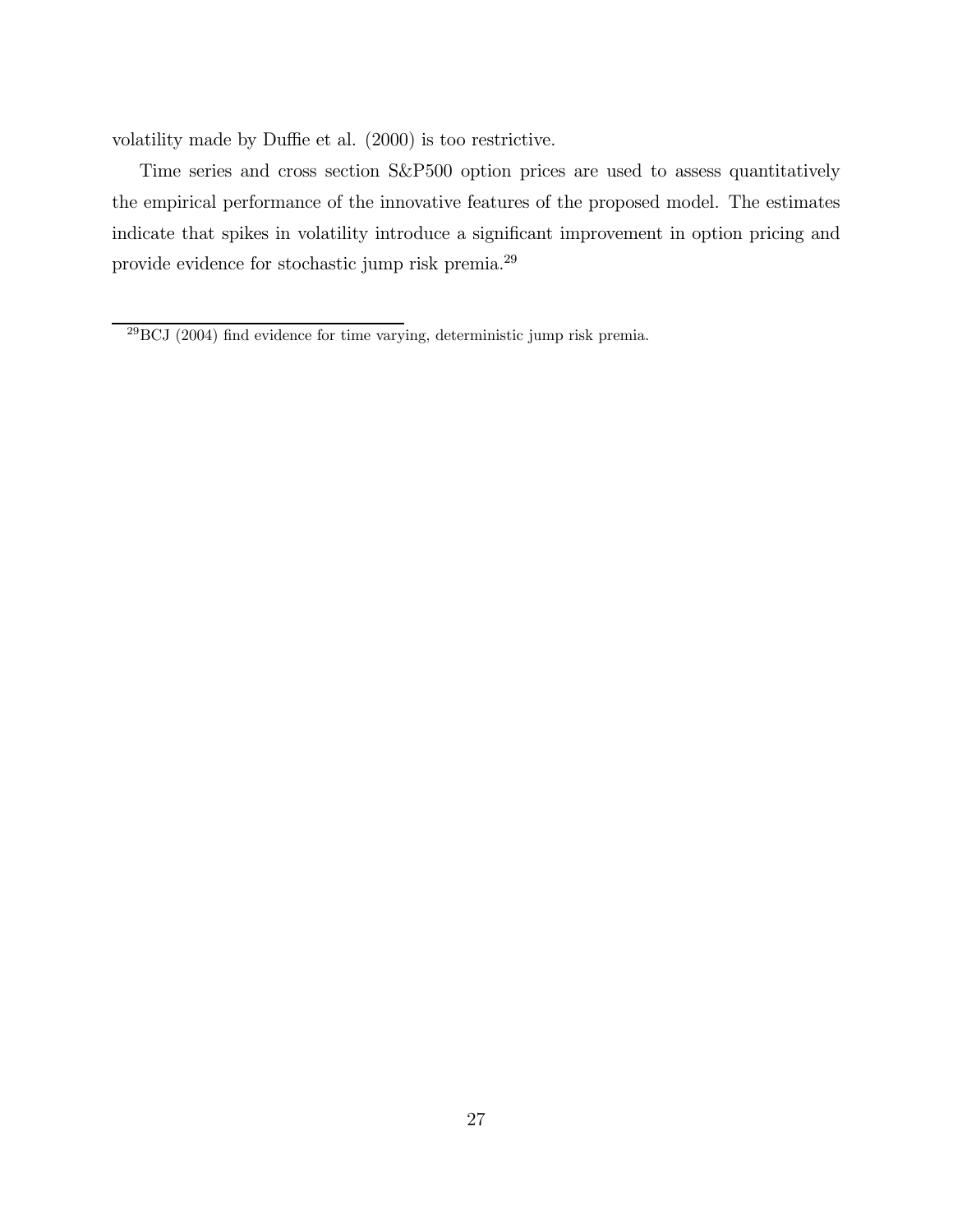### Table 1

Augmented Dickey-Fuller test for a unit root in the percentage return series Dickey-Fuller test for unit root Number of  $obs = 4298$ –––- Interpolated Dickey-Fuller ––– Test Statistic 1% Critical Value 5% Critical Value 10% Critical Value ––––––––––––––––––––––––––  $Z(t)$  -62.120 -3.430 -2.860 -2.570 –––––––––––––––––––––––––– *\** MacKinnon approximate p-value for  $Z(t) = 0.0000$ \*\*\*\*\*\*\*\*\*\*\*\*\*\*\*\*\*\*\*\*\*\*\*\*\*\*\*\*\*\*\*\* Augmented Dickey-Fuller test for a unit root in the squared percentage return series Dickey-Fuller test for unit root Number of  $obs = 4298$ –––- Interpolated Dickey-Fuller ––– Test Statistic 1% Critical Value 5% Critical Value 10% Critical Value ––––––––––––––––––––––––––  $Z(t)$  -58.786 -3.430 -2.860 -2.570 ––––––––––––––––––––––––––

<sup>\*</sup> MacKinnon approximate p-value for  $Z(t) = 0.0000$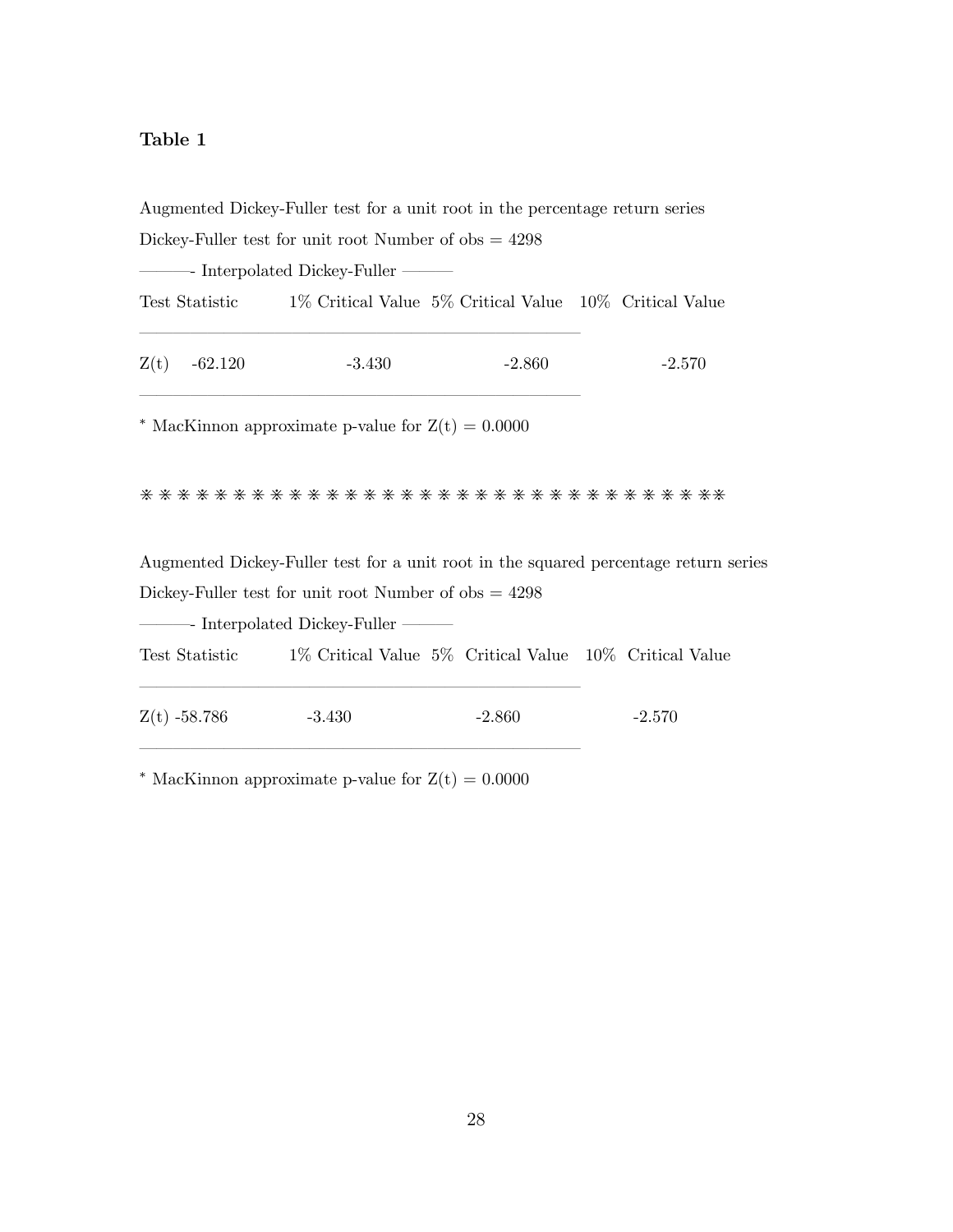**Table 2** EMM estimates for the sample period  $1/3/1980 - 12/31/1996$ : loglinear model. SV1 Models  $d \ln S_t = \alpha_{10} dt + \sqrt{V_t} \left[ \beta_{12} dW_{2t} + \sqrt{1 - \beta_{12}^2} dW_{1t} \right]$  $+\sqrt{1-\psi_{33}^2}\int_{R\setminus\{0\}}\zeta_1(\Gamma)\,P_1(d\Gamma,dt)+\psi_{33}\int_{R\setminus\{0\}}\zeta_2(\Gamma)\,P_2(d\Gamma,dt)$  $\zeta_2 \sim N(\psi_{13}, \psi_{23}^2)$   $\zeta_1 \sim N(\psi_{11}, \psi_{12}^2)$   $P_1 \sim Poisson(\lambda_1)$   $P_2 \sim Poisson(\lambda_2)$  $V_t = \exp(U_t) dU_t = (\alpha_{20} + \alpha_{22}U_t) dt + \beta_{20} dW_{2t} + \int_{R \setminus \{0\}} \zeta_3(\Gamma) P_2(d\Gamma, dt) \zeta_3 \sim N(\psi_{21}, \psi_{22}^2)$ 

| parameter             | <b>BS</b>    | SV1          | SV1J         | SV1CIJ       |
|-----------------------|--------------|--------------|--------------|--------------|
|                       | 0.06670      | 0.046913     | 0.06359      | 0.06083      |
| $\alpha_{10}$         | [37.78]      | [5.14874]    | [9.7740]     | [5.05158]    |
|                       |              | $-0.016023$  | $-0.01741$   | $-0.01975$   |
| $\alpha_{20}$         |              | $[-5.1551]$  | $[-21.6589]$ | $[-4.8051]$  |
|                       |              | $-0.02987$   | $-0.03190$   | $-0.05711$   |
| $\alpha_{22}$         |              | $[-25.634]$  | $[-16.3033]$ | $[-6.8572]$  |
|                       | 0.92767      |              |              |              |
| $\beta_{10}$          | [32.8282]    |              |              |              |
|                       |              | $-0.44965$   | $-0.05387$   | $-0.27036$   |
| $\beta_{12}$          |              | $[-32.9623]$ | $[-15.0947]$ | $[-15.0535]$ |
| $\beta_{20}$          |              | 0.20664      | 0.20862      | 0.23563      |
|                       |              | [26.4605]    | [31.8522]    | [10.0198]    |
| $\psi_{11}$           |              |              | $-1.75806$   | $-3.79328$   |
|                       |              |              | $[-6.5088]$  | $[-3.9009]$  |
| $\psi_{12}$           |              |              | 1.63595      | 2.84778      |
|                       |              |              | [7.64080]    | [1.8652]     |
| $\psi_{21}$           |              |              |              | $-1.20728$   |
|                       |              |              |              | $[-2.8043]$  |
| $\psi_{22}$           |              |              |              | 1.12440      |
|                       |              |              |              | [4.83]       |
| $\psi_{13}$           |              |              |              | 0.13162      |
|                       |              |              |              | $[1.89]$     |
| $\psi_{23}$           |              |              |              | 0.91416      |
|                       |              |              |              | [7.4911]     |
| $\psi_{33}$           |              |              |              | $-0.82133$   |
|                       |              |              |              | $[-6.81598]$ |
| $\lambda_{10}$        |              |              | 0.00678      | 0.0045       |
|                       |              |              | [2.3331]     | [3.2472]     |
| $\lambda_{20}$        |              |              |              | 0.01205      |
|                       |              |              |              | [3.71899]    |
| $\chi^2$ test [d.f.]  | 99.3733 [20] | 34.9 [17]    | 21.7998 [14] | $9.0135$ [8] |
| $10\%$ critical value | 28.41        | 24.77        | 21.06        | 13.36        |
| 5% critical value     | 31.41        | 27.59        | 23.68        | 15.51        |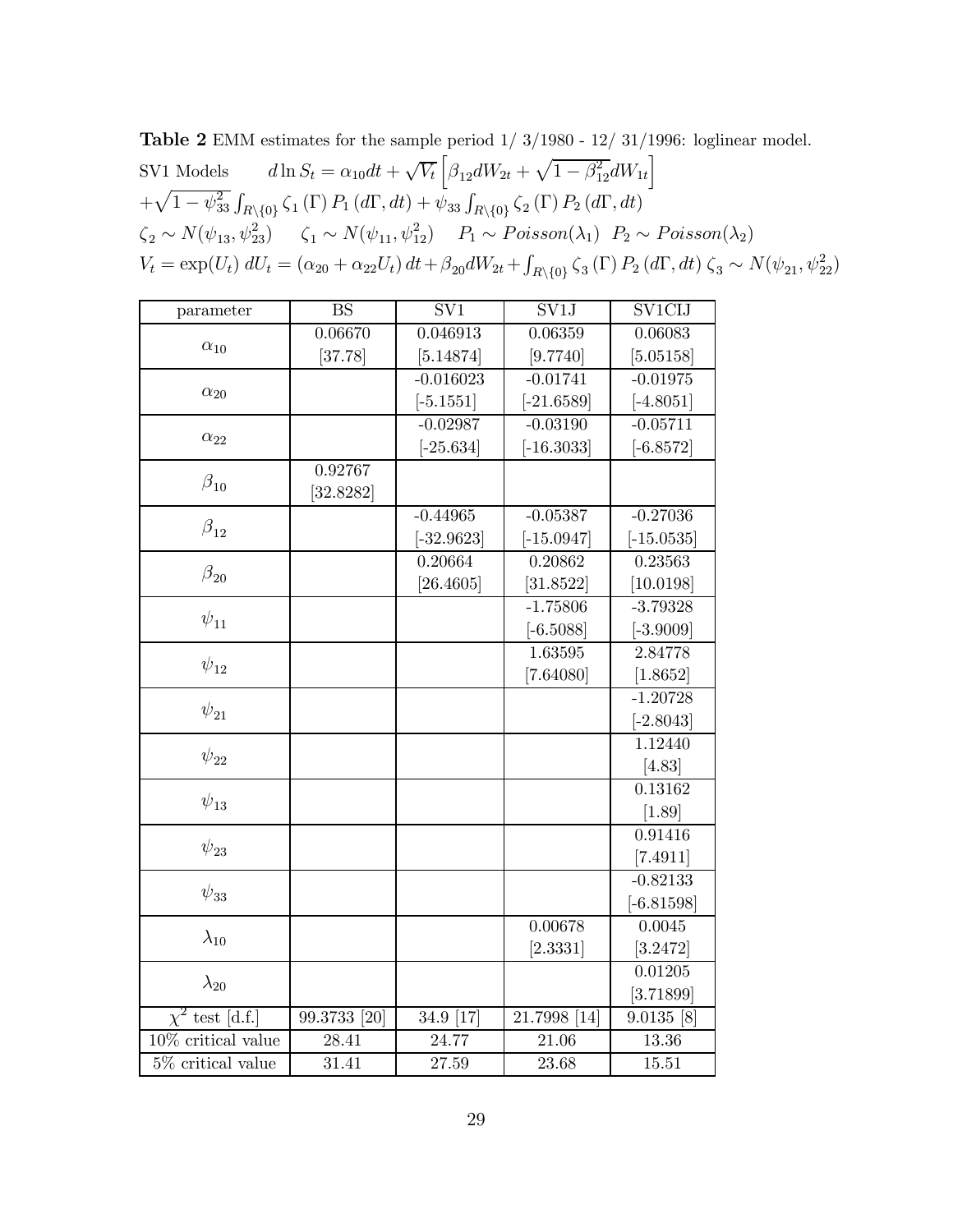Table 3 EMM estimates for the sample period  $1/3/1980$  -  $12/31/1996$ : affine model.

| BS model $d \ln S_t = \alpha_{10} dt + \beta_{10} dW_{1t}$                                   |                                                                                                                                                      |  |
|----------------------------------------------------------------------------------------------|------------------------------------------------------------------------------------------------------------------------------------------------------|--|
|                                                                                              | SV2 Model $N_t^y \sim Poisson(\lambda_{10})$ $N_t^v \sim Poisson(\lambda_{20})$ $\xi^v \sim \exp(\psi_{13})$                                         |  |
| $d\ln S_t = \alpha_{10}dt + \sqrt{V_t}dW_{1t} + dJ^y$ $\xi^y \sim N(\psi_{11}, \psi_{12}^2)$ |                                                                                                                                                      |  |
|                                                                                              | $dV_t = \alpha_{20} (\alpha_{22} - V_{t^-}) dt + \sqrt{V_{t^-}} \beta_{20} \left[ \beta_{12} dW_{1t} + \sqrt{1-\beta_{12}^2} dW_{2t} \right] + dJ^v$ |  |

| parameter                        | <b>BS</b>    | SV <sub>2</sub> | SV2J         | SV <sub>2IJ</sub> |
|----------------------------------|--------------|-----------------|--------------|-------------------|
|                                  | 0.06670      | 0.058           | 0.05537      | 0.07238           |
| $\alpha_{10}$                    | [37.78]      | [9.981]         | [5.1541]     | [5.12157]         |
|                                  |              | 0.03828         | 0.04936      | 0.06278           |
| $\alpha_{20}$                    |              | [3.57119]       | [1.79703]    | [14.93309]        |
|                                  |              | 0.70203         | 0.54402      | 0.47929           |
| $\alpha_{22}$                    |              | [10.3787]       | [8.3145]     | [13.1494]         |
|                                  |              | $-0.10570$      | $-0.43776$   | $-0.23624$        |
| $\beta_{12}$                     |              | $[-1.47636]$    | $[-2.4735]$  | $[-2.70949]$      |
|                                  | 0.92767      |                 |              |                   |
| $\beta_{10}$                     | 32.8282      |                 |              |                   |
|                                  |              | 0.120144        | 0.11609      | 0.1               |
| $\beta_{20}$                     |              | [13.27315]      | [4.73288]    | [2.8272]          |
|                                  |              |                 | $-2.10765$   | $-1.761021$       |
| $\psi_{11}$                      |              |                 | $[-10.5544]$ | $[-3.05230]$      |
|                                  |              |                 | 0.69822      | 0.71992           |
| $\psi_{12}$                      |              |                 | (0.37092)    | (0.727699)        |
|                                  |              |                 | [1.8823]     | [0.9893]          |
|                                  |              |                 |              | 1.03010           |
| $\psi_{13}$                      |              |                 |              | (2.4599)          |
|                                  |              |                 |              | [0.41874]         |
|                                  |              |                 | 0.01128      | 0.013107          |
| $\lambda_{10}$                   |              |                 | [11.28]      | [1.60941]         |
|                                  |              |                 |              | 0.00724           |
| $\lambda_{20}$                   |              |                 |              | [3.874836]        |
| $\chi^2$ test [d.f.]             | 99.3733 [20] | 53.9184 [17]    | 36.47 [14]   | 19.7858 [12]      |
| $\overline{10\%}$ critical value | 28.41        | 24.77           | 21.06        | 18.55             |
| 5% critical value                | 31.41        | 27.59           | 23.68        | 21.03             |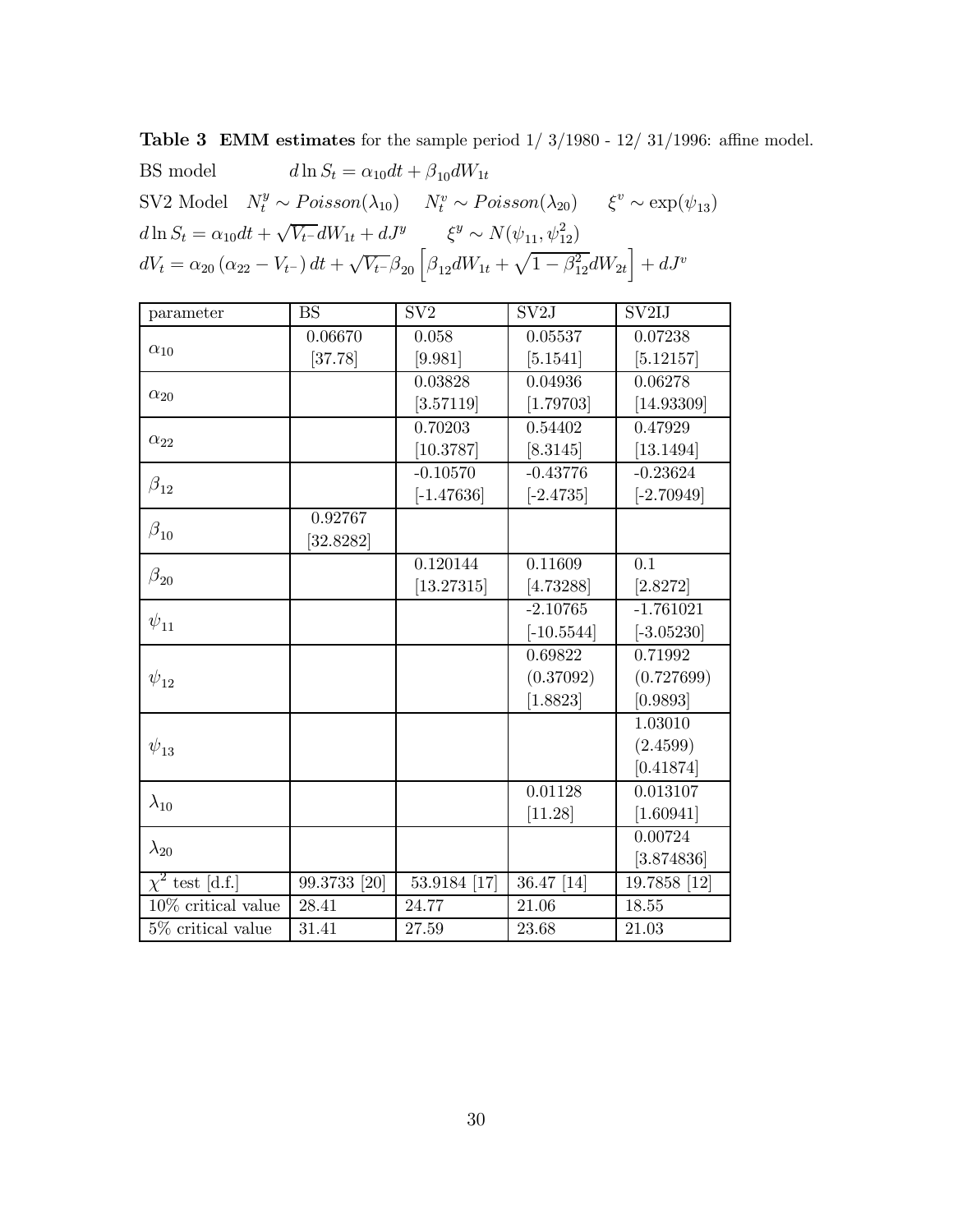Table 4 In sample pricing errors obtained by minimizing the IVMSE and parameter estimates (t ratios are reported in parentheses): logvariance model  
\n(SVICIJ) 
$$
d \ln S_t = \left[ r - \frac{1}{2}V_t - \tilde{\overline{\gamma}}_1 \lambda_1 - \tilde{\overline{\gamma}}_2 \lambda_2 \right] dt + \sqrt{V_t} \left[ \beta_{12} d\widetilde{W}_{2t} + \sqrt{1 - \beta_{12}^2} d\widetilde{W}_{1t} \right]
$$
  
\n $+ \sqrt{1 - \psi_{33}^2} \int_{R \setminus \{0\}} \zeta_1(\Gamma) \widetilde{P}_1(d\Gamma, dt) + \psi_{33} \int_{R \setminus \{0\}} \widetilde{\zeta}_2(\Gamma) \widetilde{P}_2(d\Gamma, dt)$   
\n $\widetilde{\overline{\gamma}}_1 \equiv \exp \left( \sqrt{1 - \psi_{33}^2} \left( \mu_{\zeta_1} + \frac{1}{2} \sigma_{\zeta_1}^2 \right) \right) - 1 \widetilde{\overline{\gamma}}_2 \equiv \exp \left( \psi_{33} \left( \mu_{\zeta_2} + \frac{1}{2} \sigma_{\zeta_2}^2 \right) \right) - 1$   
\n $d \ln V_t = \left( \mu^U + \alpha_{22} \ln V_t - \beta_{20} \vartheta_2 + (\lambda_2 - \phi_3) \overline{\gamma}_3 - \widetilde{\overline{\gamma}}_3 \lambda_2 \right) dt + \beta_{20} d\widetilde{W}_{2t} + \int_{R \setminus \{0\}} \widetilde{\zeta}_3 P_2(d\Gamma, dt)$   
\n $\overline{\gamma}_3 \equiv \exp \left( \mu_{\zeta_3} + \frac{1}{2} \sigma_{\zeta_3}^2 \right) - 1 \widetilde{\overline{\gamma}}_3 \equiv \exp \left( \mu_{\zeta_3} + \frac{1}{2} \sigma_{\zeta_3}^2 \right) - 1$   
\n $d\widetilde{W}_{1t} = dW_{1t} - \vartheta_1(V_t) dt \ d\widetilde{W}_{2t} = dW_{2t} - \vartheta_2(V_t) dt$   
\n $\widetilde{P}_1 \sim Poisson(\widetilde{\lambda}_1) \widetilde{P}_2 \sim Poisson(\widetilde{\lambda}_2)$   
\n $\widetilde{\z$ 

| parameter                            | estimate              |
|--------------------------------------|-----------------------|
| $\psi_{11}$                          | $-5.739$              |
|                                      | $[-3.7758]$           |
| $\widetilde{\boldsymbol{\psi}}_{12}$ | 1.9647                |
|                                      | [0.39525]             |
| $\widetilde{\boldsymbol{\psi}}_{13}$ | 0.08844               |
|                                      | [0.1713]              |
| $\widetilde{\boldsymbol{\psi}}_{23}$ | 0.9097                |
|                                      | [0.5576]              |
| $\widetilde{\boldsymbol{\psi}}_{21}$ | $-0.42257$            |
|                                      | $[-3.668]$            |
| $\widetilde{\psi}_{22}$              | 2.8227278             |
|                                      | [24.481]              |
| $\widetilde{\lambda}_1$              | 0.0081                |
|                                      | $[7.977]$             |
| $\widetilde{\lambda}_2$              | 0.02078               |
|                                      | $\left[20.985\right]$ |
| $\vartheta_2$                        | $-0.0260$             |
|                                      | $[-3.82]$             |
| IVMSE with jump risk premia          | 0.0039925             |
| IVMSE without jump risk premia       | 0.019811              |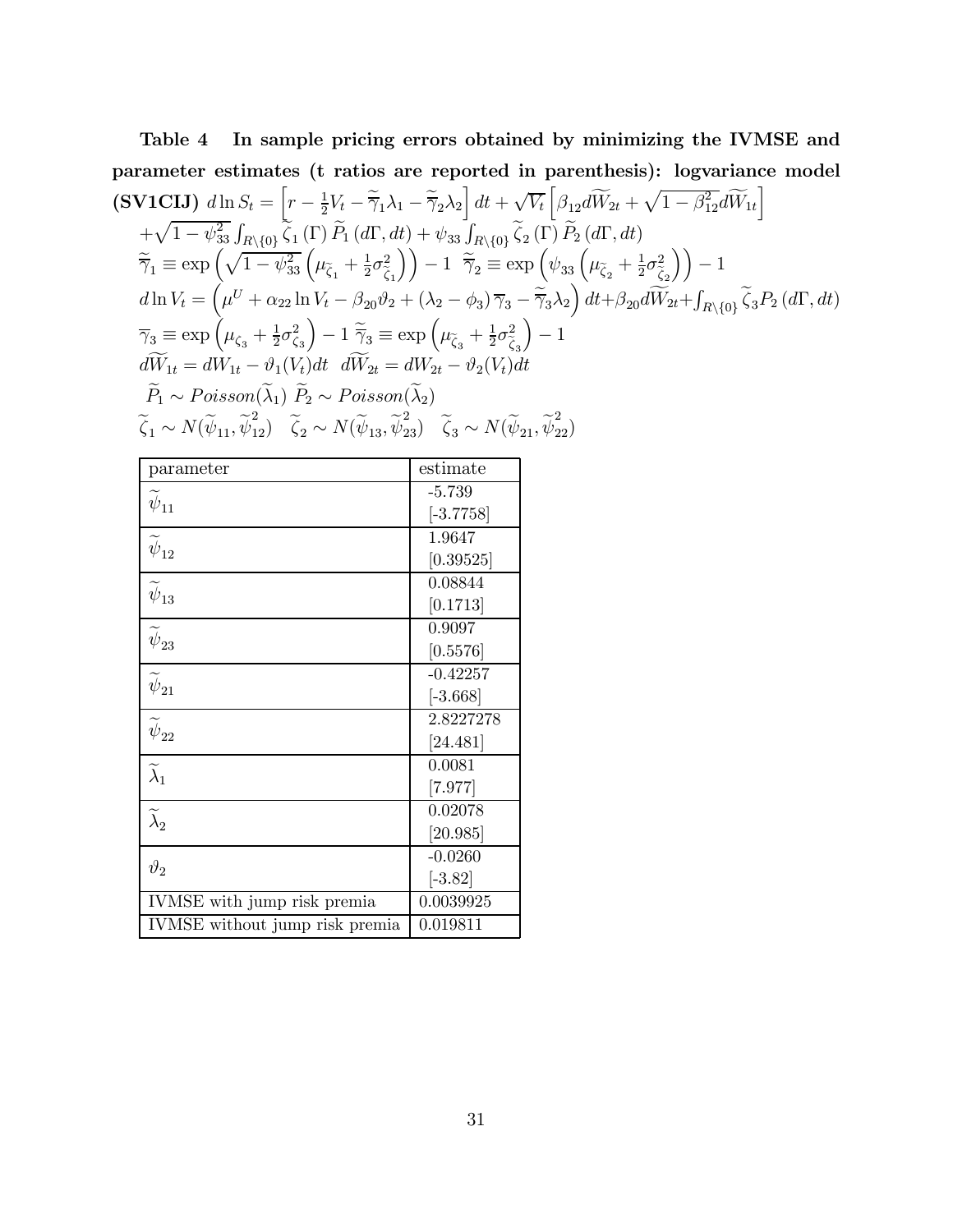Table 5 In sample pricing errors obtained by minimizing the IVMSE and parameter estimates (t ratios are reported in parenthesis): affine model (Duffie et al. 2000).

$$
d\ln S_t = \left[ r - \frac{1}{2}V_t - \left( e^{\mu_{\xi}y + \frac{1}{2}\sigma_{\xi}^2y} - 1 \right) \lambda_{\xi}y \right] dt + \sqrt{V_t - d\widetilde{W}_{1t} + \widetilde{\xi}^y d\widetilde{N}^y} dV_t = \left[ \alpha_{20} \left( \alpha_{22} - V_{t-} \right) + \left( \lambda_{\xi^v} - \phi_{\xi^v} \right) \mu_{\xi^v} \right] dt - \sqrt{V_t - \beta_{20}} \left[ \beta_{12} \vartheta_1 + \sqrt{1 - \beta_{12}^2} \vartheta_2 \right] dt + \sqrt{V_t - \beta_{20}} \left[ \beta_{12} d\widetilde{W}_{1t} + \sqrt{1 - \beta_{12}^2} d\widetilde{W}_{2t} \right] + \widetilde{\xi}^v d\widetilde{N}^v - \widetilde{\mu}_{\xi^v} \widetilde{\lambda}_{\xi^v} dt d\widetilde{W}_{1t} = dW_{1t} - \vartheta_1 (V_t) dt d\widetilde{W}_{2t} = dW_{2t} - \vartheta_2 (V_t) dt = \left( e^{\widetilde{\xi}^y} - 1 \right) d\widetilde{N}^y - \left( e^{\widetilde{\mu}_{\xi^y} + \frac{1}{2}\widetilde{\sigma}_{\xi^y}^2} - 1 \right) \widetilde{\lambda}_{\xi^y} dt = \left( e^{\xi^y} - 1 \right) dN^y - \left( e^{\mu_{\xi^y} + \frac{1}{2}\sigma_{\xi^v}^2} - 1 \right) \left( \lambda_{\xi^y} - \phi_{\xi^y} \right) dt \n\widetilde{\xi}^v d\widetilde{N}^v - \widetilde{\lambda}_{\xi^v} \widetilde{\mu}_{\xi^v} dt = \xi^v dN^v - \mu_{\xi^v} \left( \lambda_{\xi^v} - \phi_{\xi^v} \right) dt
$$

$$
\widetilde{N}_t^y \sim Poisson(\widetilde{\lambda}_y) \quad \widetilde{N}_t^v \sim Poisson(\widetilde{\lambda}_y) \quad \widetilde{\xi}^y \sim N(\widetilde{\mu}_y, \widetilde{\sigma}_y^2) \qquad \widetilde{\xi}^v \sim \exp(\widetilde{\mu}_v)
$$

| parameter                      | estimate                   |
|--------------------------------|----------------------------|
|                                | $-2.76102$                 |
| $\widetilde{\mu}_y$            | $[-4.5504]$                |
| $\widetilde{\sigma}_y$         | 11.71993                   |
|                                | [8.7505]                   |
|                                | 8.0301                     |
| $\widetilde{\mu}_{v}$          | [1.7076]                   |
| $\widetilde{\lambda}_y$        | 0.013107                   |
|                                | $\left[ \, 3.5721 \right]$ |
| $\widetilde{\lambda}_v$        | 0.0723955                  |
|                                | [8.314]                    |
| $\vartheta$                    | 0.001                      |
|                                | [0.0078751]                |
| IVMSE with jump risk premia    | 0.017529                   |
| IVMSE without jump risk premia | 0.030024                   |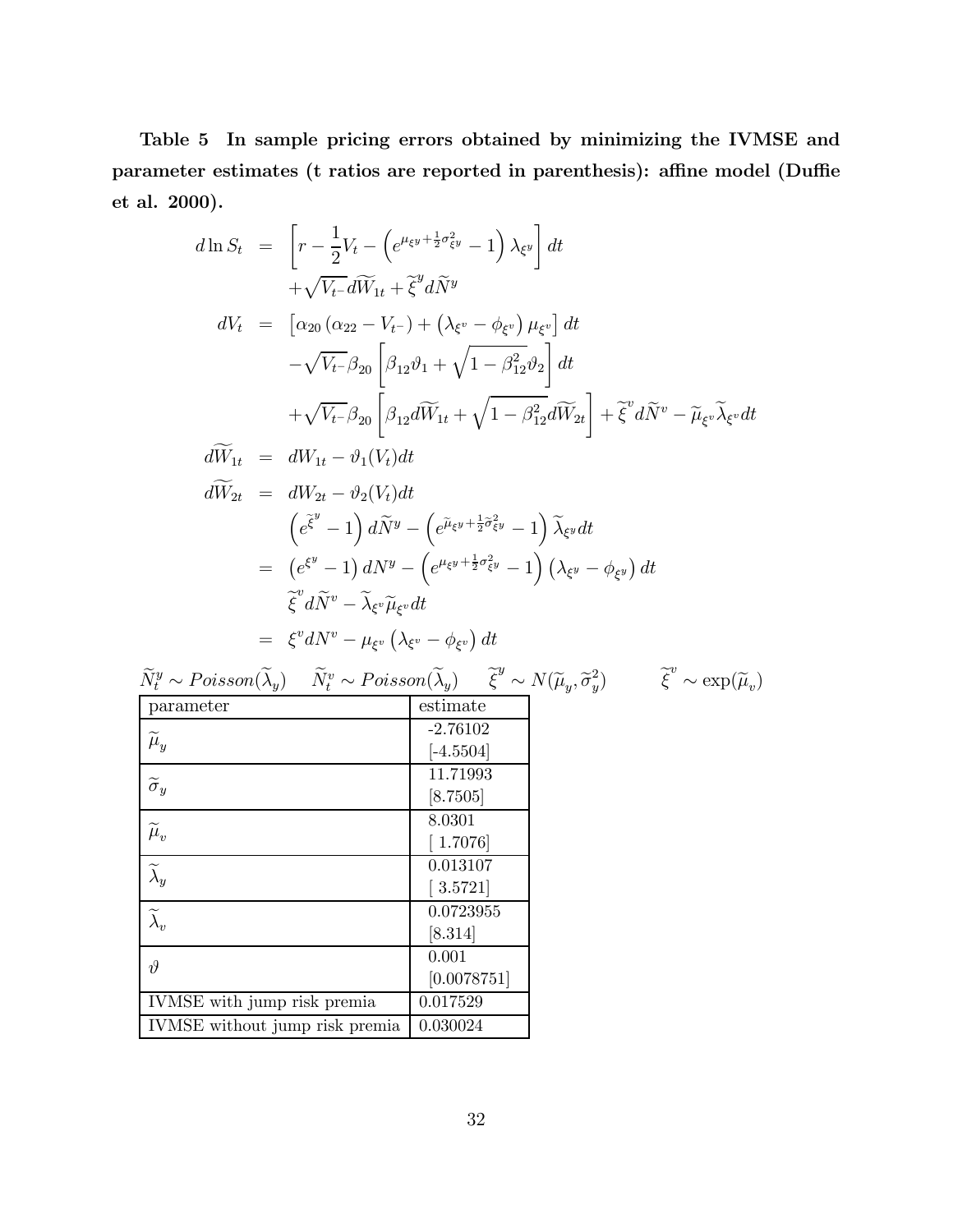Table 6 Out of sample pricing errors using the data on European Call options on the S&P500 quoted in 1988

| Model  | <b>IVMSE</b> |
|--------|--------------|
| SV1CLJ | 0.0024584    |
| SV2C.I | 0.0059667    |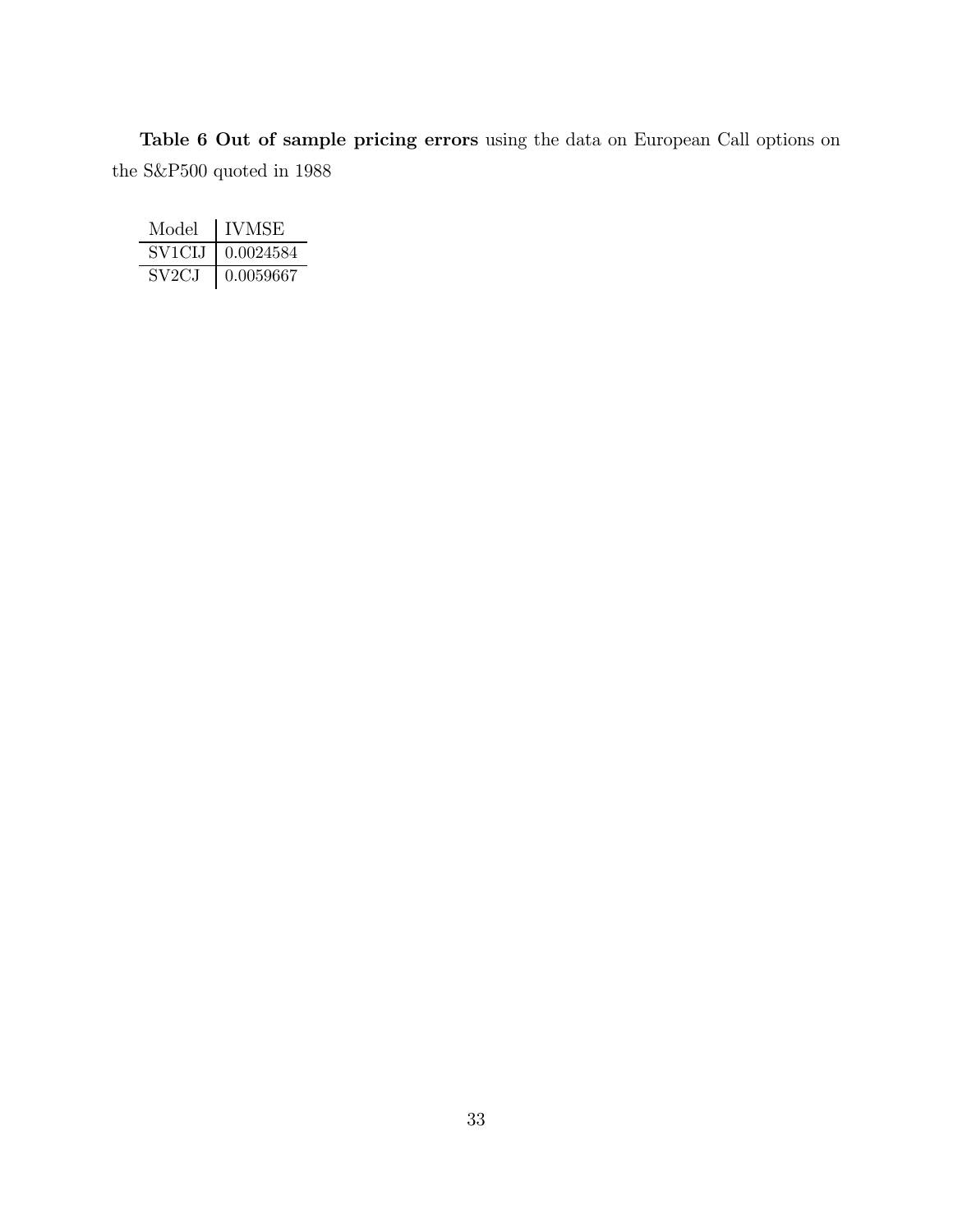## References

- [1] Ait-Sahalia, Y. and Lo, A. (1998) Non parametric estimation of the State Price Densities Implicit in financial Asset Prices. Journal of Finance 53, 499-548.
- [2] Alizadeh, S., Brandt, M. W., Diebold, F.X., 2002. Range based estimation of stochastic volatility models. Journal of Finance 57, 1047-1091.
- [3] Amin, K. and Ng, V. (1993) Option valuation with systematic stochastic volatility, Journal of Finance, 48, 881-890.
- [4] Bakshi, G. Cao, C. and Chen, Z. (1997) Empirical performance of alternative option pricing models Journal of Finance, 52, 2003-49.
- [5] Bates, D. S. (1996) Testing Option Pricing Models in Handbook of Statistics, Maddala, G.S. and Rao, C. R., vol. 14.
- [6] Black, F. (1975) Fact and fantasy in the use of options, Financial Analysts Journal, 31, 36-72.
- [7] Black, F. and Scholes M. (1972) The valuation of option contracts and a test of market efficiency, Journal of Finance, 27, 399-418.
- [8] Black, F. and Scholes M. (1973) The pricing of options and corporate liabilities, Journal of Political Economy, 81, 637-654.
- [9] Broadie M., Chernov M. and Johanness M. (2004) Model specification and risk premiums: the evidence from the futures options, working paper.
- [10] Carr, P., H. Geman, D. Madan, M. Yor. 2003. Stochastic volatility for Levy processes. Mathematical Finance 13 (3) 345-382.
- [11] Chacko, G., Viceira, L., (1999). Spectral GMM estimation of continuous-time processes. Discussion paper, Harvard Business School.
- [12] Chernov, M. and Ghysels, E. (2000) A study towards a unified approach to the joint estimation of objective and risk neutral measures for the purpose of options valuation. Journal of Financial Economics, 56, 407-458.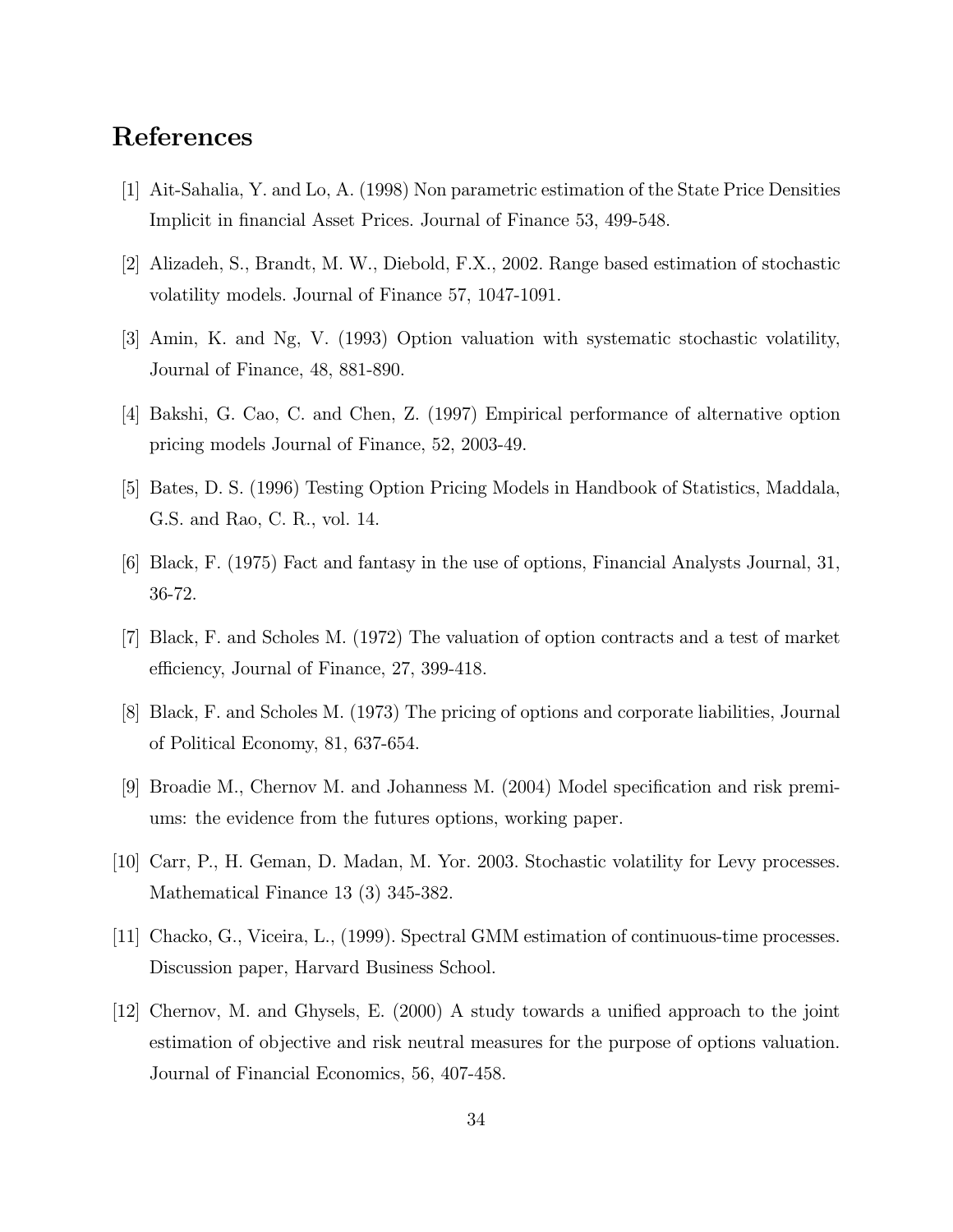- [13] Chernov M., Ghysels E. Gallant R. A. and Tauchen G. (2003), Alternative models for stock price dynamics, Journal of Econometrics 116, 225-257.
- [14] Chesney, M. and Scott, L.O. (1989) Pricing European currency options: a comparison of the modified Black-Scholes model and a random variance model, Journal of Financial Quantitative Analysis, 24, 267-284.
- [15] Corrado, C. J. (2001) Option pricing based on the Generalized Lambda Distribution. Journal of Futures Markets, Vol. 21, No. 3, 213-236.
- [16] Corrado, C. J. and Su, T. (1996) Skewness and kurtosis in S&P 500 returns implied by option prices. Journal of Financial research, Vol. 29, No. 2, 175-192.
- [17] Cox, D.R. (1955) Some statistical methods connected with series of events, J.R. Statistic Society B, 17,129-164.
- [18] Cox, D. R. and Lewis, P.A.W. (1966) The statistical analysis of events.
- [19] Cox, J.C. (1975) Notes on options I: constant elasticity of variance diffusion. Working paper, Stanford University.
- [20] Cox, J.C. (1996) The constant elasticity of variance option pricing model. Journal of Portfolio Management 22 15-17.
- [21] Creedy, J. and Martin, V. (1994) A model of the distribution of prices. Oxford Bulletin of Economics and Statistics, 56,1, 67-76.
- [22] Davydov, D., V. Linetsky. 2001. The valuation and hedging of barrier and lookback options under the CEV process. Management Science 47 949-965.
- [23] Detemple, J., W. Tian. 2002. The valuation of American options for a class of diffusion processes. Management Science 48 917-937.
- [24] Duan, J.C. 1995. The GARCH option pricing model. Mathematical Finance 5 13-32.
- [25] Duffie, D., Pan J. and Singleton K. (2000) Transform analysis and asset pricing for affine jump diffusions, Econometrica 68, 1343-1376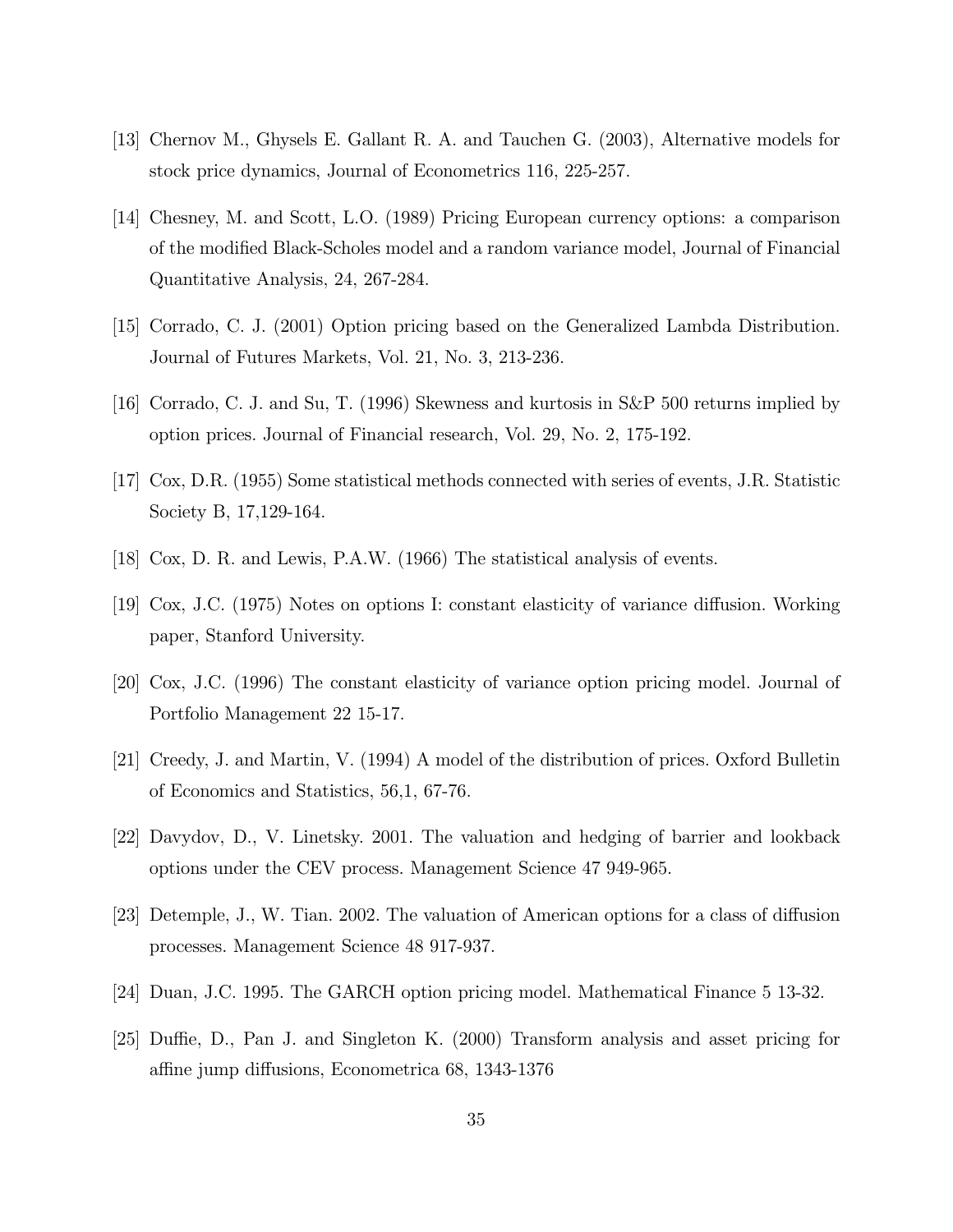- [26] Elliott, R. J. (1982) Stochastic Calculus and its Applications, Springer, New York.
- [27] Eraker, B. (2002) Do stock prices and volatility jump? Reconciling evidence from spot and option prices. Working paper, Graduate School of Business, University of Chicago.
- [28] Eraker B., Johannes M.S., Polson N.G. (2000) The impact of jumps in returns and volatility. Working paper, University of Chicago.
- [29] Fama, E. (1965) The behavior of the stock market prices. Journal of Business, 38, 34-105.
- [30] Follmer, H. and Sondermann, D. (1986) Hedging of non-redundant contingent claims. Contributions to mathematical economics in honor of Gerard Debreu, chapter 12, Hildebrand, Mas-Colell editors.
- [31] Fouque, J.-P., G. Papanicolaou, R. Sircar. 2000. Derivatives in Financial Markets with Stochastic Volatility, Cambridge University Press.
- [32] Gallant, A. R. (1987), Non Linear Statistical Models, New York: Wiley
- [33] Gallant, A. R. and Long J. (1997) Estimating stochastic differential equations efficiently by Minimun Chi-Squared Biometrika 84,125-141.
- [34] Gallant A. R. and Nychka D. W. (1987) Seminonparametric maximum likelihood estimation, Econometrica 55, 363-390.
- [35] Gallant A. R. and Tauchen G. (1989), Seminonparametric estimation of conditionally constrained heterogeneous processes: Asset pricing applications, Econometrica 57, 1091- 1120
- [36] Gallant A. R. and Tauchen G. (1996), Which Moments to MatchEconometric Theory 12, 657-681.
- [37] Gallant A. R. and Tauchen G. (1998), Reprojecting Partially observed systems with applications to interest rate diffusionsJournal of the American Statistical Association 93, 10-24.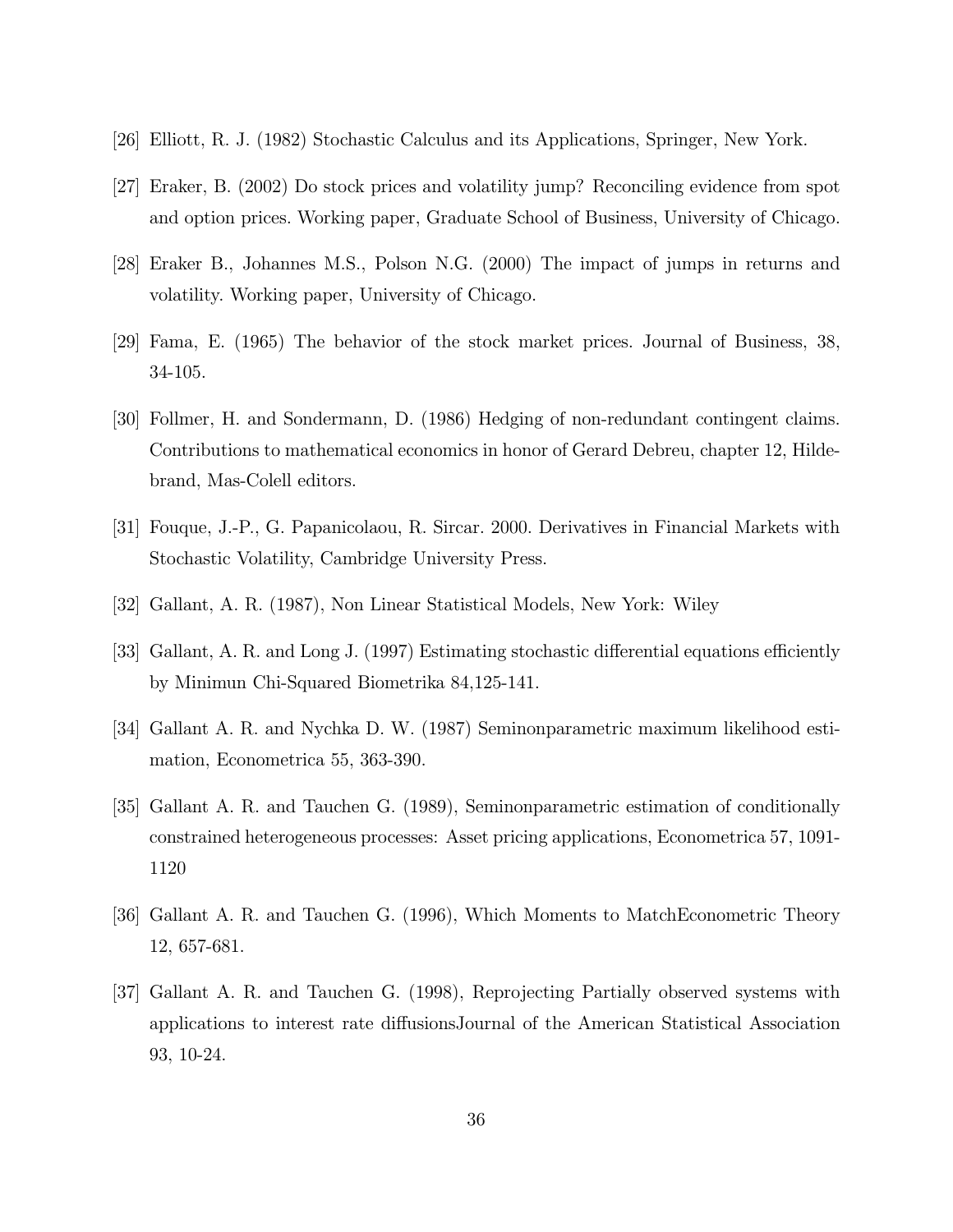- [38] Gallant A. R. and Tauchen G. (1999), The relative efficiency of method of moments estimatorsJournal of Econometrics 92, 149-172.
- [39] Harrison, J. M. and Kreps, D. M. (1979) Martingales and Arbitrage in Multiperiod Securities Markets. Journal of Economic Theory, 20, 381-408.
- [40] Harrison, J. M. and Pliska, S. R. (1981) Martingales and stochastic integrals in the theory of continous trading, Stochastic Processes and their Applications, 11, 215-260.
- [41] Heston, S.L. 1993. A closed-form solution for options with stochastic volatility with applications to bond and currency options. Review of Financial Studies 6 327-343.
- [42] Hull, J. and White, A. (1987) The pricing of options on assets with stochastic volatilities, Journal of Finance, 42, 281-300.
- [43] Jarrow, R. and Rudd, A. (1982) Approximate option valuation for arbitrary stochastic processes. Journal of Financial Economics, 10, 347-369.
- [44] Jiang, G. (1998) Stochastic volatility and option pricing in Forecasting Volatility in the Financial Markets, 47-96, Butterworth-Heinemann.
- [45] Jiang, G. and van der Sluis, P. (1998) Pricing stock options under stochastic volatility and stochastic interest rates with efficient method of moments estimation, manuscript, University of Groningen, The Netherlands.
- [46] McDonald, J. B. and Newey, W. K. (1988) Partially adaptive estimation of regression models via the generalized T distribution. Econometric Theory, 4, 428-457.
- [47] Melino, A. and Turnbull, S.M. (1990) Pricing foreign currency options with stochastic volatility, Journal of Econometrics, 45, 239-265.
- [48] Merton, R.C. (1976) Option pricing when underlying stock returns are discontinous, Journal of Financial Economics, 3, 125-144.
- [49] Naik, V. (1993) Option valuation and hedging strategies with jumps in the volatility of asset returns. Journal of Finance, 48, 1969-84.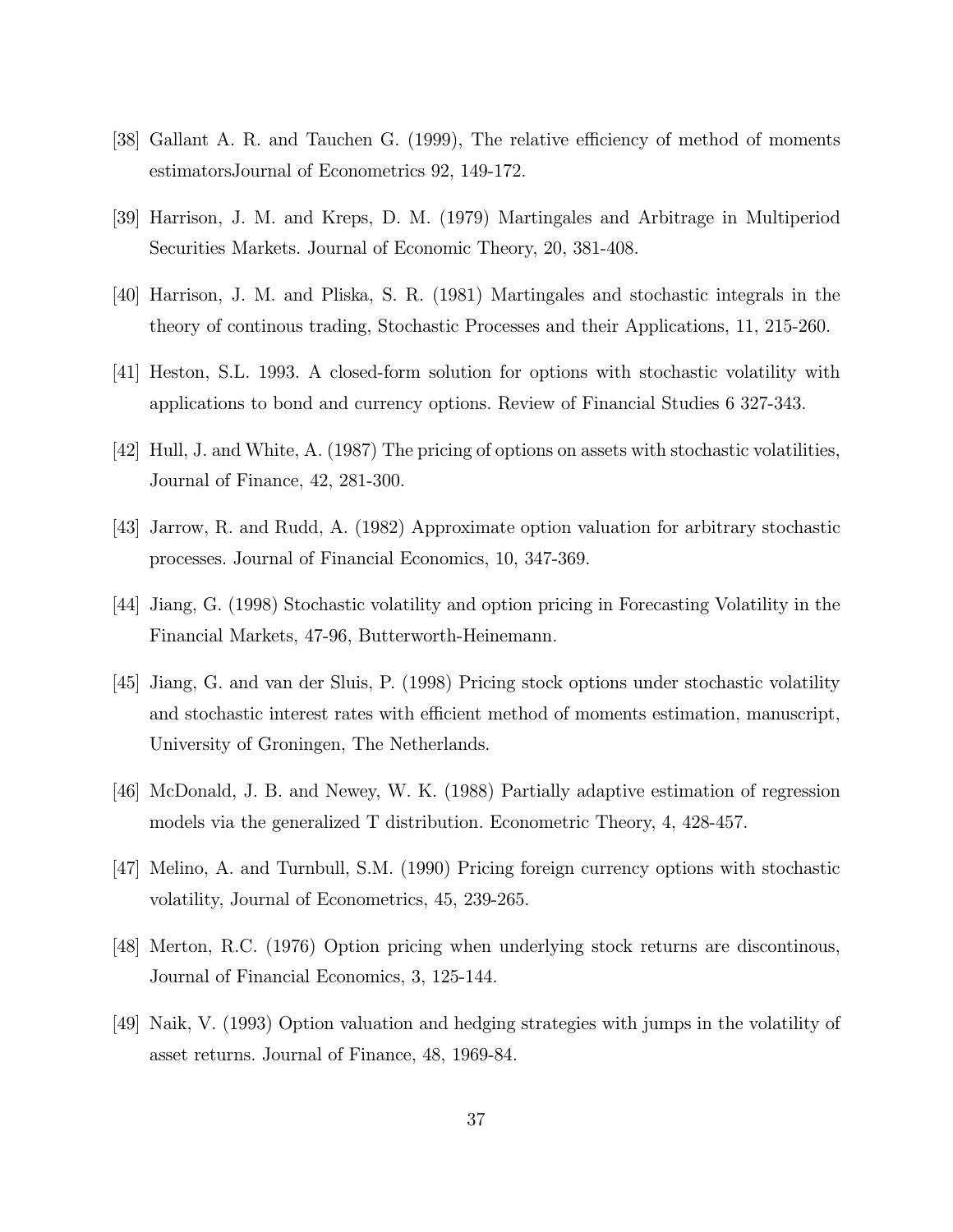- [50] Naik, V. and Lee, M. (1990) General equilibrium pricing of options on the amrket portfolio with discontinuous returns. Review of Financial Studies 3, 493-521.
- [51] Pan, J. (2001) The jump risk premia implicit in options: evidence from an Integrated Time-Series study. Working paper, MIT Sloan School of Management.
- [52] Pham, H. and Touzi, N. (1996) Equilibrium state prices in a stochastic volatility model. Mathematical Finance, Vol. 6, No. 2, 215-236.
- [53] Press, S. J. (1967) A compound events model for security prices. Journal of Business, Vol.40, issue 3, 317-335.
- [54] Protter, P. (1990) Stochastic Integration and Differential Equations. New York: Springer-Verlag.
- [55] Romano, M. and Touzi, N. (1997) Contingent claims and market completeness in a stochastic volatility model. Mathematical Finance, Vol. 7, No. 4, 399-410.
- [56] Schweizer, M. (1991) Option hedging for semimartingales. Stochastic Processes and their Applications, 37, 339-363.
- [57] Schweizer, M. (1992) Martingale densities for general asset prices. Journal of Mathematical Economics, 21, 363-378.
- [58] Schweizer, M. (1995) On the minimal martingale measure and the Follmer-Schweizer decomposition. Stochastic analysis and applications, 13(5), 573-599.
- [59] Scott, L. (1987) Option pricing when the variance changes randomly: theory, estimators and applications, Journal of Financial and Quantitative Analysis, 22, 419-438.
- [60] Scott, L. 1997. Pricing stock options in a jump-di?usion model with stochastic volatility and stochastic interest rates: application of Fourier inversion methods. Mathematical Finance 7 413-426.
- [61] Snyder, D. L. (1975) Random Point Processes Wiley-Interscience Publication.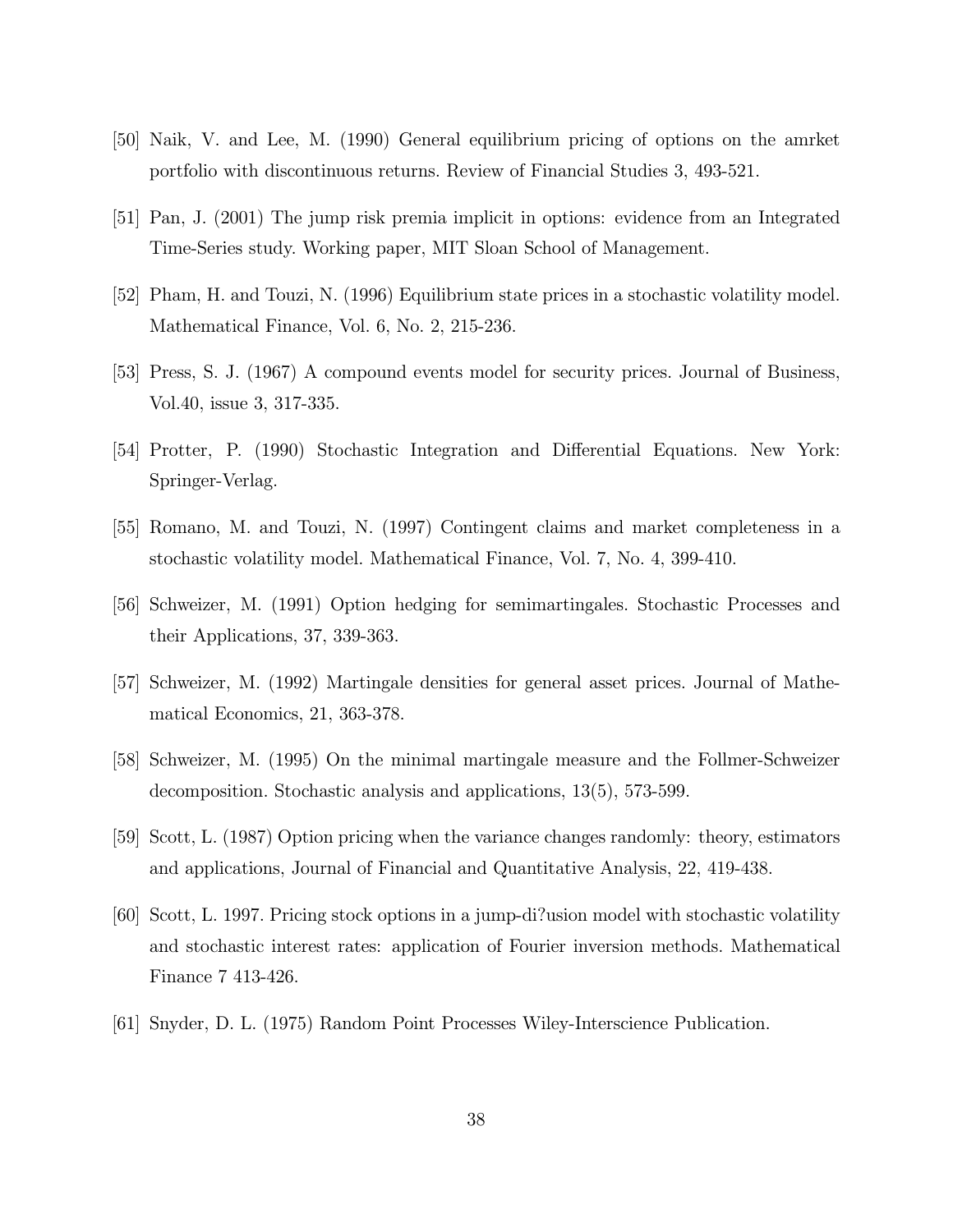- [62] Stein, E.M., J.C. Stein (1991) Stock price distributions with stochastic volatility: an analytical approach. Review of Financial Studies 4 (4) 727-752.
- [63] Theodossiou, P. (1998) Financial data and the Skewed Generalized T Distribution. Management Science, Vol. 44, No. 12,1650-1661.
- [64] Wiggins, J. (1987) Option values under stochastic volatility: theory and empirical estimates. Journal of Financial Economics 19 351-372.
- [65] Zhang, X. L. (1994) Methodes Numeriques pour le Calcul des Options Americaine dans des Modeles de Diffusion avec Sauts, These de doctorat de l'Ecole Nationale des Ponts et Chaussees, Paris.
- [66] Zhang, X. L. (1997) Valuation of American Options in a Jump-Diffusion model. Numerical Methods in Finance, 93-114, Rogers L. and Talay, D. editors.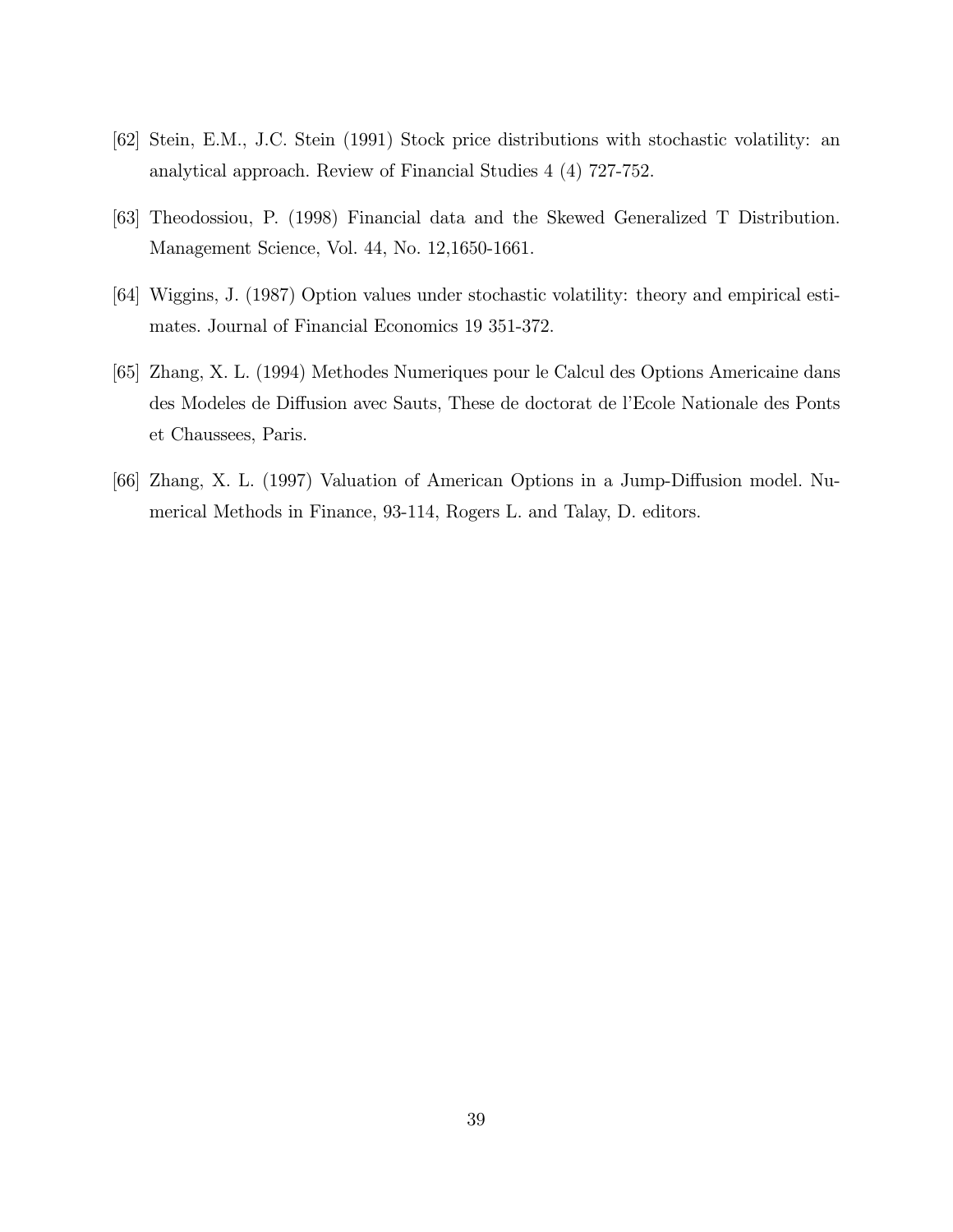

Figure 1: Autocorrelation functions on the percentage return series and of the squared percentage returns.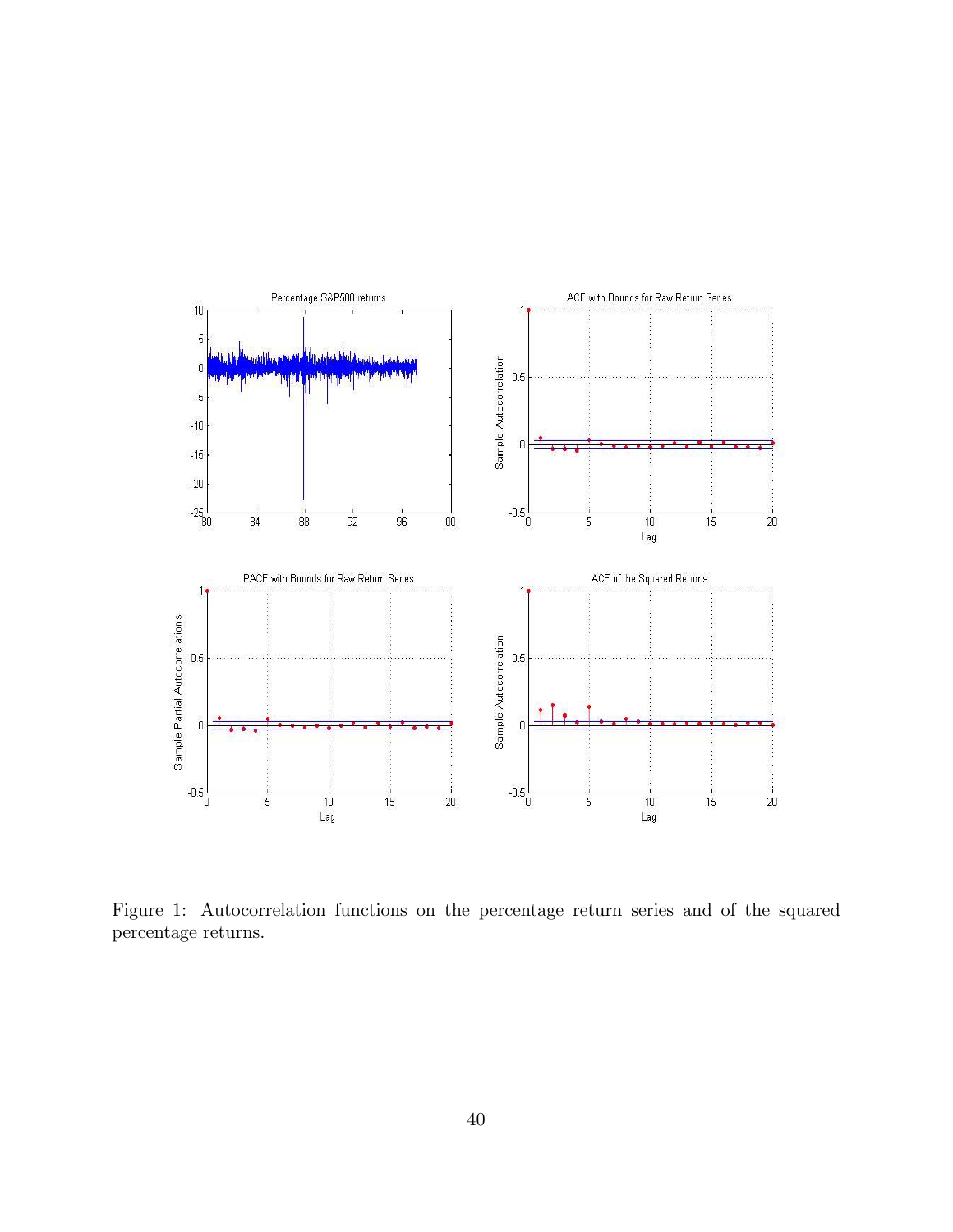

Figure 2: Market implied volatilities for the randomly selected day October 31, 1994.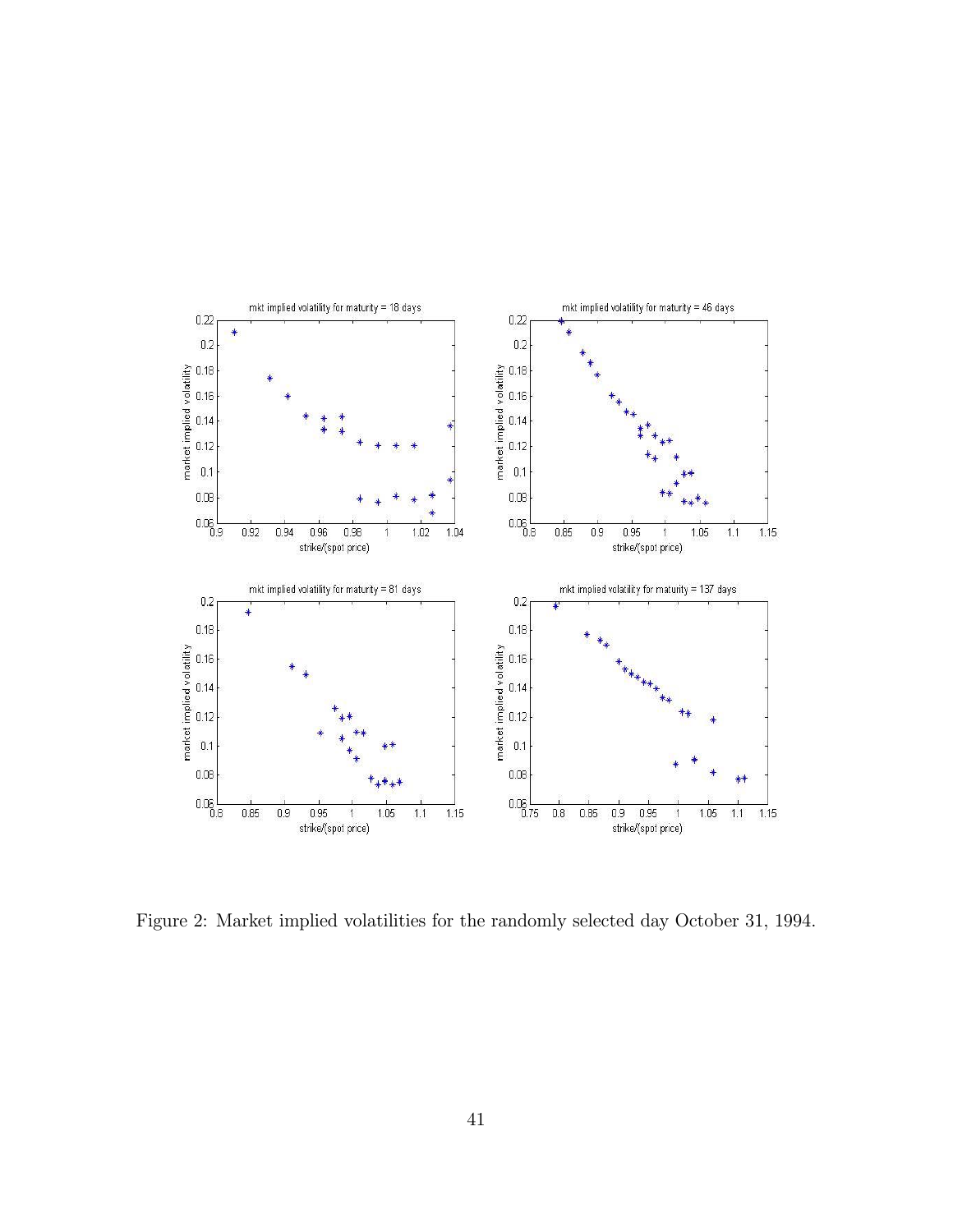

Figure 3: Log variance models: t-ratios on the SNP moment conditions (auxiliary model). A level of any of these ratios higher than 2 indicates the failure of the structural model to capture that specific aspect of the data. The moment conditions labeled with "A" control the ability to fit the tail thickness of the data (kurtosis). The moment conditions labeled with "Psi" are linked to the AR characteristic of the data. Finally, the moment conditions related to the GARCH parameters are labeled with "Tau".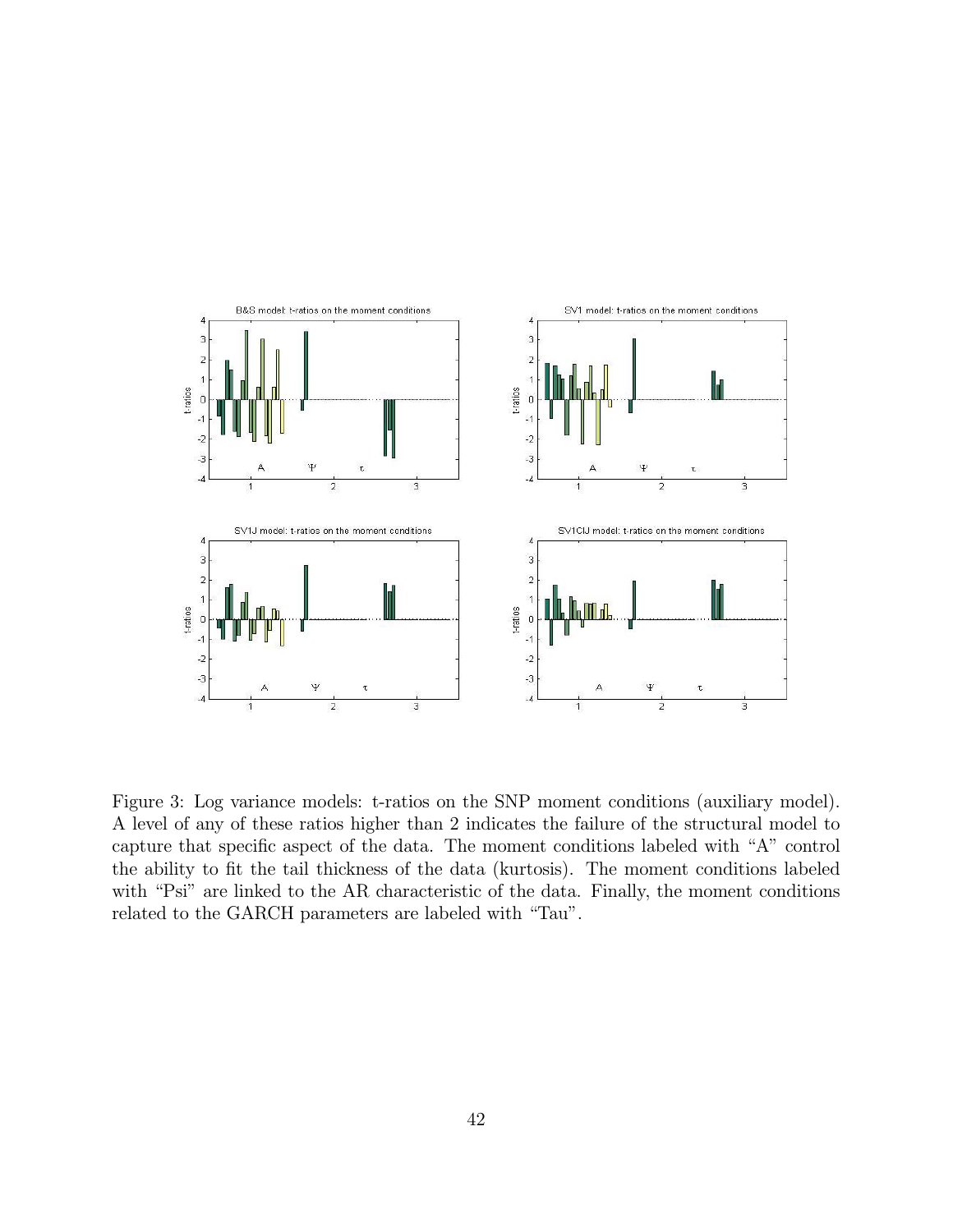

Figure 4: Affine models: t-ratios on the SNP moment conditions (auxiliary model). A level of any of these ratios higher than 2 indicates the failure of the structural model to capture that specific aspect of the data. The moment conditions labeled with "A" control the ability to fit the tail thickness of the data (kurtosis). The moment conditions labeled with "Psi" are linked to the AR characteristic of the data. Finally, the moment conditions related to the GARCH parameters are labeled with "Tau".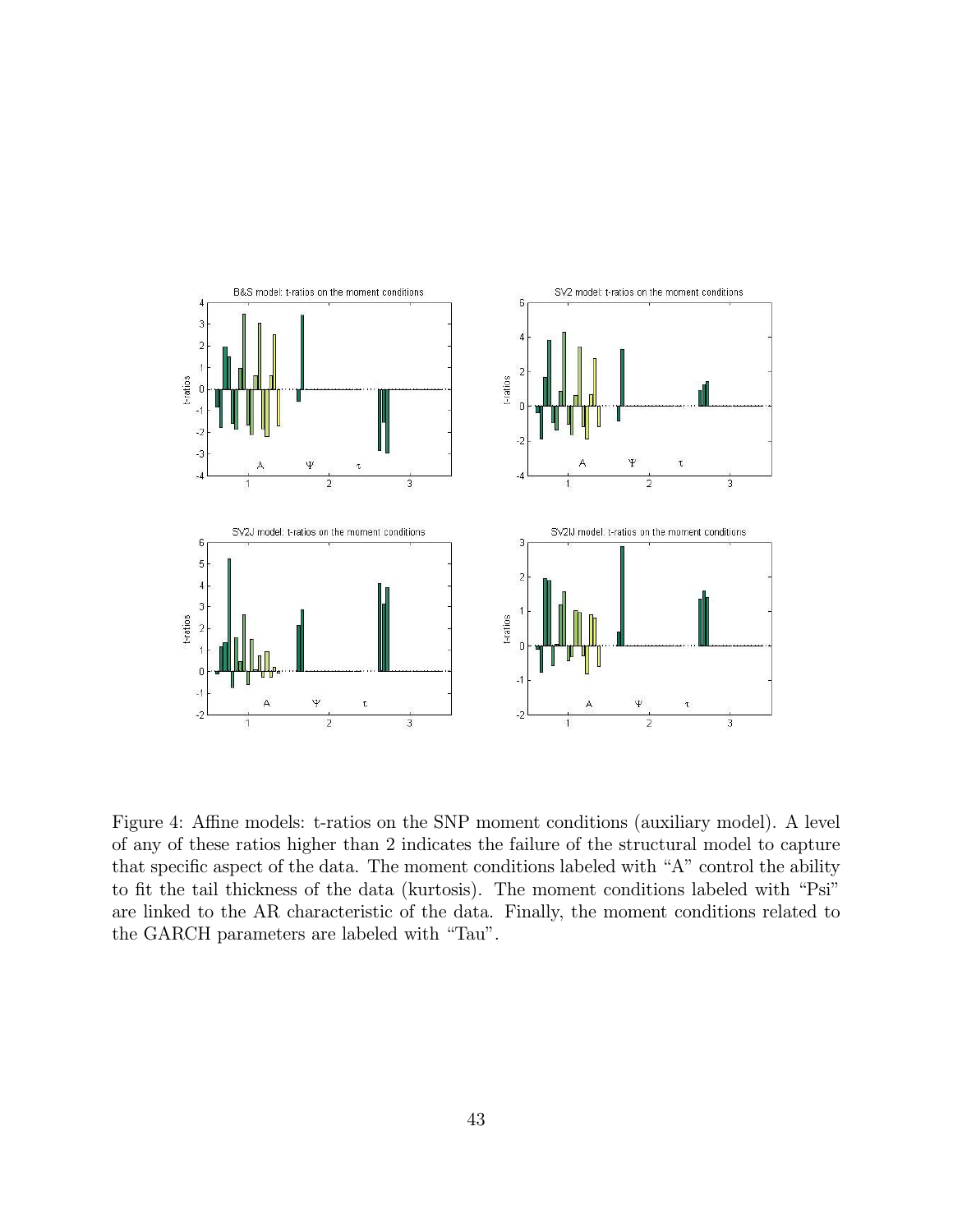

Figure 5: Spikes in the historical market implied volatility series.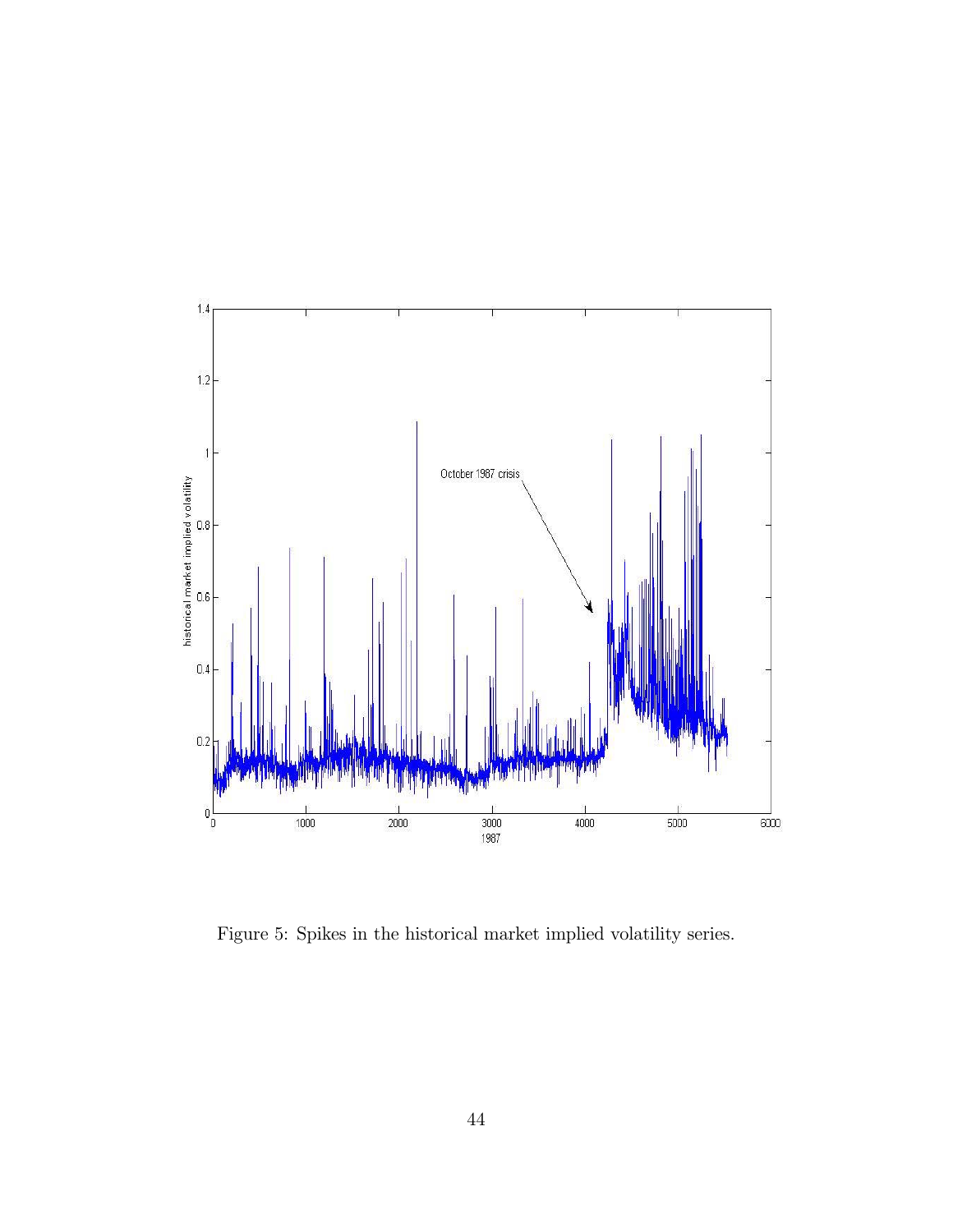

Figure 6: Implied volatility smiles for the SV1CIJ and SV2IJ models and market implied volatility data for the randomly selected day, January 7 1987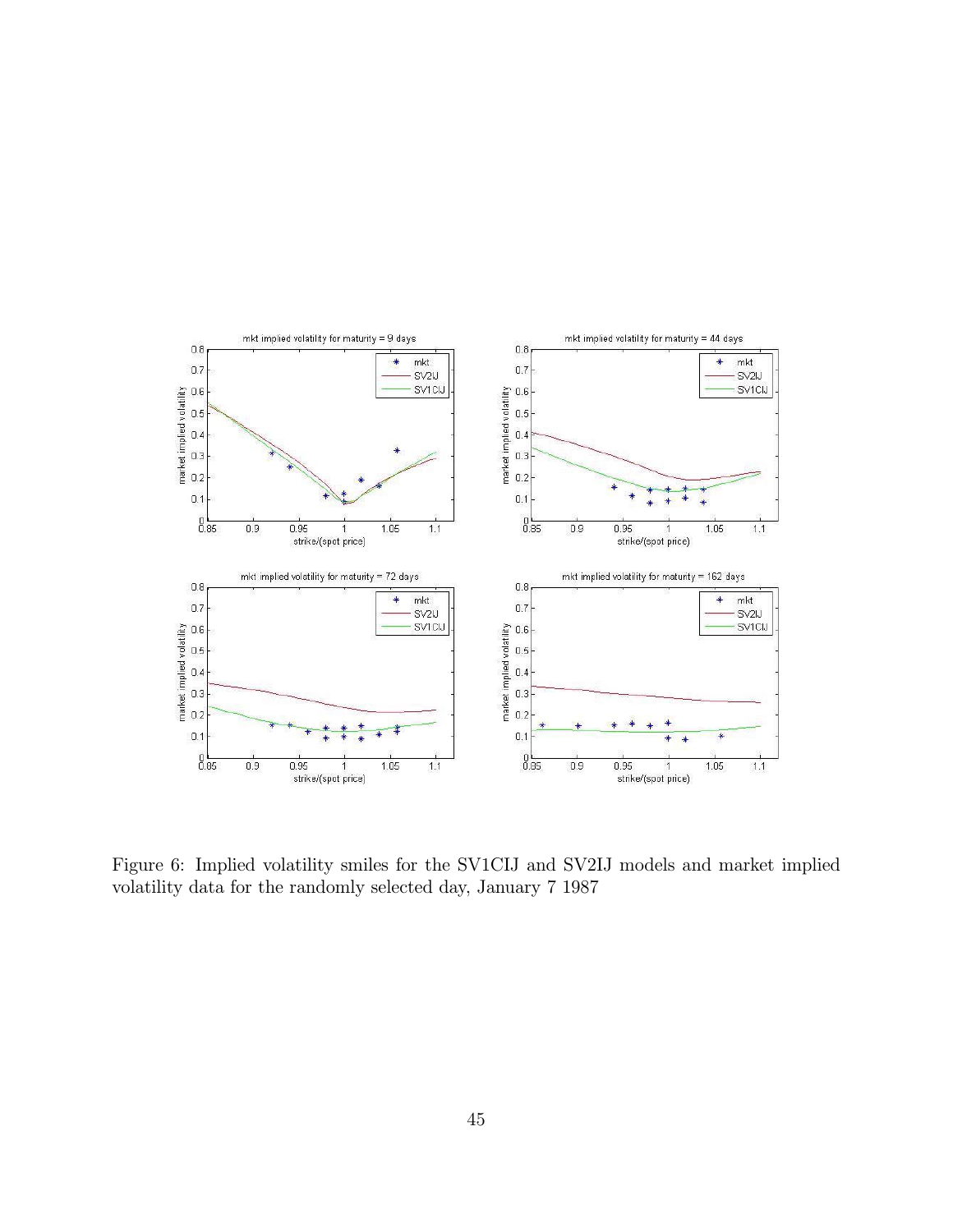

Figure 7: The top panel represents the market implied volatility series for the year 1987. The second panel contains the simulated IV series when the affine model (SV1CIJ) is adopted and jump risk premia are allowed. The case when these premia are set equal to zero is represented in the last panel.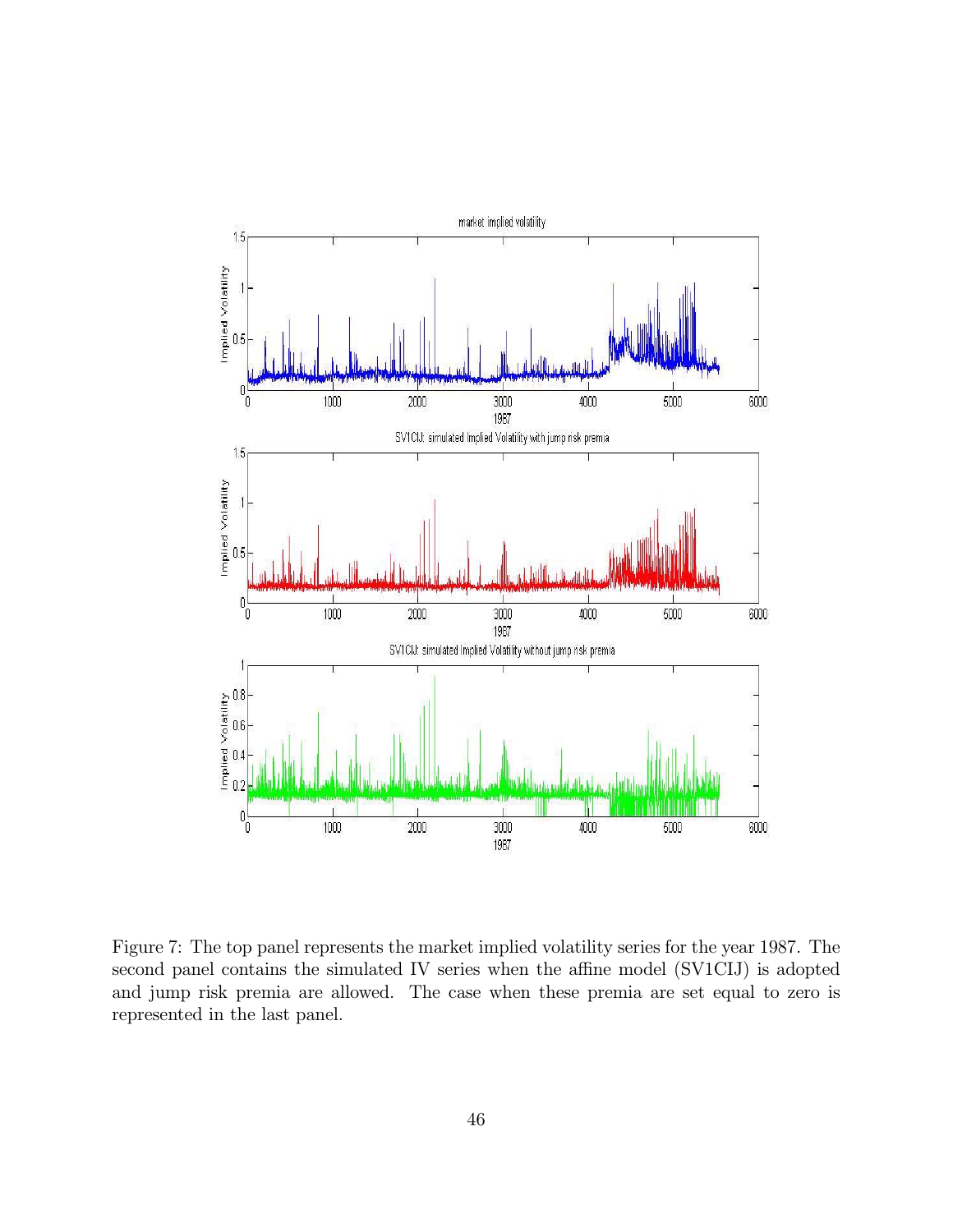

Figure 8: The top panel represents the market implied volatility series for the year 1987. The second panel contains the simulated IV series when the affine model (SV2IJ) is adopted and jump risk premia are allowed. The case when these premia are set equal to zero is represented in the last panel.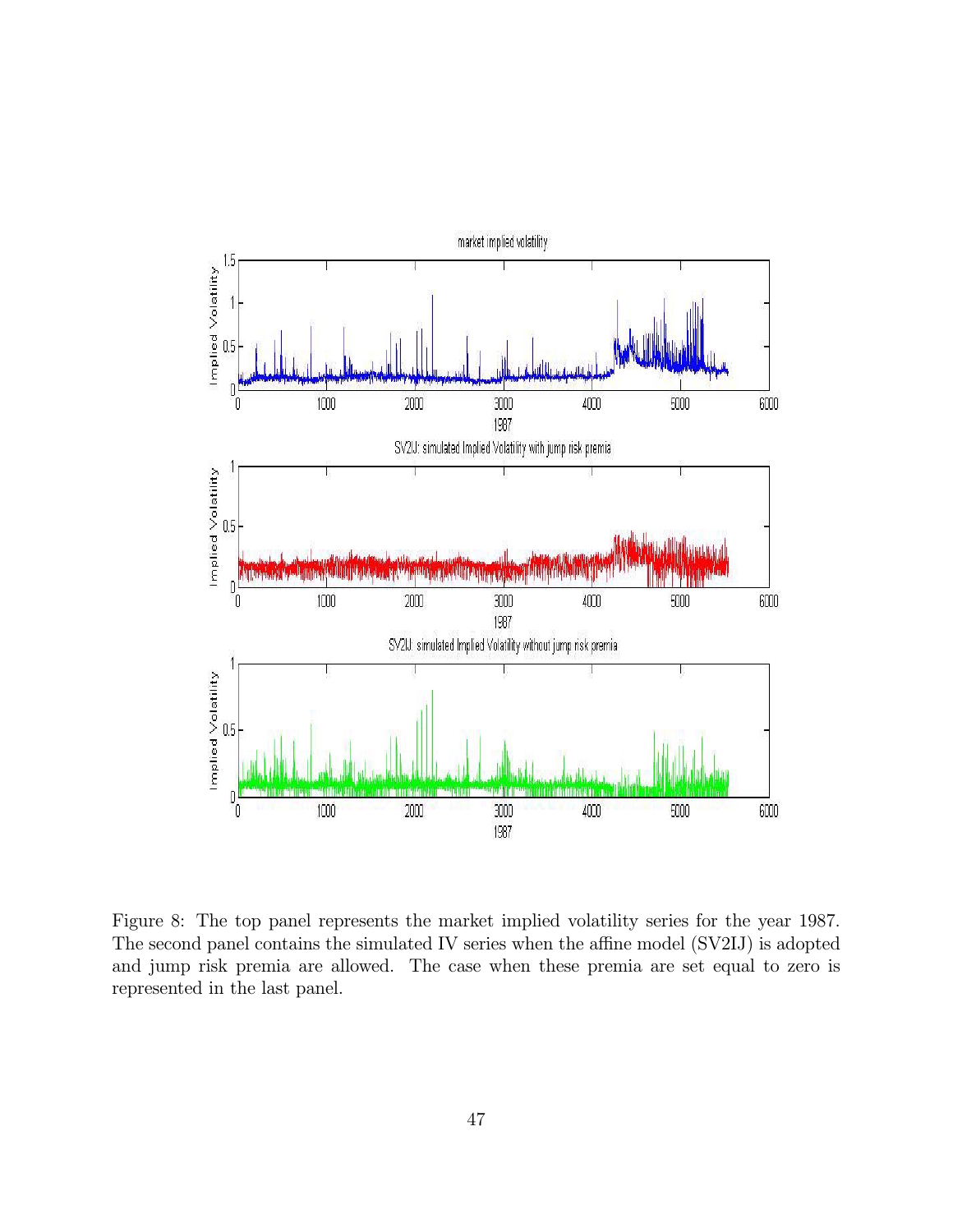

Figure 9: Log-variance model: jump risk premia (see equations 5, 6 and 7 in Section 4)